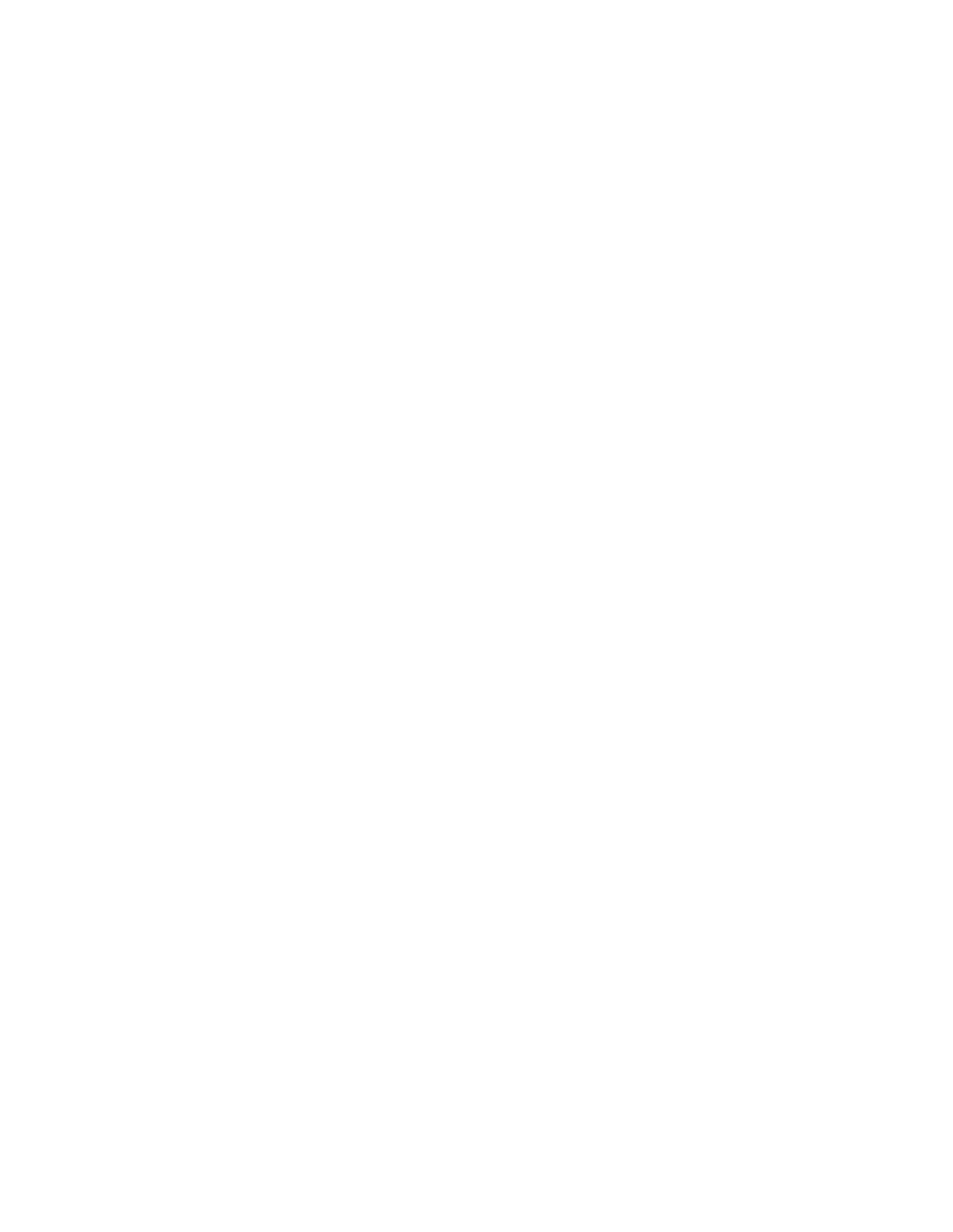# **DOMESTIC VOLUNTEER SERVICE ACT OF 1973**

(Public Law 93–113, Oct. 1, 1973; 42 U.S.C. 4950 et seq.)

[As Amended Through P.L. 111–13, Enacted April 21, 2009]

AN ACT To provide for the operation of programs by the ACTION Agency, to establish certain new such programs, and for other purposes.

*Be it enacted by the Senate and House of Representatives of the United States of America in Congress assembled,* 

## **SECTION 1. SHORT TITLE; TABLE OF CONTENTS. 1**

(a) SHORT TITLE.—This Act may be cited as the ''Domestic Volunteer Service Act of 1973''.

(b) TABLE OF CONTENTS.—The table of contents of this Act is as follows:

Sec. 1. Short title; table of contents.

Sec. 2. Volunteerism policy.

# TITLE I—NATIONAL VOLUNTEER ANTIPOVERTY PROGRAMS

PART A—VOLUNTEERS IN SERVICE TO AMERICA

- Sec. 101. Statement of purpose.
- Sec. 102. Authority to operate VISTA program.
- Sec. 103. Selection and assignment of volunteers.
- Sec. 104. Terms and periods of service.
- Sec. 105. Support service.
- Sec. 106. Participation of beneficiaries.
- Sec. 107. Participation of younger and older persons. Sec. 108. Limitation.
- Sec. 109. Applications for assistance.
- 

### PART C—SPECIAL VOLUNTEER PROGRAMS

- Sec. 121. Statement of purpose.
- Sec. 122. Authority to establish and operate special volunteer and demonstration
- programs. Sec. 123. Technical and financial assistance.

### TITLE II—NATIONAL SENIOR SERVICE CORPS

Sec. 200. Statement of purpose.

PART A—RETIRED AND SENIOR VOLUNTEER PROGRAM

Sec. 201. Grants and contracts for volunteer service projects.

### PART B—FOSTER GRANDPARENT PROGRAM

Sec. 211. Grants and contracts for volunteer service projects.

<sup>1</sup> Public Law 111–13 (enacted on April 21, 2009) amends the Domestic Volunteer Service Act. Section 6101(a) of such Public Law provides as follows:

The text of the Domesitic Volunteer Service Act (as amended) are shown here.

<sup>(</sup>a) IN GENERAL.—This Act, and the amendments made by this Act, take effect on October 1, 2009.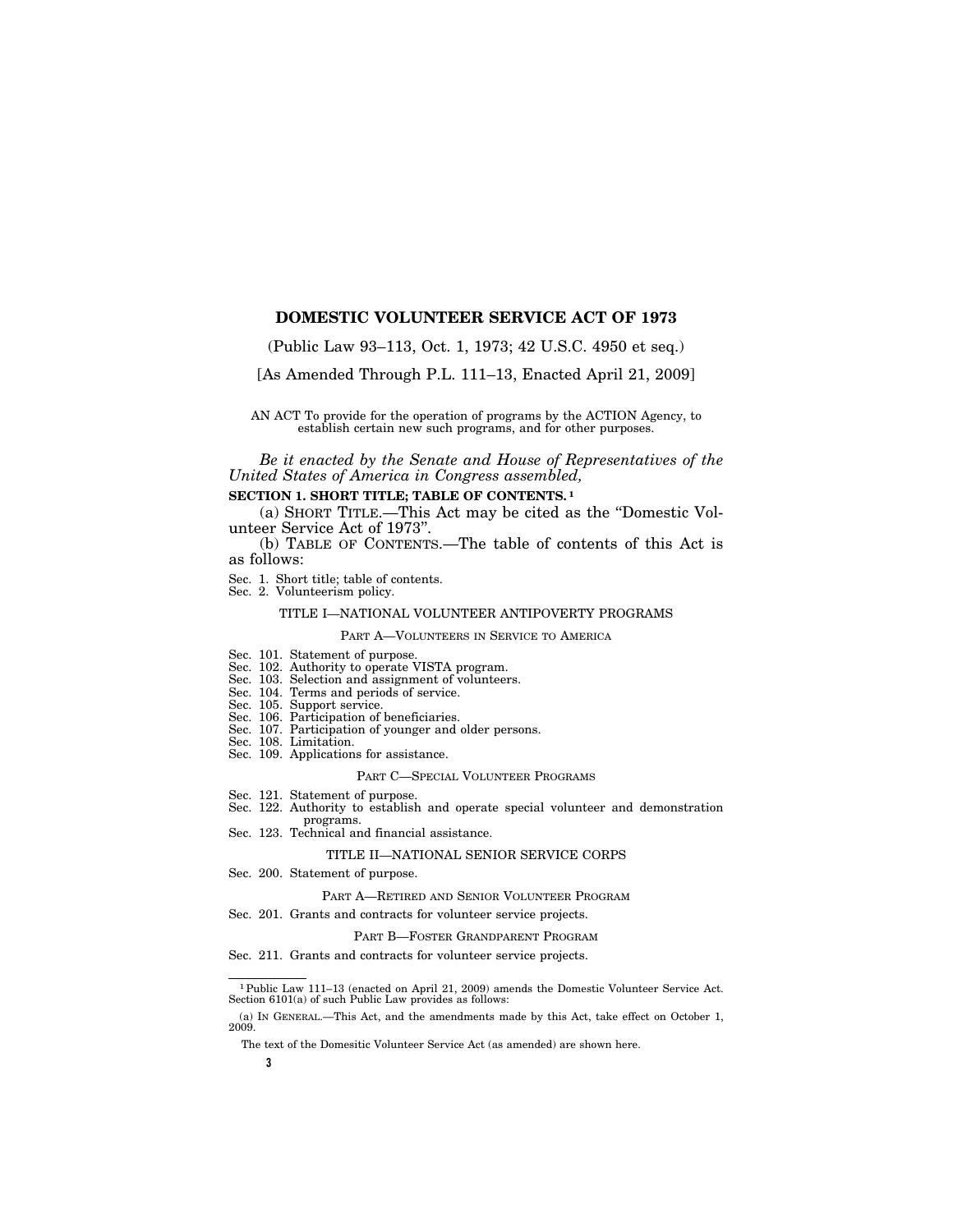#### PART C—SENIOR COMPANION PROGRAM

### Sec. 213. Grants and contracts for volunteer service projects.

#### PART D—GENERAL PROVISIONS

- Sec. 221. Promotion of National Senior Service Corps.<br>Sec. 222. Payments.
- Sec. 222. Payments.<br>Sec. 223. Minority p
- Sec. 223. Minority population participation.<br>Sec. 224. Use of locally generated contribu
- Use of locally generated contributions in National Senior Service Corps.
- Sec. 225. Programs of national significance.
- Sec. 226. Adjustments to Federal financial assistance.
- Sec. 227. Multiyear grants or contracts.
- Sec. 228. Acceptance of donations.

#### PART E—DEMONSTRATION PROGRAMS

Sec. 231. Authority of Director.

### TITLE IV—ADMINISTRATION AND COORDINATION

- Sec. 403. Political activities.
- Sec. 404. Special limitations.
- Sec. 406. Labor standards.
- 
- Sec. 408. Joint funding. Sec. 409. Prohibition of Federal control.
- Sec. 410. Coordination with other programs.
- Sec. 411. Prohibition.
- Sec. 412. Notice and hearing procedures for suspension and termination of financial assistance.
- Sec. 414. Distribution of benefits between rural and urban areas.
- Sec. 415. Application of Federal law.
- 
- Sec. 416. Evaluation.<br>Sec. 417. Nondiscrimination provisions. Sec. 417. Nondiscrimination provisions. Sec. 418. Eligibility for other benefits.
- 
- Sec. 419. Legal expenses. Sec. 421. Definitions.
- Sec. 422. Audit.
- 
- Sec. 423. Reduction of paperwork. Sec. 424. Review of project renewals.
- Sec. 425. Protection against improper use.
- Sec. 426. Provisions under the National and Community Service Act of 1990.

#### TITLE V—AUTHORIZATION OF APPROPRIATIONS

- Sec. 501. National volunteer antipoverty programs.
- Sec. 502. National Senior Service Corps.
- Sec. 504. Administration and coordination.
- Sec. 505. Availability of appropriations.

### TITLE VI—AMENDMENTS TO OTHER LAWS AND REPEALERS

- Sec. 601. Supersedence of Reorganization Plan No. 1 of July 1, 1971.
- Sec. 602. Creditable service for civil service retirement.
- Sec. 603. Repeal of title VIII of the Economic Opportunity Act.
- Sec. 604. Repeal of title VI of the Older Americans Act.

#### VOLUNTEERISM POLICY

SEC. 2. (a) Because of the long-standing importance of volunteerism throughout American history, it is the policy of the Congress to foster the tradition of volunteerism through greater involvement on the part of individuals of all ages and backgrounds.

(b) The purpose of this Act is to foster and expand voluntary citizen service in communities throughout the Nation in activities designed to help the poor, the disadvantaged, the vulnerable, and the elderly. In carrying out this purpose, the Corporation for National and Community Service shall utilize to the fullest extent the programs authorized under this Act, coordinate with other Federal, State, and local agencies, expand relationships with, and support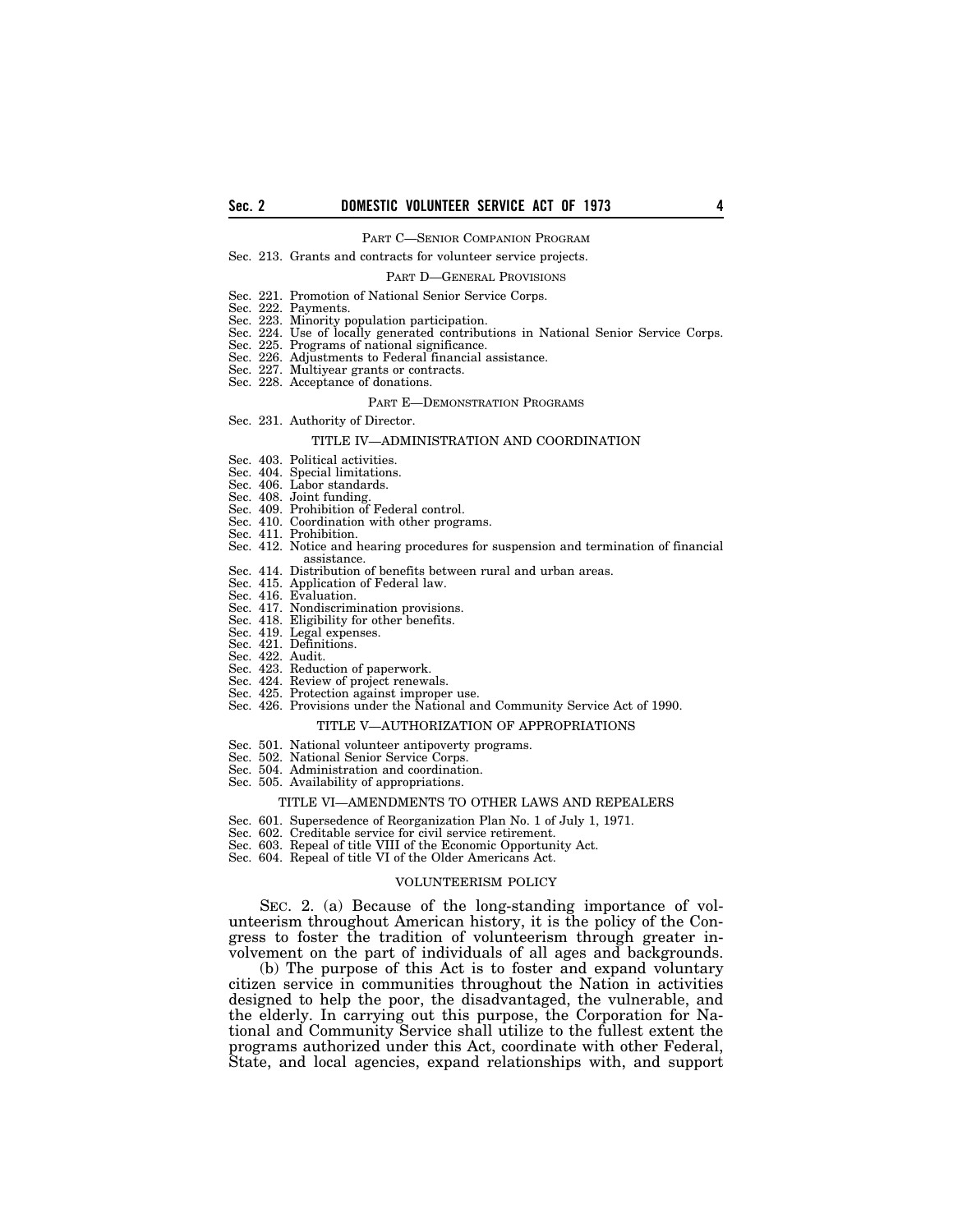for, the efforts of civic, community, and educational organizations, and utilize the energy, innovative spirit, experience, and skills of all Americans.

(42 U.S.C. 4950)

## TITLE I—NATIONAL VOLUNTEER ANTIPOVERTY PROGRAMS

## PART A—VOLUNTEERS IN SERVICE TO AMERICA

### STATEMENT OF PURPOSE

SEC. 101. This part provides for the Volunteers in Service to America (VISTA) program of full-time volunteer service, together with appropriate powers and responsibilities designed to assist in the development and coordination of such program. The purpose of this part is to strengthen and supplement efforts to eliminate and alleviate poverty and poverty-related problems in the United States by encouraging and enabling persons from all walks of life, all geographical areas, and all age groups, including low-income individuals, elderly and retired Americans, to perform meaningful and constructive volunteer service in agencies, institutions, and situations where the application of human talent and dedication may assist in the solution of poverty and poverty-related problems and secure and increase opportunities for self-advancement by persons affected by such problems. In addition, the objectives of this part are to generate the commitment of private sector resources, to encourage volunteer service at the local level, to support efforts by local agencies and community organizations to achieve long-term sustainability of projects, and to strengthen local agencies and community organizations to carry out the objectives of this part.

(42 U.S.C. 4951)

### AUTHORITY TO OPERATE VISTA PROGRAM

SEC. 102. This part shall be administered by one of the Assistant Directors appointed pursuant to section  $194(d)(1)(A)$  of the National and Community Service Act of 1990. Such Director may recruit, select, and train persons to serve in full-time volunteer programs consistent with the provisions and to carry out the purpose of this part.

(42 U.S.C. 4952)

### SELECTION AND ASSIGNMENT OF VOLUNTEERS

SEC. 103. (a) The Director, on the receipt of applications by public or nonprofit private organizations to receive volunteers under this part, may assign volunteers selected under subsection (b) to work in appropriate projects and programs sponsored by such organizations, including work—

(1) in meeting the health, education, welfare, or related needs of Indians living on reservations or Federal trust lands, of migratory and seasonal farmworkers and their families, and of residents of the District of Columbia, the Commonwealth of Puerto Rico, Guam, American Samoa, the Commonwealth of the Northern Mariana Islands, or the Virgin Islands;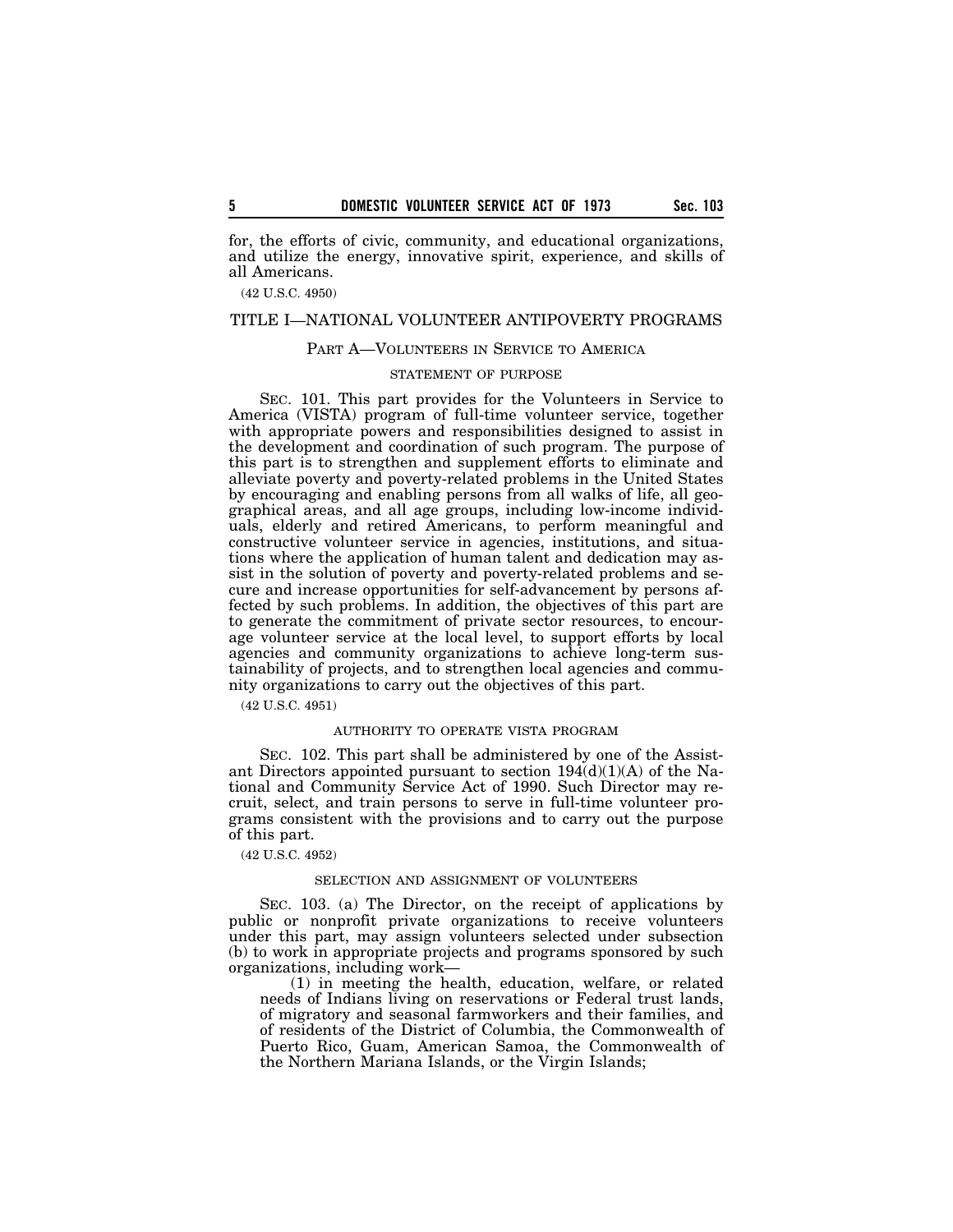(2) in the care and rehabilitation of mentally ill, developmentally disabled, and other individuals with disabilities, especially individuals with severe disabilities;

(3) in addressing the problems of the homeless, unemployed individuals, and low-income youths;

(4) in addressing the special needs connected with alcohol and drug abuse through prevention, education, rehabilitation, treatment, and related activities, consistent with the purpose of this part;

(5) in addressing significant health care problems, including mental illness, chronic and life-threatening illnesses, and health care for homeless individuals (especially homeless children) through prevention, treatment, and community-based care activities;

(6) in connection with programs or activities authorized, supported, or of a character eligible for assistance under this Act or the Community Service Block Grant Act, titles VIII and X of the Economic Opportunity Act of 1964, the Head Start Act, the Community Economic Development Act of 1981, or other similar Acts, in furtherance of the purpose of this title;

(7) in strengthening, supplementing, and expanding efforts to address the problem of illiteracy throughout the United States;

(8) in assisting with the reentry and reintegration of formerly incarcerated youth and adults into society, including providing training and counseling in education, employment, and life skills;

(9) in developing and carrying out financial literacy, financial planning, budgeting, saving, and reputable credit accessibility programs in low-income communities, including those programs that educate individuals about financing home ownership and higher education;

(10) in initiating and supporting before-school and afterschool programs, serving children in low-income communities, that may engage participants in mentoring, tutoring, life skills and study skills programs, service-learning, physical, nutrition, and health education programs, and other activities addressing the needs of the children;

(11) in establishing and supporting community economic development initiatives, with a priority on work on such initiatives in rural areas and the other areas where such initiatives are needed most;

(12) in assisting veterans and their family members through establishing or augmenting programs that assist such persons with access to legal assistance, health care (including mental health care), employment counseling or training, education counseling or training, affordable housing, and other support services; and

(13) in addressing the health and wellness of individuals in low-income communities and individuals in underserved communities, including programs to increase access to preventive services, insurance, and health services.

(b)(1) The Director shall establish placement procedures that involve sponsoring organizations and that offer opportunities for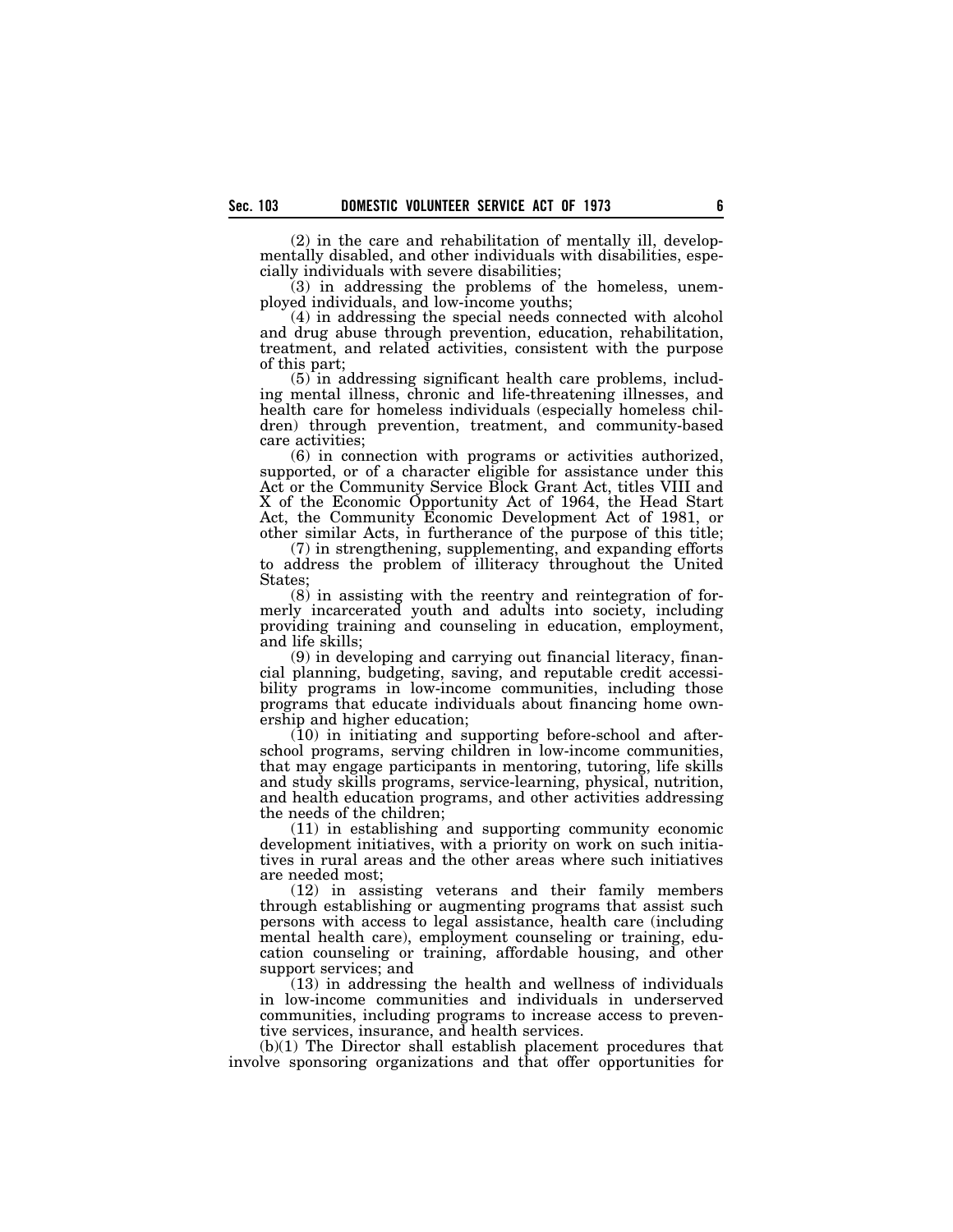both local and national placement of volunteers for service under this part.

(2)(A) The Director shall establish and maintain within the national headquarters of the Corporation (or any successor entity of such agency) a volunteer placement office which shall be responsible for all functions related to the recruitment and placement of volunteers under this part. Such functions and activities shall be carried out in coordination or in conjunction with recruitment and placement activities carried out under the National and Community Service Act of 1990.

(B) Such volunteer placement office shall develop, operate, and maintain a current and comprehensive database that provides information—

(i) to individuals, with respect to specific opportunities for service as a volunteer with approved projects or programs to which no volunteer has been assigned; and

(ii) to approved projects or programs, with respect to the availability of individuals whose applications for service as a volunteer have been approved and who are awaiting an assignment with a specific project or program.

(C) The Director shall assign or hire as necessary, such additional national, regional, and State personnel to carry out the functions described in this subsection and subsection (c) as may be necessary to ensure that such functions are carried out in a timely and effective manner. The Director shall give priority in the hiring of such additional personnel to individuals who have formerly served as volunteers under this part and to individuals who have specialized experience in the recruitment and management of volunteers.

(3) Volunteers shall be selected from among qualified individuals submitting an application for such service at such time, in such form, and containing such information as may be necessary to evaluate the suitability of each individual for such service and to determine, in accordance with paragraph (7), the most appropriate assignment for each such volunteer. The Director shall approve the application of each individual who applies in conformance with this subsection and who, on the basis of the information provided in the application, is determined by the Director to be qualified to serve as a volunteer under this part.

(4) The Director shall ensure that applications for service as a volunteer under this part are available to the public on request to the Corporation (including any State or regional offices of the Agency) and that an individual making such request is informed of the manner in which such application is required to be submitted. A completed application may be submitted by any interested individual to, and shall be accepted by, any office of the Corporation.

(5)(A) The Director shall provide for the assignment of each applicant approved as a volunteer under this part to a project or program that is, to the maximum extent practicable, consistent with the abilities, experiences, and preferences of such applicant that are set forth in the application described in paragraph (4) and the needs and preferences of projects or programs approved for the assignment of such volunteers.

(B) In carrying out subparagraph (A), the Director shall utilize the database established under paragraph (2)(B).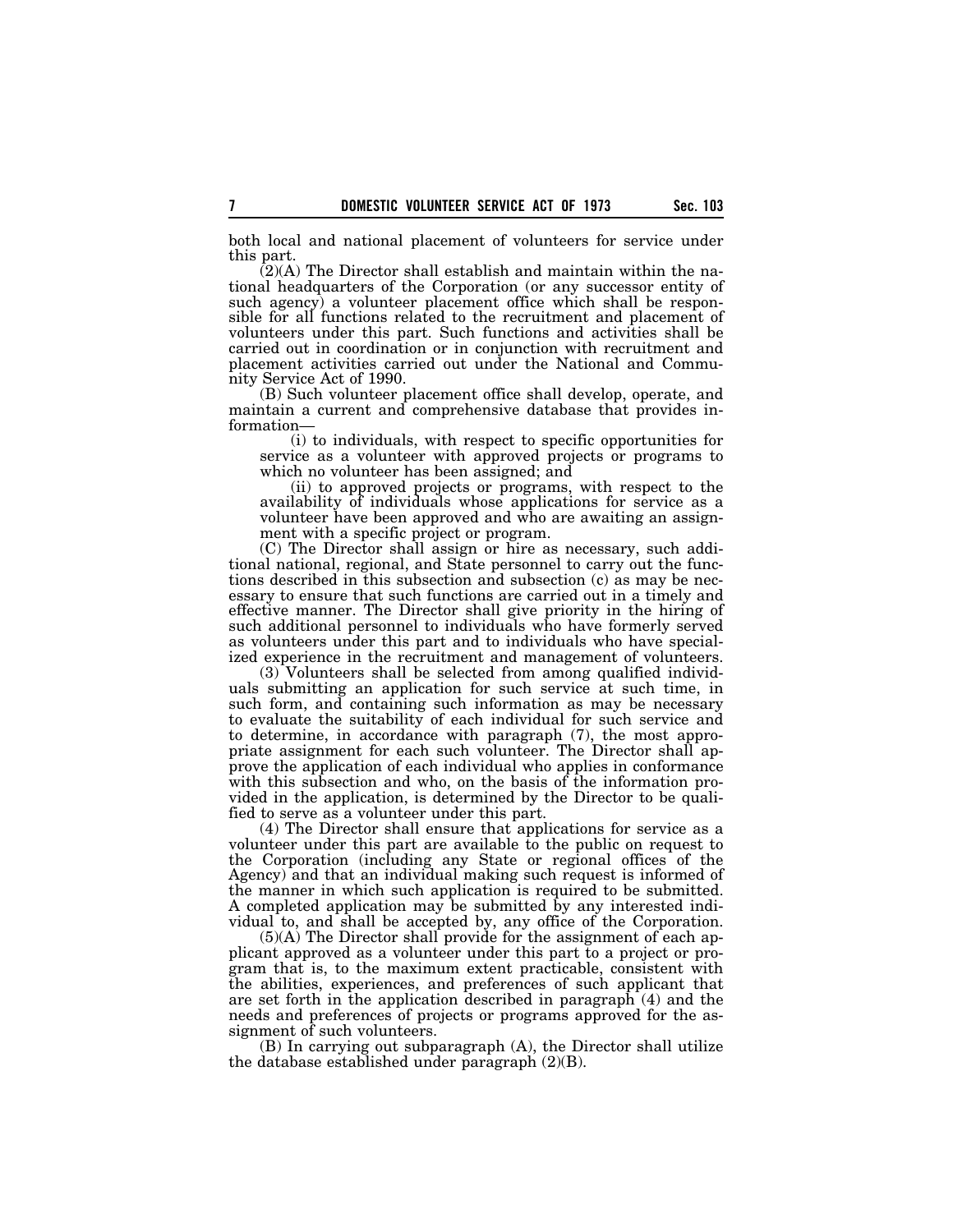(C) A sponsoring organization of VISTA may recruit volunteers for service under this part. The Director shall give a locally recruited volunteer priority for placement in the sponsoring organization of VISTA that recruited such volunteer.

(D) A volunteer under this part shall not be assigned to any project or program without the express approval and consent of such project or program.

(E) If an applicant under this part who is recruited locally becomes unavailable for service prior to the commencement of service, the recipient of the project grant or contract that was designated to receive the services of such applicant may replace such applicant with another qualified applicant approved by the Director.

(F) If feasible and appropriate, low-income community volunteers shall be given the option of serving in the home communities of such volunteers in teams with nationally recruited specialist volunteers. The Director shall attempt to assign such volunteers to serve in the home or nearby communities of such volunteers and shall make national efforts to attract other individuals to serve in the VISTA program. The Director shall also, in the assignment of volunteers under this subparagraph, recognize that communityidentified needs that cannot be met in the local area and the individual desires of VISTA volunteers in regard to the service in various geographical areas of the United States should be taken into consideration.

(c)(1) The Director, in conjunction with the personnel described in subsection (b)(2)(C), shall engage in public awareness and recruitment activities. Such activities may include—

(A) public service announcements through the Internet and related technologies, radio, television, and the print media;

(B) advertising through the Internet and related technologies, print media, direct mail, and other means;

(C) disseminating information about opportunities for service as a volunteer under this part to relevant entities including institutions of higher education and other educational institutions (including libraries), professional associations, community-based agencies, youth service and volunteer organizations, business organizations, labor unions, senior citizens organizations, State or local offices of economic development, State employment security agencies, employment offices, and other institutions and organizations from or through which potential volunteers may be recruited;

(D) disseminating such information through presentations made personally by employees of the Corporation or other designees of the Director, to students and faculty at institutions of higher education and to other entities described in subparagraph (C), including presentations made at the facilities, conventions, or other meetings of such entities;

(E) publicizing the student loan deferment and forgiveness opportunities available to VISTA volunteers under parts B and E of title IV of the Higher Education Act of 1965 (20 U.S.C. 1071 et seq.) and including such information in all applications and recruitment materials;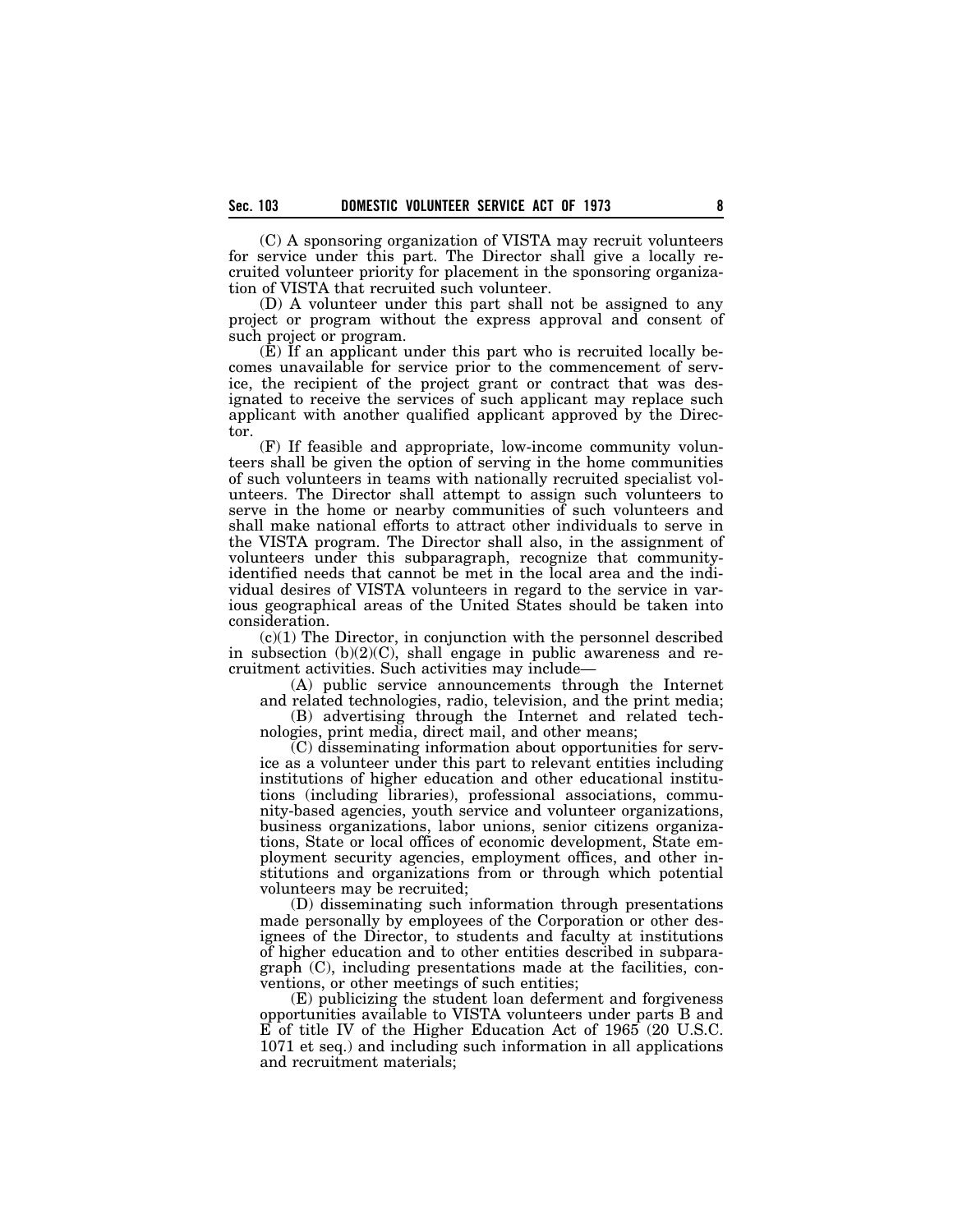(F) publicizing national service educational awards available under the National and Community Service Act of 1990;

(G) providing, on request, technical assistance with the recruitment of volunteers under this part to programs and projects receiving assistance under this part; and

(H) maintaining and publicizing a national toll-free telephone number through which individuals may obtain information about opportunities for service as a volunteer under this part and request and receive an application for such service.

(2) In designing and implementing the activities authorized under this section, the Director shall seek to involve individuals who have formerly served as volunteers under this part to assist in the dissemination of information concerning the program established under this part. The Director may reimburse the costs incurred by such former volunteers for such participation, including expenses incurred for travel.

(3) The Director shall consult with the Director of the Peace Corps to coordinate the recruitment and public awareness activities carried out under this subsection with those of the Peace Corps and to develop joint procedures and activities for the recruitment of volunteers to serve under this part.

(d) The Director shall provide each low-income community volunteer with an individual plan for job advancement or for transition to a situation leading to gainful employment. Whenever feasible, such efforts shall be coordinated with an appropriate local workforce investment board established under section 117 of the Workforce Investment Act of 1998. 1

(e) The Director may provide or arrange for educational and vocational counseling of volunteers and recent former volunteers under this part to  $(1)$  encourage them to use, in the national interest, the skills and experience which they have derived from their training and service, particularly working in combating poverty as members of the helping professions, and (2) promote the development of appropriate opportunities for the use of such skills and experience, and the placement therein of such volunteers.

(f) Except as provided in subsection (e), the assignment of volunteers under this section shall be on such terms and conditions (including restrictions on political activities that appropriately recognize the special status of volunteers living among the persons or groups served by programs to which they have been assigned) as the Director may determine, including work assignments in their own or nearby communities.

(g) Volunteers under this part shall not be assigned to work in a program or project in any community unless the application for such program or project contains evidence of local support and has been submitted to the Governor or other chief executive officer of the State concerned. In the event of a timely request in writing, supported by a statement of reasons, by the Governor or other chief executive officer of the State concerned, the Director shall terminate a program or project or the assignment of a volunteer to a program or project not later than 30 days after the date such re-

<sup>&</sup>lt;sup>1</sup> Effective July 1, 2000, Public Law  $105-277$  attempts to amend the second sentence of subsection (d) to read as follows: "private industry council established under the Job Training Partnership Act or". The amendment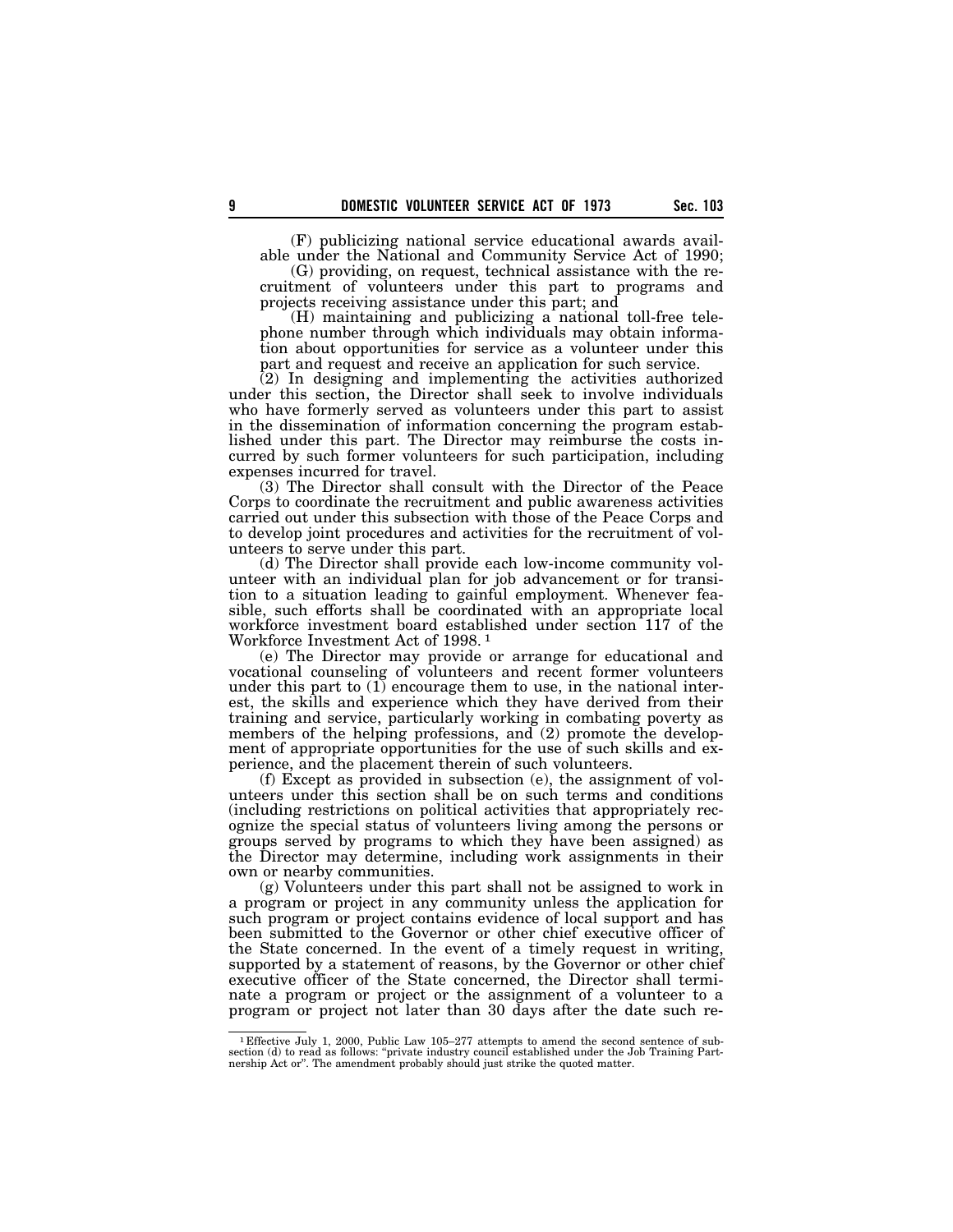quest is received by the Director, or at such later date as is agreed upon by the Director and such Governor or other chief executive officer.

(h) The Director is encouraged to enter into agreements with other Federal agencies to use VISTA volunteers in furtherance of program objectives that are consistent with the purposes described in section 101.

(i) The Director may enter into agreements under which public and private nonprofit organizations, with sufficient financial capacity and size, pay for all or a portion of the costs of supporting the service of volunteers under this part.

(42 U.S.C. 4953)

## TERMS AND PERIODS OF SERVICE

SEC. 104. (a) Volunteers serving under this part shall be required to make a full-time personal commitment to combating poverty and poverty-related problems. To the maximum extent practicable, the requirement for full-time commitment shall include a commitment to live among and at the economic level of the people served, and to remain available for service without regard to regular working hours, at all times during their periods of service, except for authorized periods of leave.

(b)(1) Volunteers serving under this part may be enrolled initially for periods of service of not less than 1 year, nor more than 2 years, except as provided in paragraph (2) or subsection (e).

(2) Volunteers serving under this part may be enrolled for periods of service of less than 1 year if the Director determines, on an individual basis, that a period of service of less than 1 year is necessary to meet a critical scarce skill need.

(3) Volunteers serving under this part may be reenrolled for periods of service in a manner to be determined by the Director. No volunteer shall serve for more than a total of 5 years under this part.

(c) Volunteers under this part shall, upon enrollment, take the oath of office as prescribed for persons appointed to any office of honor or profit by section 3331 of title 5, United States Code, and shall swear (or affirm) that the volunteer does not advocate the overthrow of the constitutional form of government of the United States and that the volunteer is not a member of an organization that advocates the overthrow of the constitutional form of government of the United States, knowing that such organization so advocates, except that persons legally residing within a State but who are not citizens or nationals of the United States, may serve under this part without taking or subscribing to such oath, if the Director determines that the service of such persons will further the interests of the United States. Such persons shall take such alternative oath or affirmation as the Director shall deem appropriate.

(d) The Director shall establish a procedure, including notice and opportunity to be heard, for volunteers under this part to present and obtain resolution of grievances and to present their views in connection with the terms and conditions of their service. The Director shall promptly provide to each volunteer in service on the date of enactment of this Act, and to each such volunteer begin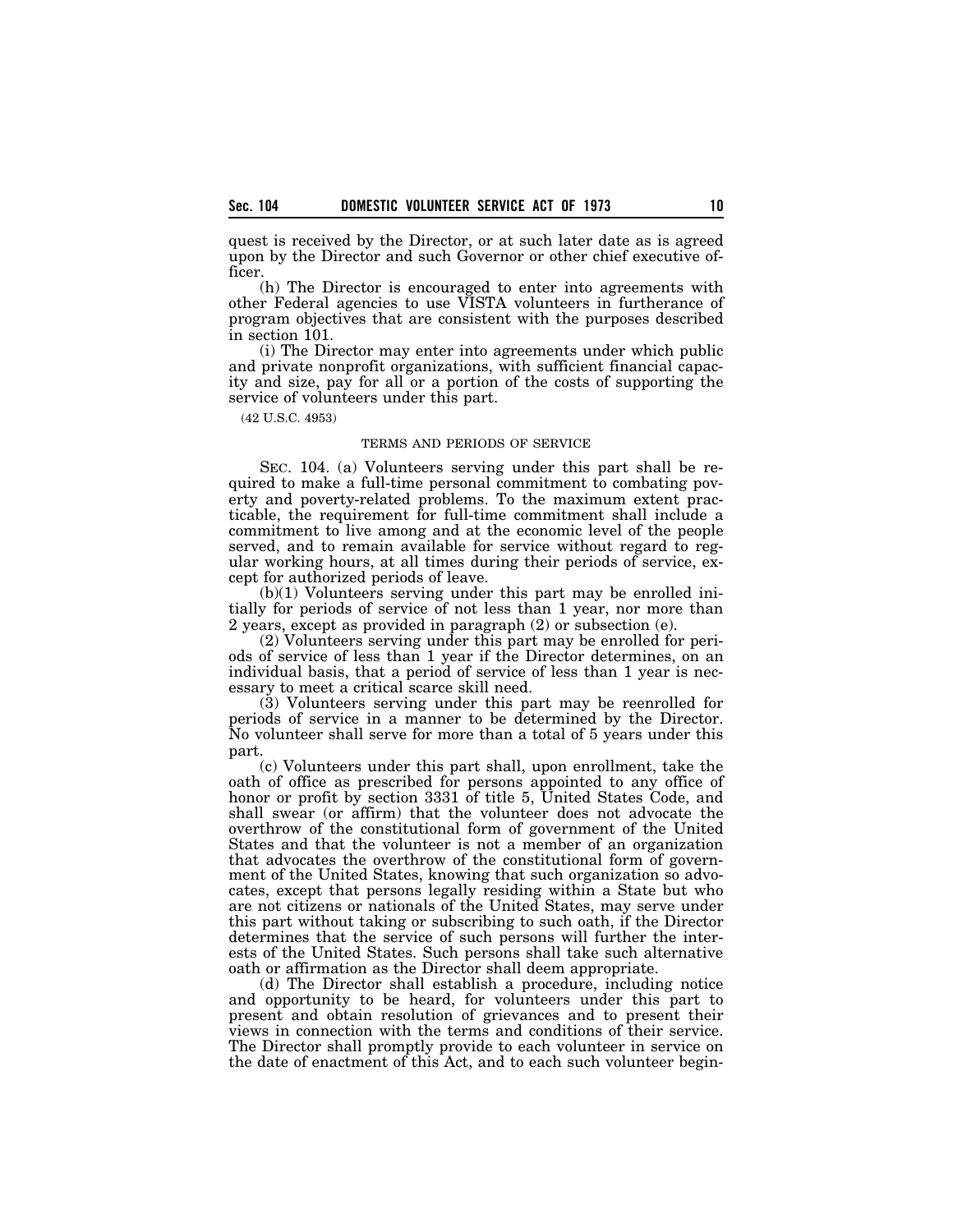ning service thereafter, information regarding such procedure and the terms and conditions of their service.

(e)(1) Notwithstanding any other provision of this part, the Director may enroll full-time VISTA summer associates in a program for the summer months only, under such terms and conditions as the Director shall determine to be appropriate. Such individuals shall be assigned to projects that meet the criteria set forth in section 103(a).

(2) In preparing reports relating to programs under this Act, the Director shall report on participants, costs, and accomplishments under the summer program separately.

(3) The limitation on funds appropriated for grants and contracts, as contained in section 108, shall not apply to the summer program.

(42 U.S.C. 4954)

## SUPPORT SERVICE

SEC. 105. (a)(1)(A) The Director may provide a stipend to volunteers, while they are in training and during their assignments, enrolled for periods of service of not less than one year under this part, except that the Director may, on an individual basis, make an exception to provide a stipend to a volunteer enrolled under this part for an extended period of service not totaling one year.

(B) Such stipend shall be set at a rate that is not less than a minimum of \$125 per month and not more than a maximum of \$150 per month, subject to the availability of funds to provide such a maximum rate. The Director may provide a stipend set at a rate that is not more than a maximum of \$250 per month in the case of persons who have served as volunteers under this part for at least 1 year and who, in accordance with standards established in such regulations as the Director shall prescribe, have been designated volunteer leaders on the basis of experience and special skills and a demonstrated leadership among volunteers.

(C) The Director shall not provide a stipend under this subsection to an individual who elects to receive a national service educational award under subtitle D of title I of the National and Community Service Act of 1990.

(2) Stipends shall be payable only upon completion of a period of service, except that under such circumstances as the Director shall determine, in accordance with regulations which the Director shall prescribe, the accrued stipend, or any part of the accrued stipend, may be paid to the volunteer, or, on behalf of the volunteer, to members of the volunteer's family or others during the period of the volunteer's service. In the event of the death of a volunteer during service, the amount of any unpaid stipend shall be paid in accordance with the provisions of section 5582 of title 5, United States Code.

(b)(1) The Director shall also provide volunteers such living, travel (including travel to and from places of training and to and from locations to which volunteers are assigned during periods of service) and leave allowances, and such housing, supplies, equipment, subsistence, clothing, health and dental care, transportation, supervision, preservice training and where appropriate in-service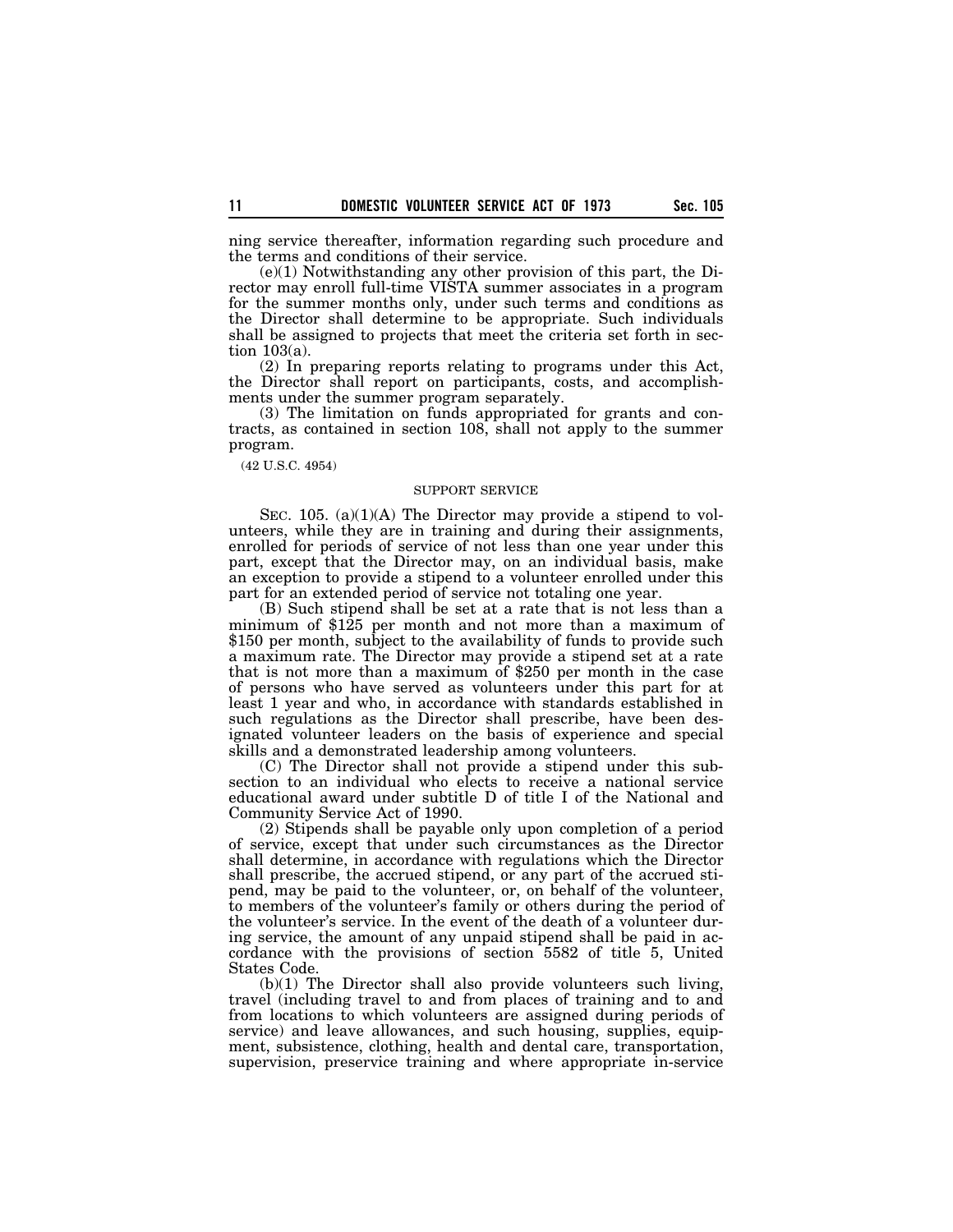training, technical assistance and such other support as the Director deems necessary and appropriate to carry out the purpose and provisions of this part, and shall insure that each such volunteer has available such allowances and support as will enable the volunteer to carry out the purpose and provisions of this part and to effectively perform the work to which such volunteer is assigned.

(2) The Director shall set the subsistence allowance for volunteers under paragraph (1) for each fiscal year so that—

(A) the minimum allowance is not less than an amount equal to 95 percent of such poverty line (as defined in section 673(2) of the Community Services Block Grant Act (42 U.S.C.  $9902(2)$ ) for a single individual as expected for each fiscal year; and

(B) the average subsistence allowance, excluding allowances for Hawaii, Guam, American Samoa, and Alaska, is no less than 105 percent of such poverty line.

(3) The Director shall adjust the subsistence allowances for volunteers serving in areas that have a higher cost of living than the national average to reflect such higher cost. The Director shall review such adjustments on an annual basis to ensure that the adjustments are current.

 $(c)(1)$  The Director shall—

(A) make child care available for children of each volunteer enrolled under this part who need such child care in order to participate as volunteers; or

(B) provide a child care allowance to each such volunteer who needs such assistance in order to participate as volunteers.

(2) The Corporation shall establish guidelines regarding the circumstances under which child care shall be made available under this subsection and the value of any child care allowance to be provided.

(42 U.S.C. 4955)

### PARTICIPATION OF BENEFICIARIES

SEC. 106. To the maximum extent practicable, the people of the communities to be served by volunteers under this title shall participate in planning, developing, and implementing programs thereunder, and the Director, after consultation with sponsoring agencies (including volunteers assigned to them) and the people served by such agencies, shall establish in regulations a continuing mechanism for the meaningful participation of such program beneficiaries.

#### (42 U.S.C. 4956)

## **SEC. 107. PARTICIPATION OF YOUNGER AND OLDER PERSONS.**

In carrying out this part and part C, the Director shall take necessary steps, including the development of special projects, where appropriate, to encourage the fullest participation of individuals 18 through 27 years of age, and individuals 55 years of age and older, in the various programs and activities authorized under such parts.

(42 U.S.C. 4957)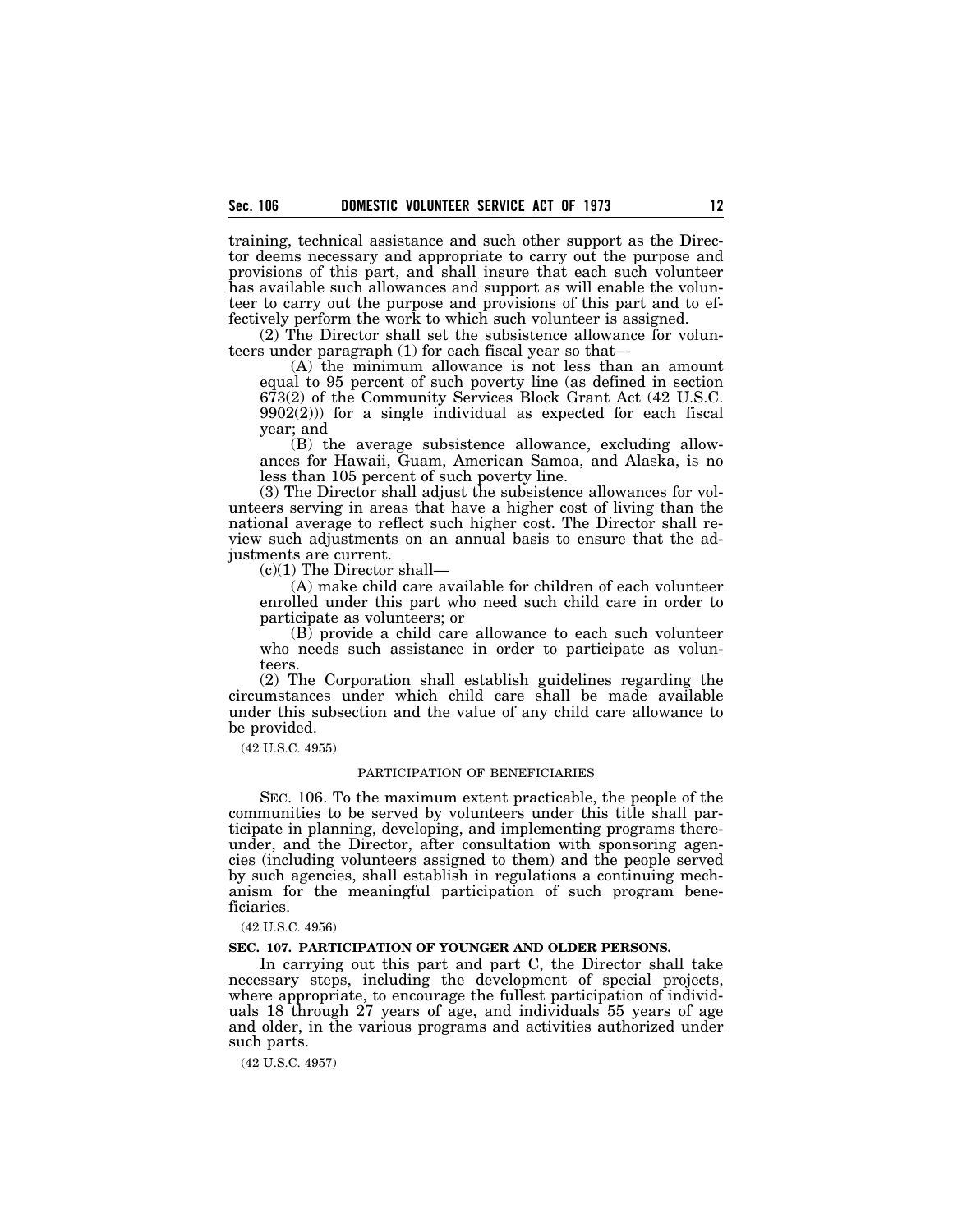#### LIMITATION

SEC. 108. (a) Of funds appropriated for the purpose of this part under section 501, not more than 30 percent for the fiscal year ending September 30, 1984, and for each fiscal year thereafter, may be obligated for the direct cost of supporting volunteers in programs or projects carried out pursuant to grants and contracts made under section 402(12).

(b) No funds shall be obligated under this part pursuant to grants or contracts made after the date of the enactment of the Domestic Volunteer Service Act Amendments of 1979 for new projects for the direct cost of supporting volunteers unless the recipient of each such grant or contract has been selected through a competitive process which includes—

(1) public announcements of the availability of funds for such grants or contracts, general criteria for the selection of new recipients, and a description of the application process and the application review process; and

 $(2)$  a requirement that each applicant for any such grant or contract identify, with sufficient particularity to assure that the assignments of volunteers under such grants and contracts will carry out the purpose of this part, the particular poverty or poverty-related problems on which the grant or contract will focus, and any such grant or contract shall specifically so identify such problems.

(42 U.S.C. 4958)

#### **SEC. 109. APPLICATIONS FOR ASSISTANCE.**

In reviewing an application for assistance under this part, the Director shall not deny such assistance to any project or program, or any public or private nonprofit organization, solely on the basis of the duration of the assistance such project, program, or organization has received under this part prior to the date of submission of the application. The Director shall grant assistance under this part on the basis of merit and to accomplish the goals of the VISTA program, and shall consider the needs and requirements of projects in existence on such date as well as potential new projects.

(42 U.S.C. 4960)

### PART C-SPECIAL VOLUNTEER PROGRAMS<sup>1</sup>

#### STATEMENT OF PURPOSE

SEC. 121. This part provides for special emphasis and demonstration volunteer programs, together with appropriate powers and responsibilities designed to assist in the development and coordination of such programs. The purpose of this part is to strengthen and supplement efforts to meet a broad range of needs, particularly those related to poverty, by encouraging and enabling persons from all walks of life and from all age groups to perform meaningful and constructive volunteer service in agencies, institutions, and organizations where the application of human talent and dedication may help to meet such needs. It is the further purpose

<sup>&</sup>lt;sup>1</sup>So in law. There is no part B. See amendment made by section 2121 of Public Law 111-13.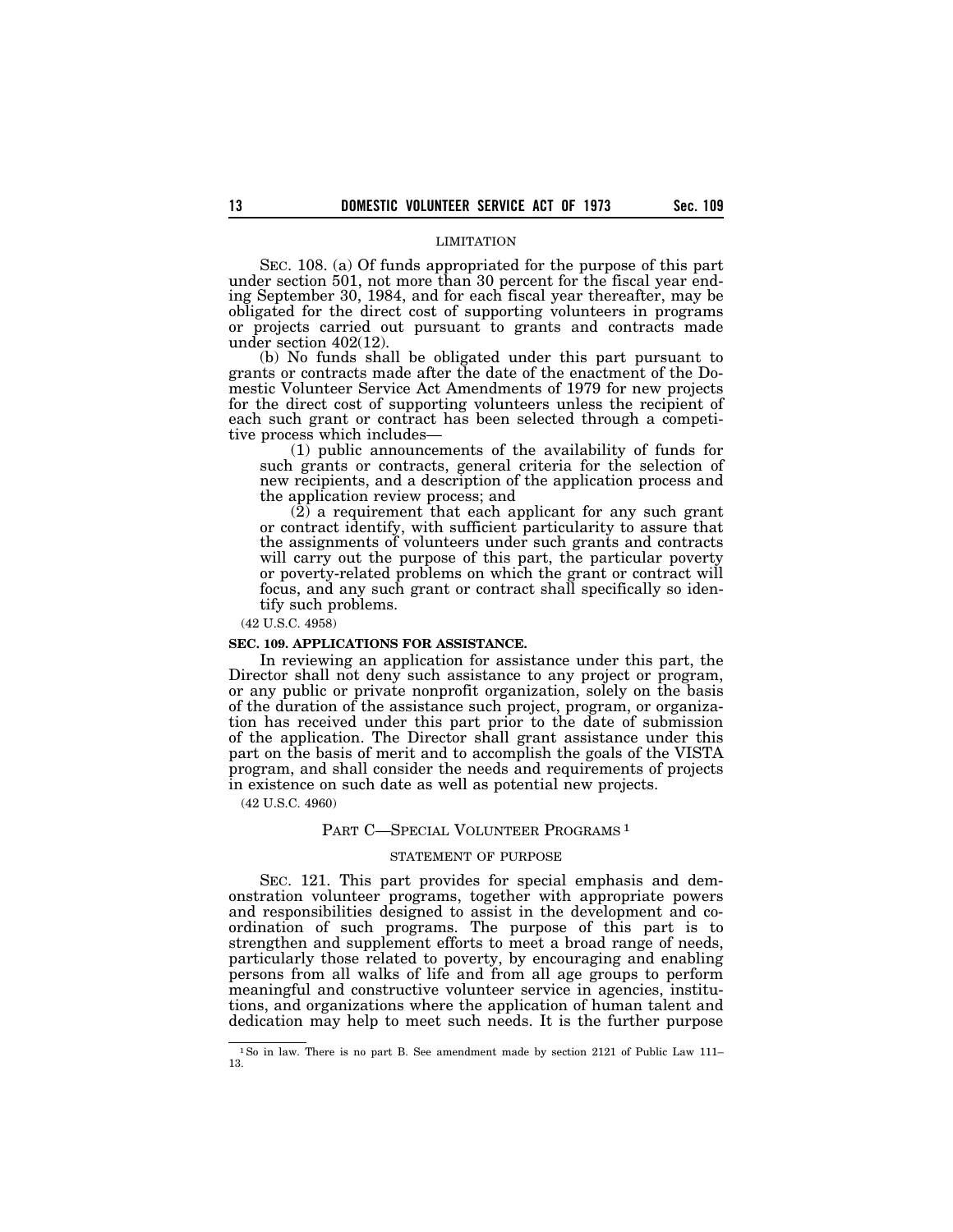of this part to provide technical and financial assistance to encourage voluntary organizations and volunteer efforts at the national, State, and local level.

## (42 U.S.C. 4991)

#### **SEC. 122. AUTHORITY TO ESTABLISH AND OPERATE SPECIAL VOLUN-TEER AND DEMONSTRATION PROGRAMS.**

(a) IN GENERAL.—The Director is authorized to conduct special volunteer programs for demonstration programs, or award grants to or enter into contracts with public or nonprofit organizations to carry out such programs. Such programs shall encourage wider volunteer participation on a full-time, part-time, or short-term basis to further the purpose of this part, and identify particular segments of the poverty community that could benefit from volunteer and other antipoverty efforts.

(b) ASSIGNMENT AND SUPPORT OF VOLUNTEERS.—The assignment of volunteers under this section, and the provision of support for such volunteers, including any subsistence allowances and stipends, shall be on such terms and conditions as the Director shall determine to be appropriate, but shall not exceed the level of support provided under section 105. Projects using volunteers who do not receive stipends may also be supported under this section.

(c) CRITERIA AND PRIORITIES.—In carrying out this section and section 123, the Director shall establish criteria and priorities for awarding grants and entering into contracts under this part in each fiscal year. No grant or contract exceeding \$100,000 shall be made under this part unless the recipient of the grant or contractor has been selected by a competitive process that includes public announcement of the availability of funds for such grant or contract, general criteria for the selection of recipients or contractors, and a description of the application process and application review process.

(42 U.S.C. 4992)

### **SEC. 123. TECHNICAL AND FINANCIAL ASSISTANCE.**

The Director may provide technical and financial assistance to Federal agencies, State and local governments and agencies, private nonprofit organizations, employers, and other private organizations that utilize or desire to utilize volunteers in carrying out the purpose of this part.

(42 U.S.C. 4993)

# TITLE II—NATIONAL SENIOR SERVICE CORPS

#### **SEC. 200. STATEMENT OF PURPOSE.**

It is the purpose of this title to provide—

(1) opportunities for senior service to meet unmet local, State, and national needs in the areas of education, public safety, emergency and disaster preparedness, relief, and recovery, health and human needs, and the environment;

(2) for the National Senior Service Corps, comprised of the Retired and Senior Volunteer Program, the Foster Grandparent Program, and the Senior Companion Program, and demonstration and other programs, to empower people 55 years of age or older to contribute to their communities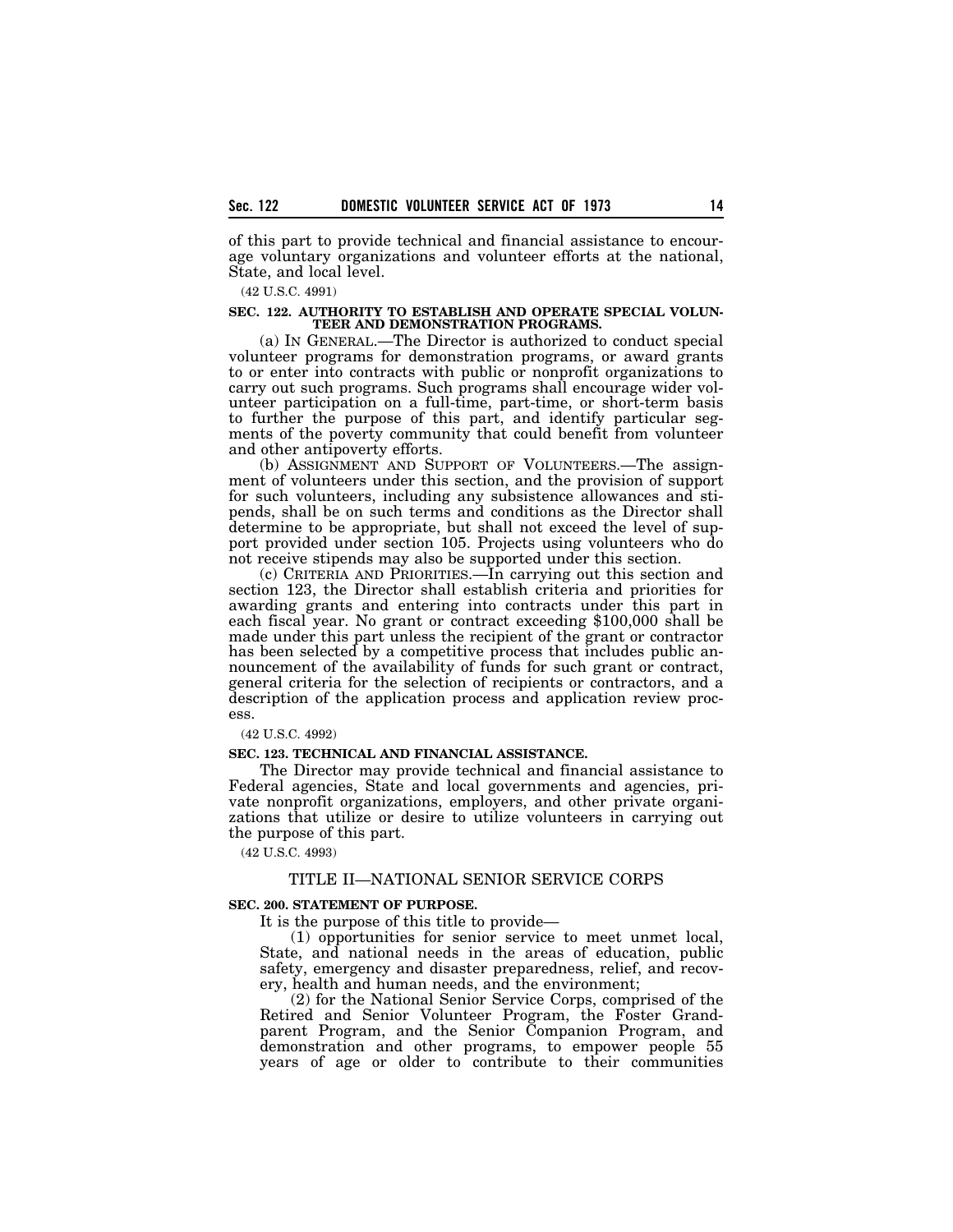through service, enhance the lives of those who serve and those whom they serve, and provide communities with valuable services;

(3) opportunities for people 55 years of age or older, through the Retired and Senior Volunteer Program, to share their knowledge, experiences, abilities, and skills for the betterment of their communities and themselves;

(4) opportunities for low-income people 55 years of age or older, through the Foster Grandparents Program, to have a positive impact on the lives of children in need; and

(5) opportunities for low-income people 55 years of age or older, through the Senior Companion Program, to provide support services and companionship to other older individuals through volunteer service.

(42 U.S.C. 5000)

### PART A—RETIRED AND SENIOR VOLUNTEER PROGRAM

## GRANTS AND CONTRACTS FOR VOLUNTEER SERVICE PROJECTS

SEC. 201. (a) In order to help retired individuals and working older individuals to share their experiences, abilities, and skills to improve their communities and themselves through service in their communities, the Director is authorized to make grants to State agencies (established or designated pursuant to section  $305(a)(1)$  of the Older Americans Act of 1965, as amended  $(42\text{ }\tilde{U}.S.C.)$  $3025(a)(1)$ ) or grants to or contracts with other public and nonprofit private agencies and organizations to pay part or all of the costs for the development or operation, or both, of volunteer service projects under this section, if the Director determines, in accordance with regulations the Director shall prescribe, that—

(1) volunteers will not be reimbursed for other than transportation, meals, and other out-of-pocket expenses incident to the provision of services under this part;

(2) only individuals 55 years of age or older will be enrolled as volunteers to provide services under this part (except for administrative purposes), and such services will be performed in the community where such individuals reside or in nearby communities either (A) on publicly owned and operated facilities or projects, or (B) on local projects sponsored by private nonprofit organizations (other than political parties), other than projects involving the construction, operation, or maintenance of so much of any facility used or to be used for sectarian instruction or as a place for religious worship;

(3) the project includes such short-term training as may be necessary to make the most effective use of the skills and talents of participating volunteers and individuals, and provide for the payment of the reasonable expenses of such volunteers while undergoing such training; and

(4) the project is being designed and implemented with the advice of persons competent in the field of service to be provided, as well as persons who have expertise in the management of volunteers and the needs of older individuals.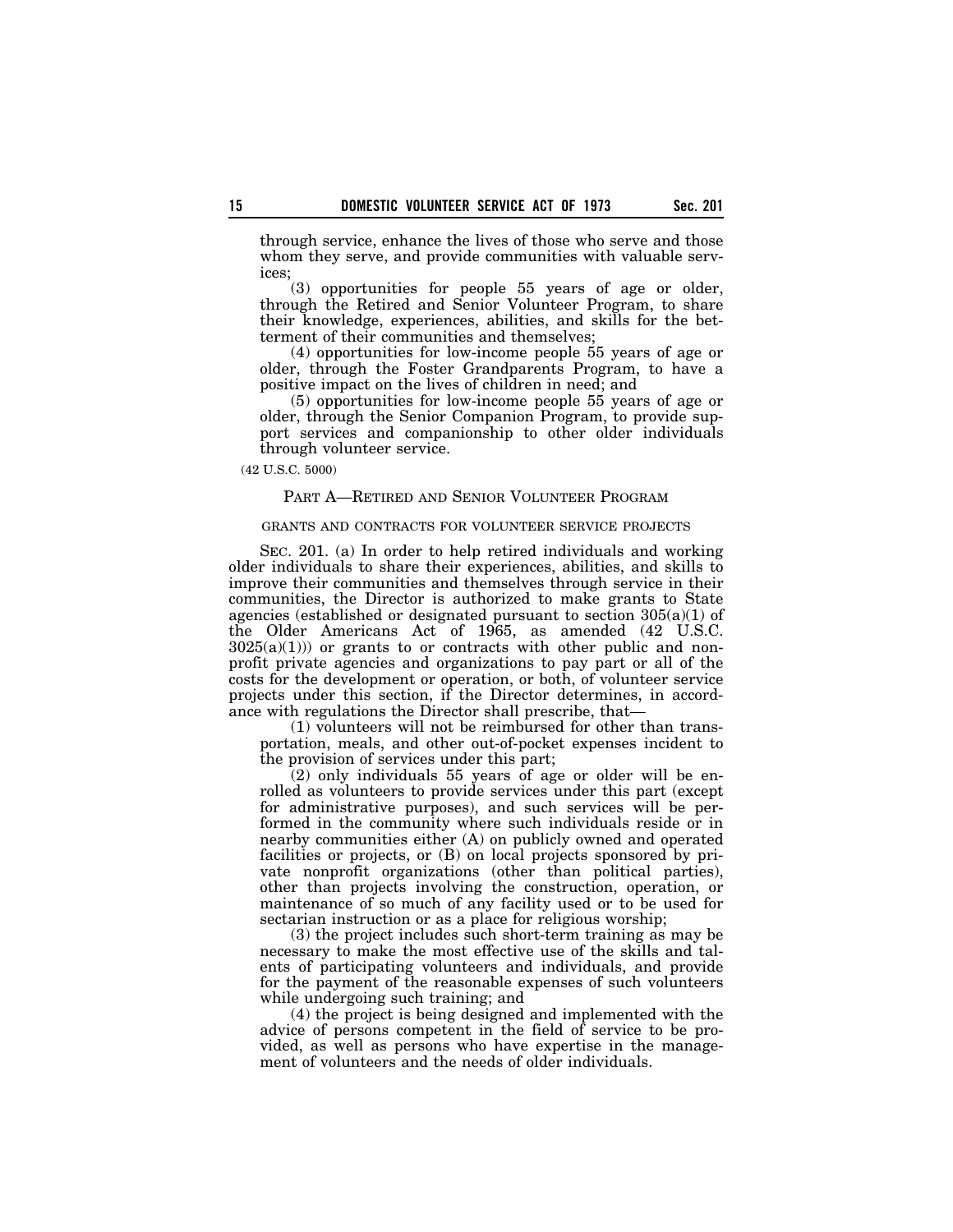(b) In no event shall the required proportion of the local contribution (including in-kind contributions) for a grant or contract made under this section be more than 10 per centum in the first year of assistance under this section, 20 per centum in the second such year, 30 per centum in any subsequent such years: Provided, however, That the Director may make exceptions in cases of demonstrated need, determined (in accordance with regulations which the Director shall prescribe) on the basis of the financial capability of a particular recipient of assistance under this section, to permit a lesser local contribution proportion than any required contribution proportion established by the Director in generally applicable regulations.

(c) The Director shall not award any grant or contract under this part for a project in any State to any agency or organization unless, if such State has a State agency established or designated pursuant to section  $305(a)(1)$  of the Older Americans Act of 1965, as amended  $(42 \text{ U.S.C. } 3025(a)(1))$ , such agency itself is the recipient of the award or such agency has been afforded at least fortyfive days in which to review the project application and make recommendations thereon.

(d) Notwithstanding any other provision of law, volunteer service under this part shall not be deemed employment for any purpose which the Director finds is not fully consistent with the provisions and in furtherance of the purpose of this part.

 $(e)(1)$  Beginning with fiscal year 2013 and for each fiscal year thereafter, each grant or contract awarded under this section, for such a year, shall be—

(A) awarded for a period of 3 years, with an option for a grant renewal of 3 years if the grantee meets the performances measures established under subsection (g); and

(B) awarded through a competitive process described in paragraph (2).

 $(2)(A)$  The Corporation shall promulgate regulations establishing the competitive process required under paragraph (1)(B), and make such regulations available to the public, not later than 18 months after the date of the enactment of the Serve America Act. The Corporation shall consult with the directors of programs receiving grants under this section during the development and implementation of the competitive process.

(B) The competitive process required by subparagraph (A) shall—

(i) include the use of a peer review panel, including members with expertise in senior service and aging, to review applications;

(ii) include site inspections of programs assisted under this section, as appropriate;

(iii) in the case of an applicant who has previously received a grant or contract for a program under this section, include an evaluation of the program conducted by a review team, as described in subsection (f);

(iv) ensure that—

(I) the grants or contracts awarded under this section through the competitive process for a grant or contract cycle support an aggregate number of volunteer service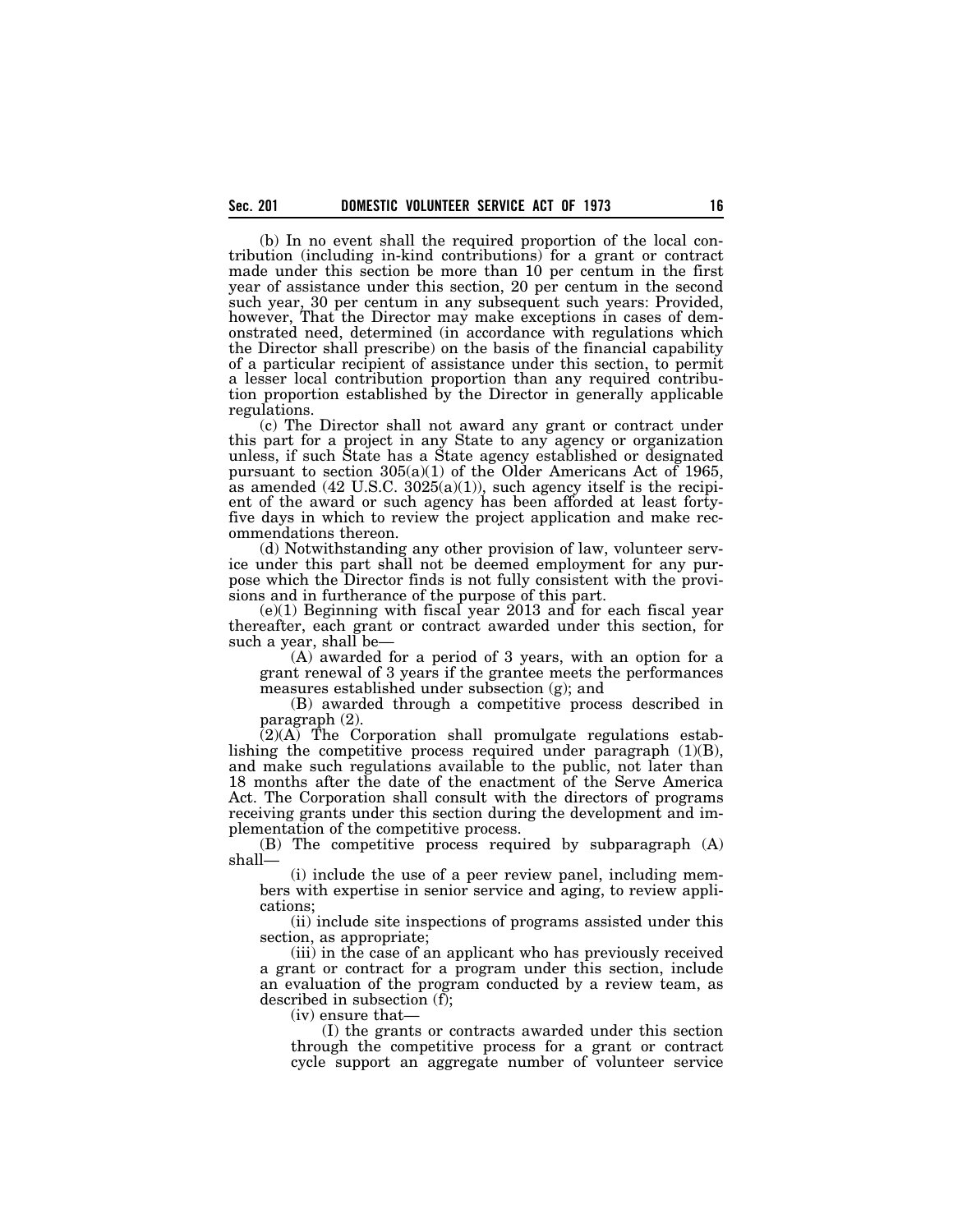years for a given geographic service area that is not less than the aggregate number of volunteer service years supported under this section for such service area for the previous grant or contract cycle;

(II) the grants or contracts awarded under this section through the competitive process for a grant or contract cycle maintain a similar program distribution, as compared to the program distribution for the previous grant or contract cycle; and

(III) every effort is made to minimize the disruption to volunteers; and

(v) include the use of performance measures, outcomes, and other criteria established under subsection (g).

 $(f)(1)$  Notwithstanding section 412, and effective beginning 180 days after the date of enactment of the Serve America Act, each grant or contract under this section that expires in fiscal year 2011, 2012, or 2013 shall be subject to an evaluation process conducted by a review team described in paragraph (4). The evaluation process shall be carried out, to the maximum extent practicable, in fiscal year 2010, 2011, and 2012, respectively.

(2) The Corporation shall promulgate regulations establishing the evaluation process required under paragraph (1), and make such regulations available to the public, not later than 18 months after the date of enactment of the Serve America Act. The Corporation shall consult with the directors of programs receiving grants under this section during the development and implementation of the evaluation process.

(3) The evaluation process required under paragraph (1) shall—

(A) include performance measures, outcomes, and other criteria established under subsection (g); and

(B) evaluate the extent to which the recipient of the grant or contract meets or exceeds such performance measures, outcomes, and other criteria through a review of the recipient.

(4) To the maximum extent practicable, the Corporation shall provide that each evaluation required by this subsection is conducted by a review team that—

(A) includes individuals who are knowledgeable about programs assisted under this section;

(B) includes current or former employees of the Corporation who are knowledgeable about programs assisted under this section;

(C) includes representatives of communities served by volunteers of programs assisted under this section; and

(D) shall receive periodic training to ensure quality and consistency across evaluations.

(5) The findings of an evaluation described in this subsection of a program described in paragraph (1) shall—

(A) be presented to the recipient of the grant or contract for such program in a timely, transparent, and uniform manner that conveys information of program strengths and weaknesses and assists with program improvement; and

(B) be used as the basis for program improvement, and for the provision of training and technical assistance.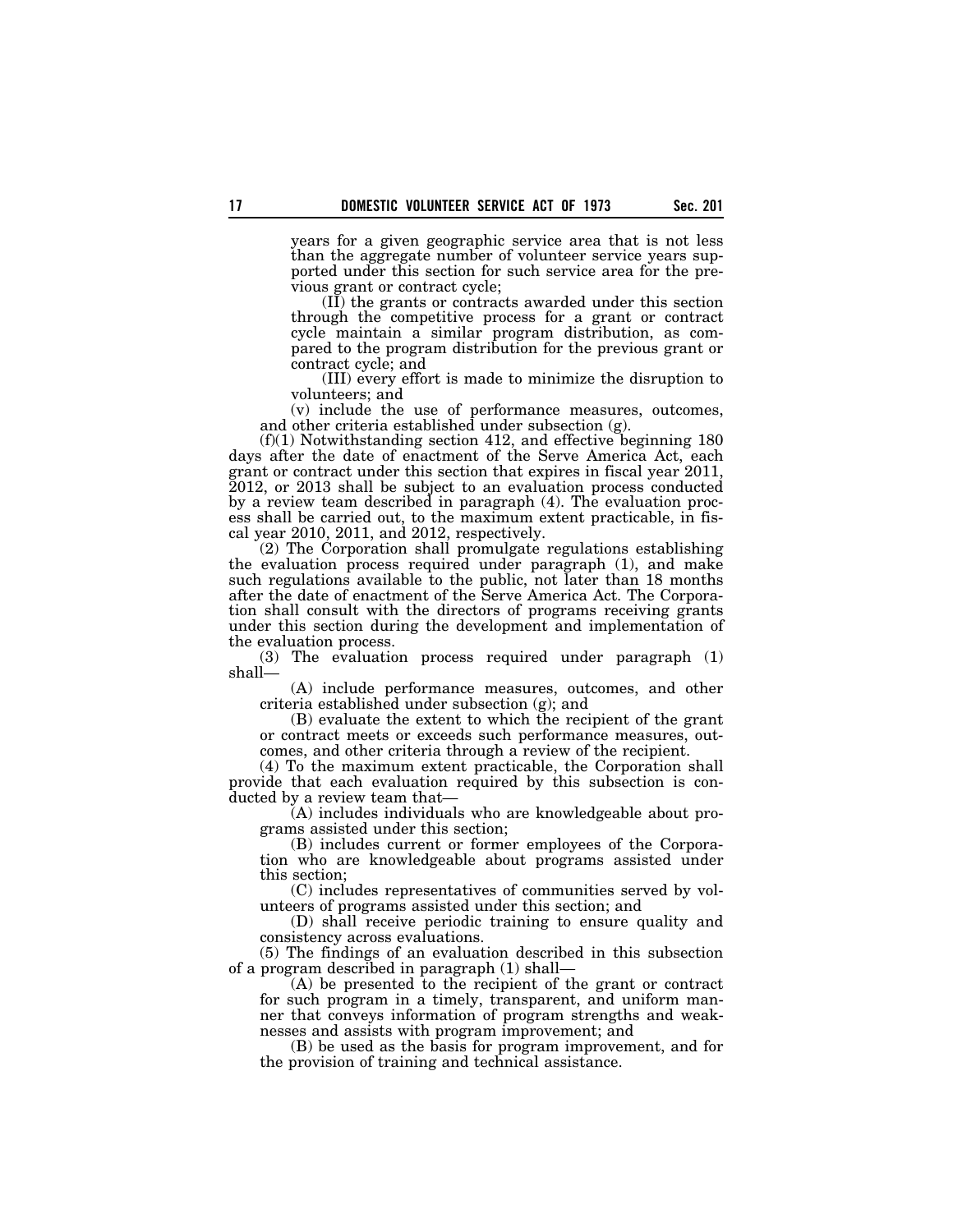$(g)(1)$  The Corporation shall, with particular attention to the different needs of rural and urban programs assisted under this section, develop performance measures, outcomes, and other criteria for programs assisted under this section that—

(A) include an assessment of the strengths and areas in need of improvement of a program assisted under this section;

(B) include an assessment of whether such program has adequately addressed population and community-wide needs;

(C) include an assessment of the efforts of such program to collaborate with other community-based organizations, units of government, and entities providing services to seniors, taking into account barriers to such collaboration that such program may encounter;

(D) include a protocol for fiscal management that shall be used to assess such program's compliance with the program requirements for the appropriate use of Federal funds;

(E) include an assessment of whether the program is in conformity with the eligibility, outreach, enrollment, and other requirements for programs assisted under this section; and

(F) contain other measures of performance developed by the Corporation, in consultation with the review teams described in subsection (f)(4).

(2)(A) The performance measures, outcomes, and other criteria established under this subsection may be updated or modified as necessary, in consultation with directors of programs under this section, but not earlier than fiscal year 2014.

(B) For each fiscal year preceding fiscal year 2014, the Corporation may, after consulting with directors of the programs under this section, determine that a performance measure, outcome, or criterion established under this subsection is operationally problematic, and may, in consultation with such directors and after notifying the authorizing committees—

(i) eliminate the use of that performance measure, outcome or criterion; or

(ii) modify that performance measure, outcome, or criterion

as necessary to render it no longer operationally problematic.

(3) In the event that a program does not meet one or more of the performance measures, outcome, or criteria established under this subsection, the Corporation shall initiate procedures to terminate the program in accordance with section 412.

(h) The Chief Executive Officer shall develop procedures by which programs assisted under this section may receive training and technical assistance, which may include regular monitoring visits to assist programs in meeting the performance measures, outcomes, and criteria.

 $(i)(1)$  Notwithstanding subsection  $(g)(3)$  or section 412, the Corporation shall continue to fund a program assisted under this section that has failed to meet or exceed the performance measures, outcomes, and other criteria established under this subsection for not more than 12 months if the competitive process established under subsection (e) does not result in a successor grant or contract for such program, in order to minimize the disruption to volunteers and the disruption of services.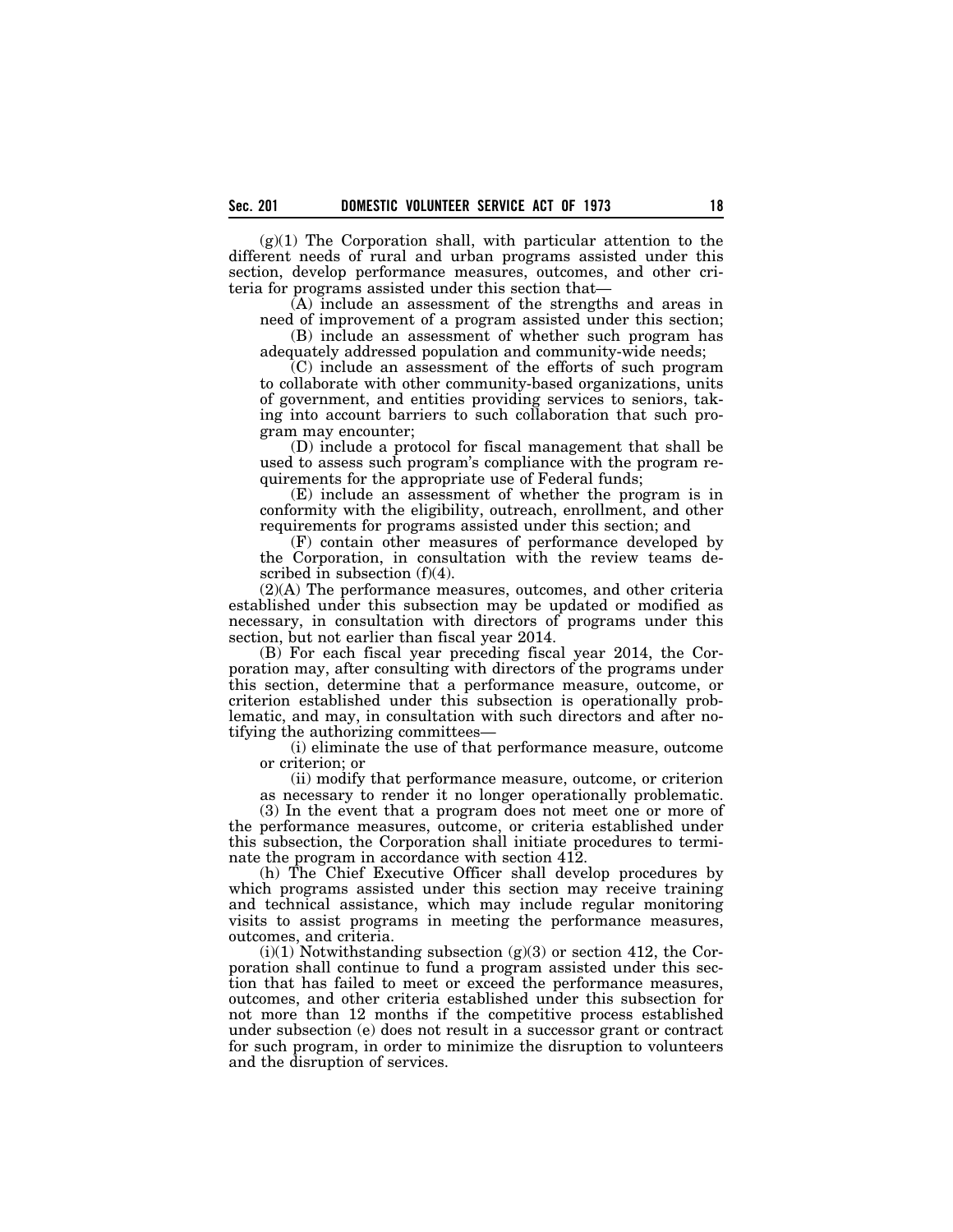(2) In the case where a program is continued under paragraph (1), the Corporation shall conduct outreach regarding the availability of a grant under this section for the area served by such program and establish a new competition for awarding the successor program to the continued program. The recipient operating the continued program shall remain eligible for the new competition.

(3) The Corporation may monitor the recipient of a grant or contract supporting a program continued under paragraph (1) during this period and may provide training and technical assistance to assist such recipient in meeting the performance measures for such program.

(j) The Corporation shall develop and disseminate an online resource guide for programs under this section not later than 180 days after the date of enactment of the Serve America Act, which shall include—

(1) examples of high-performing programs assisted under this section;

(2) corrective actions for underperforming programs; and

(3) examples of meaningful outcome-based performance measures, outcomes, and criteria that capture a program's mission and priorities.

(42 U.S.C. 5001)

## PART B—FOSTER GRANDPARENT PROGRAM

#### GRANTS AND CONTRACTS FOR VOLUNTEER SERVICE PROJECTS

SEC. 211. (a) The Director is authorized to make grants to or contracts with public and nonprofit private agencies and organizations to pay part or all of the cost of development and operation of projects (including direct payments to individuals serving under this part) designed for the purpose of providing opportunities for low-income persons age 55 or over to provide supportive person-toperson services in health, education, welfare, and related settings to children having special or exceptional needs or circumstances identified as limiting their academic, social, or emotional development. Such services may include services by individuals serving as foster grandparents to children who are individuals with disabilities, who have chronic health conditions, who are receiving care in hospitals, who are residing in homes for dependent and neglected children, or who are receiving services provided by day care centers, schools, early intervention programs under part C of the Individuals with Disabilities Education Act (20 U.S.C. 1431 et seq.), Head Start agencies under the Head Start Act, or other programs, establishments, and institutions providing services for children having special or exceptional needs or circumstances identified as limiting their academic, social, or emotional development. Individual foster grandparents may provide person-to-person services to one or more children, depending on the needs of the project and local site. The Director may approve assistance in excess of 90 per centum of the costs of the development and operation of such projects only if the Director determines, in accordance with regulations the Director shall prescribe establishing objective criteria, that such action is required in furtherance of the purpose of this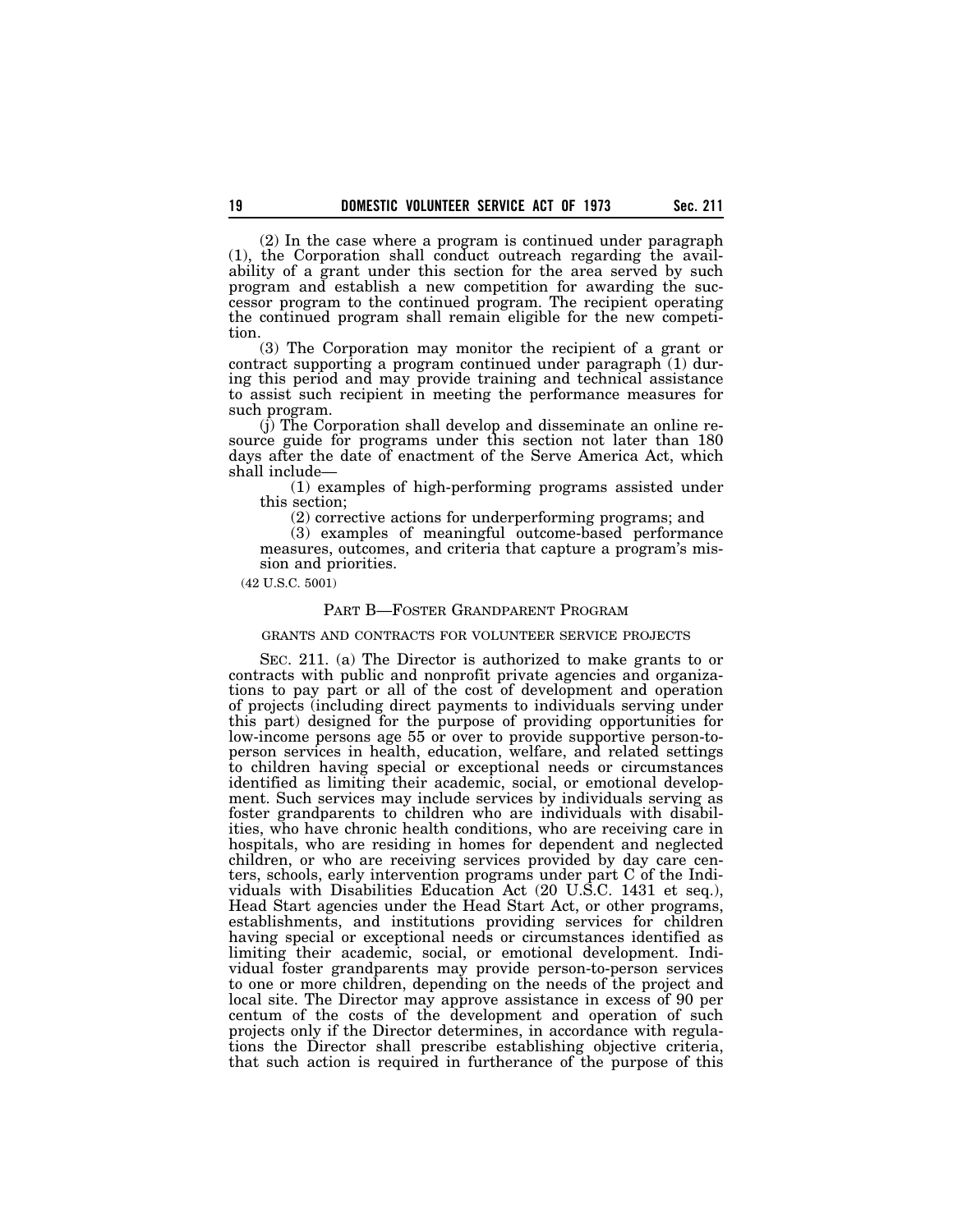section. Provision for such assistance shall be effective as of September 19, 1972. In the case of any project with respect to which, prior to such date, a grant or contract has been made under section 611(a) of the Older Americans Act of 1965, as amended (42 U.S.C. 3044b) or with respect to any project under the Foster Grandparent program in effect prior to September 17, 1969, contributions in cash or in kind from the Bureau of Indian Affairs, Department of the Interior, toward the cost of the project may be counted as part of the cost thereof which is met from non-Federal sources.

(b)(1) Any public or private nonprofit agency or organization responsible for providing person-to-person services to a child in a project carried out under subsection (a) of this section shall have the exclusive authority to determine, pursuant to the provisions of paragraph  $(2)$  of this subsection  $1-$ 

(A) which children may receive supportive person-to-person services under such project;

(B) the period of time during which such services shall be continued in the case of each individual child; and

(C) whether it is in the best interest of the child receiving, and the particular foster grandparent providing, services in such a project, to continue the relationship between the child and the grandparent under this part after the child reaches the age of 21, if such child is an individual with a disability who was receiving such services prior to attaining the age of 21.

(2) If an assignment of a foster grandparent under this part is suspended or discontinued, the replacement of that foster grandparent shall be determined in a manner consistent with paragraph (3).

(3) Any determination made by a public or nonprofit private agency or organization under paragraphs  $(1)$  and  $(2)$  of this subsection shall be made through mutual agreement by all parties involved with respect to the provision of services to the child involved.

(c) For the purposes of this section, the terms ''child'' and ''children'' mean any individual or individuals who are less than 21 years of age.

(d) The Director, in accordance with regulations the Director shall prescribe, may provide to low-income persons serving as volunteers under this part, such allowances, stipends, and other support as the Director determines are necessary to carry out the purpose of this part. Any stipend or allowance provided under this section shall not be less than \$3.00 per hour, except that (1) such stipend or allowance shall not be increased as a result of an amendment made to this sentence unless the funds appropriated for carrying out this part are sufficient to maintain for the fiscal year in

 $^1$  Section 2144(2)(A)(i) of Public Law 111–13 provides as follows:

<sup>(2)</sup> in subsection (b)—

<sup>(</sup>A) in paragraph  $(1)$ —<br>(i) in the matter

<sup>(</sup>i) in the matter preceding subparagraph (A), by striking "shall have" and all that follows through "(2) of the subsection" and inserting "may determine";

The amendment was not executed because the amendment probably should have been to strike "shall have" and all that follows through "(2) of [this] subsection" and inserting "may determine''.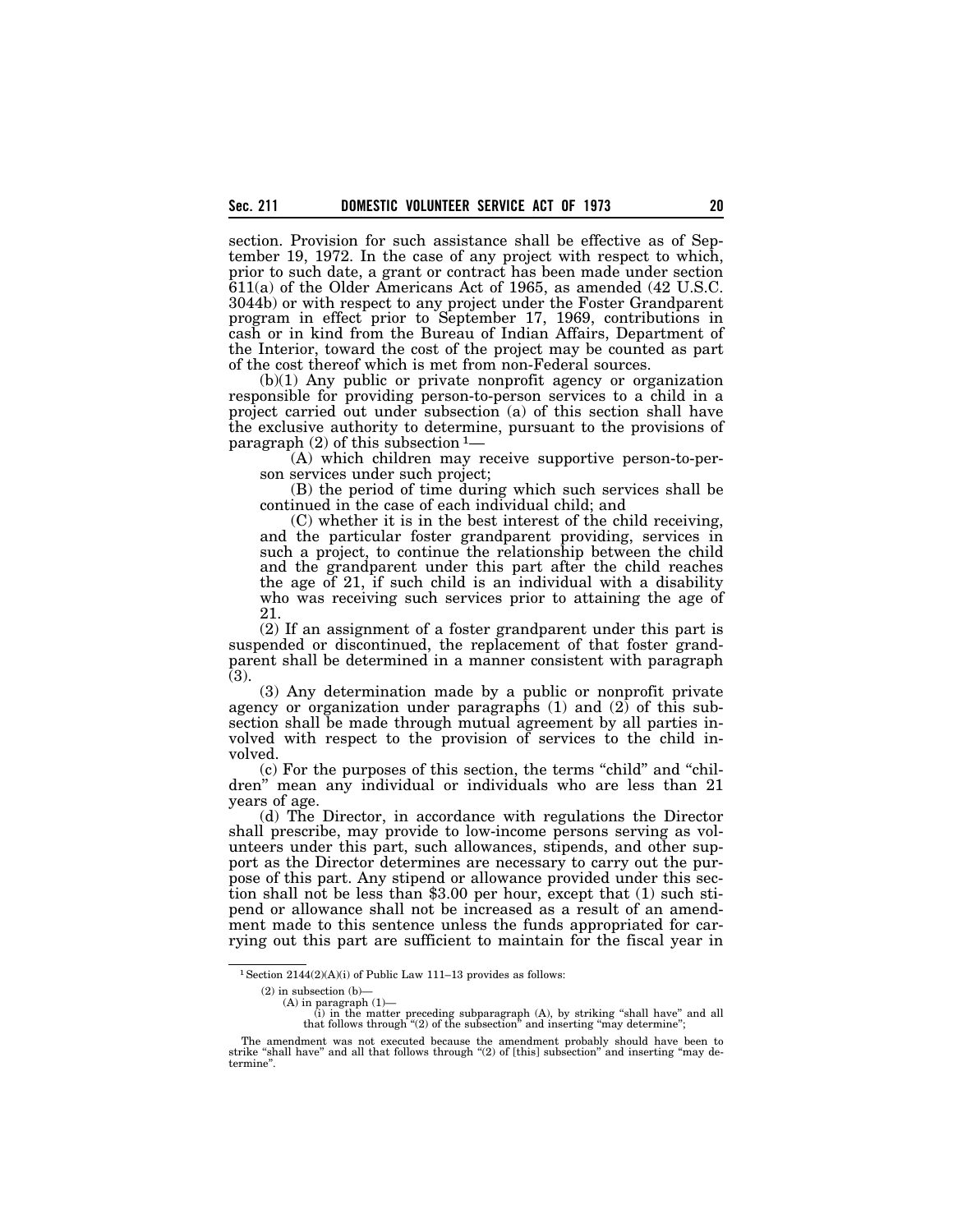question a number of participants to serve under this part at least equal to the number of such participants serving during the preceding fiscal year, and (2) in the event that sufficient appropriations for any fiscal year are not available to increase any such stipend or allowance provided to the minimum hourly rate specified in this sentence, the Director shall increase the stipend or allowance to such amount as appropriations for such year permit consistent with clause (1) of this exception. In establishing the amount of, and the effective date for, such adjustment, the Director, in consultation with the State Commissions on National and Community Service (as established under section 178 of the National and Community Service Act of 1990) and the heads of the State offices established under section 195 of such Act, shall consider the effect such adjustment will have on the ability of non-federally funded volunteer programs similar to the programs under this title to maintain their current level of volunteer hours.

(e) For purposes of this part, the terms ''low-income person'' and ''person of low income'' mean—

(1) any person whose income is not more than 200 percent of the poverty line defined in section 673(2) of the Community Services Block Grant Act (42 U.S.C. 9902(2)) and adjusted by the Director in the manner described in such section; and

(2) any person whose income is not more that 100 percent of such poverty line, as so adjusted and determined by the Director after taking into consideration existing poverty guidelines as appropriate to local situations.

Persons described in paragraph (2) shall be given special consideration for participation in projects under this part.

 $(f)(1)(A)$  Except as provided in subparagraph  $(B)$ , individuals who are not low-income persons may serve as volunteers under this part, in accordance with such regulations as the Director shall issue, if such individuals serve without receiving any allowance, stipend, or other financial support under this part except reimbursement for transportation, meals, and out-of-pocket expenses incident to serving under this part.

(B) The regulations issued by the Director to carry out this part (other than any regulations relating to allowances, stipends, and other financial support authorized by subsection (d) to be paid under this part to low-income persons) shall apply to all volunteers under this part, without regard to whether such volunteers are eligible to receive a stipend under subsection (d).

(2)(A) Except as provided in subparagraph (B), each recipient of a grant or contract to carry out a project under this part shall give equal treatment to all volunteers who participate in such project, without regard to whether such volunteers are eligible to receive a stipend under subsection (d).

(B) An individual who is not a low-income person may not become a volunteer under this part if allowing such individual to become a volunteer under this part would prevent a low-income individual from becoming a volunteer under this part or would displace a low-income person from being such a volunteer.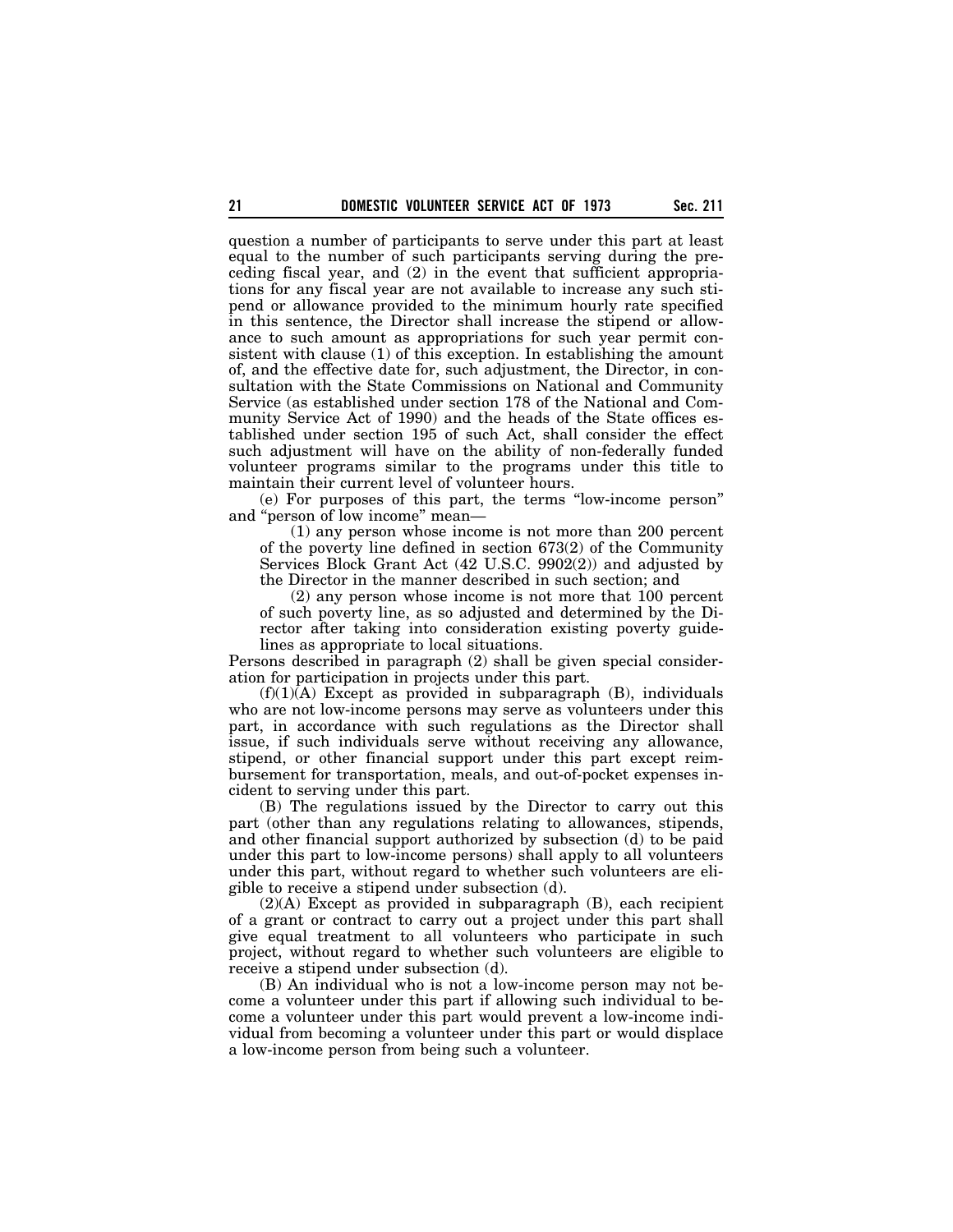$(3)$ <sup>1</sup> The Director may not take into consideration or require as a condition of receiving a grant or contract to carry out a project under this part, any applicant for such grant or contract—

(A) to accept or recruit individuals who are not low-income persons to serve as volunteers under this part; or

(B) to solicit locally generated contributions, in cash or in kind, to support such individuals.

The Director may not coerce any applicant for, or recipient of, such grant or contract to engage in conduct described in subparagraph  $(A)$  or  $(B)$ .

(4) Funds appropriated to carry out this part may not be used to pay any cost, including any administrative cost, incurred in connection with volunteers under this part who do not receive a stipend under subsection (d). Such cost incurred with respect to a volunteer may be paid with—

(A) funds received by the Director as unrestricted gifts;

(B) funds received by the Director as gifts to pay such cost;

(C) funds contributed by such volunteer; or

(D) locally generated contributions in excess of the amount required to be contributed under subsection (a), in the discretion of the recipient of a grant or contract under such subsection.

(42 U.S.C. 5011)

## PART C—SENIOR COMPANION PROGRAM

#### GRANTS AND CONTRACTS FOR VOLUNTEER SERVICE PROJECTS

SEC. 213. (a) The Director is authorized to make grants to or contracts with public and nonprofit private agencies and organizations to pay part or all of the cost of development and operation of projects (including direct payments to individuals serving under this part in the same manner as provided in section  $211(a)$  designed for the purpose of providing opportunities for low-income persons age 55 or older to serve as ''senior companions'' to persons with exceptional needs. Senior companions may provide services designed to help older persons requiring long-term care, including services to persons receiving home health care, nursing care, homedelivered meals or other nutritional services; services designed to help persons deinstitutionalized from mental hospitals, nursing homes, and other institutions; and services designed to assist persons having developmental disabilities and other special needs for companionship.

(b) Subsections (d), (e), and (f) of section 211, and such other provisions of part B as the Director determines to be necessary, shall apply to this part, except that for purposes of this part any reference in such subsections and such provisions to part B shall be deemed to be a reference to this part.

 $(c)(1)$  The Director is authorized to make grants or contracts after subsection (a) for senior companion projects to assist homebound elderly individuals to remain in their own homes and to en-

<sup>&</sup>lt;sup>1</sup> Section 7(a) of Public Law 99-551, approved October 27, 1987, provides as follows:<br>
"(2) Section 211(f)(3) of the Domestic Volunteer Service Act of 1973, as added by paragraph (1), shall apply with respect to grants a fore the date of the enactment of this Act.''.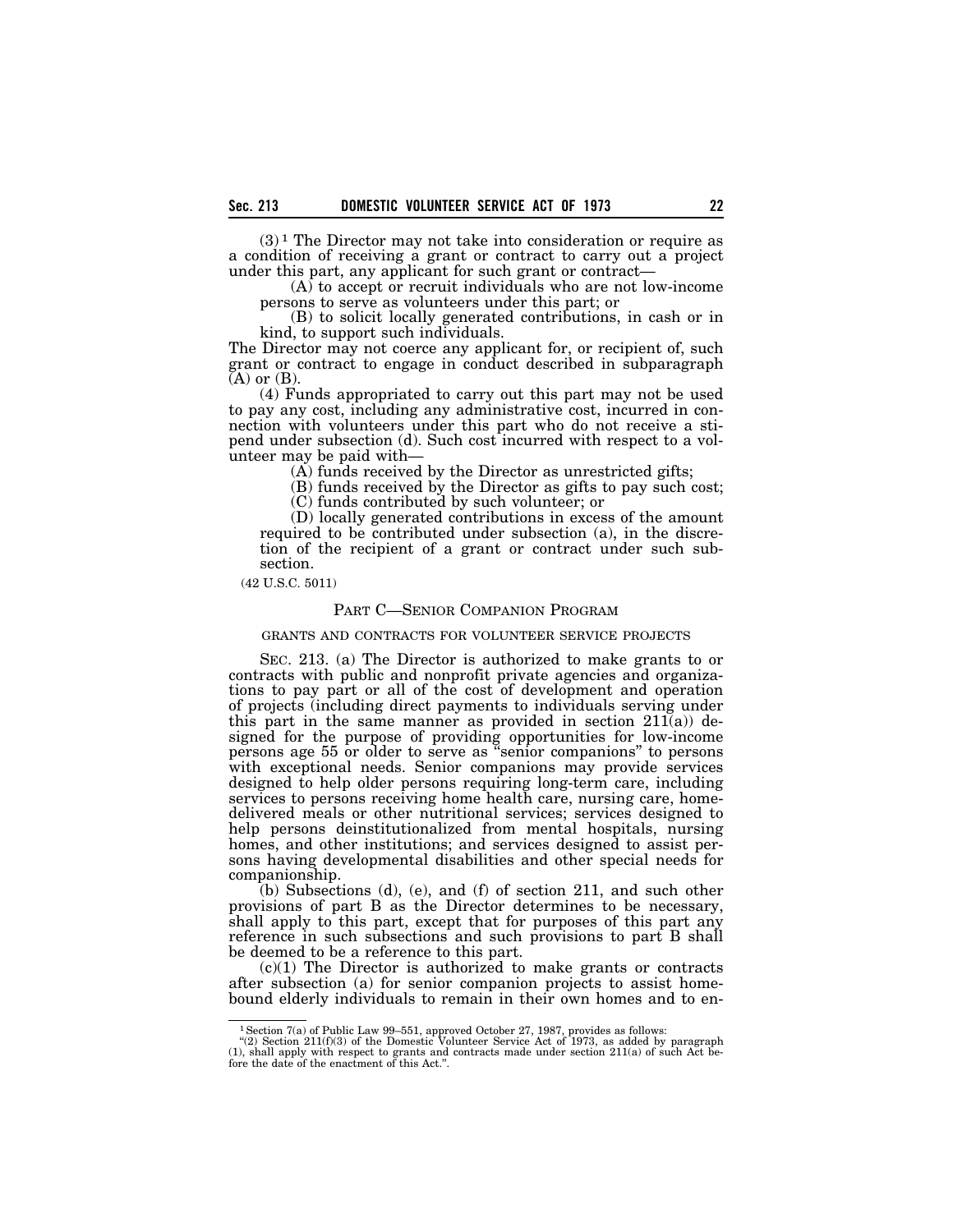able institutionalized elderly individuals to return to home care settings.

 $(2)$ (A) The Director is authorized to recruit, subject to subparagraph (B), senior companion volunteer trainers who on the basis of experience (such as, doctors, nurses, home economists, social workers) will be used to train senior companion volunteers to participate in and monitor initial and continuing needs assessments and appropriate in-home services for senior companion volunteer recipients. The needs assessments and in-home services shall be coordinated with and supplement existing community based home health and long-term care systems. The Director may also use senior companion volunteer leaders, who on the basis of experience as volunteers, special skills, and demonstrated leadership abilities may spend time in the program (in addition to their regular assignment) to assist newer senior companion volunteers in performing their assignments and in coordinating activities of such volunteers.

(B) Senior companion volunteer trainers recruited under subparagraph (A) of this paragraph shall not be paid stipends.

(42 U.S.C. 5013)

### PART D—GENERAL PROVISIONS

#### PROMOTION OF NATIONAL SENIOR SERVICE CORPS

SEC. 221. (a)(1) In carrying out this title, the Director shall consult with the Departments of Labor and Health and Human Services, and any other Federal agencies administering relevant programs with a view to achieving optimal coordination with such other programs, and shall promote the coordination of projects under this title with other public or private programs or projects carried out at State and local levels. Such Federal agencies shall cooperate with the Director in disseminating information about the availability of assistance under this title and in promoting the identification and interest of low-income and other older persons whose services may be utilized in projects under this title.<sup>1</sup>

(2) To the maximum extent practicable, the Director shall enter into agreements with—

<sup>&</sup>lt;sup>1</sup> Section 205(c) of Public Law 94-135, supra, provides that:

<sup>&</sup>quot;(c)(1) In order to provide maximum coordination between programs carried out under title III and title VII of the Older Americans Act of 1965 (42 U.S.C. 3021 et seq.; 42 U.S.C. 3045 (42 U.S.C. 20045) et seq.; 42 U.S.C. 2 with respect to programs carried out in each State under title II of the Domestic Volunteer Serv-ice Act of 1973. ''(2)(A) Each aging resource specialist designated under paragraph (1) shall be qualified to

serve in such capacity by appropriate experience and training, and shall be stationed in a State office of the ACTION Agency.

<sup>&#</sup>x27;'(B) The primary responsibility of each aging resource specialist shall be— ''(i) to support programs carried out under title II of the Domestic Volunteer Service Act

of 1973 in any State or other jurisdiction served by the State office involved; and<br>"(ii) to seek to coordinate such programs with programs carried out under title III and<br>title VII of the Older Americans Act of 1965 in an ''(3) For purposes of this subsection—

<sup>&</sup>quot;(A) the term 'ACTION Agency' means the ACTION Agency established by section 401 of the Act (42 U.S.C. 5041);

<sup>&#</sup>x27;'(B) the term 'primary responsibility' means the devotion of more than one-half of regular working hours to the performance of duties described in paragraph (2)(B); and ''(C) the term 'State' means the several States, the District of Columbia, the Virgin Is-

lands, Puerto Rico, Guam, American Samoa, and the Trust Territory of the Pacific Islands.''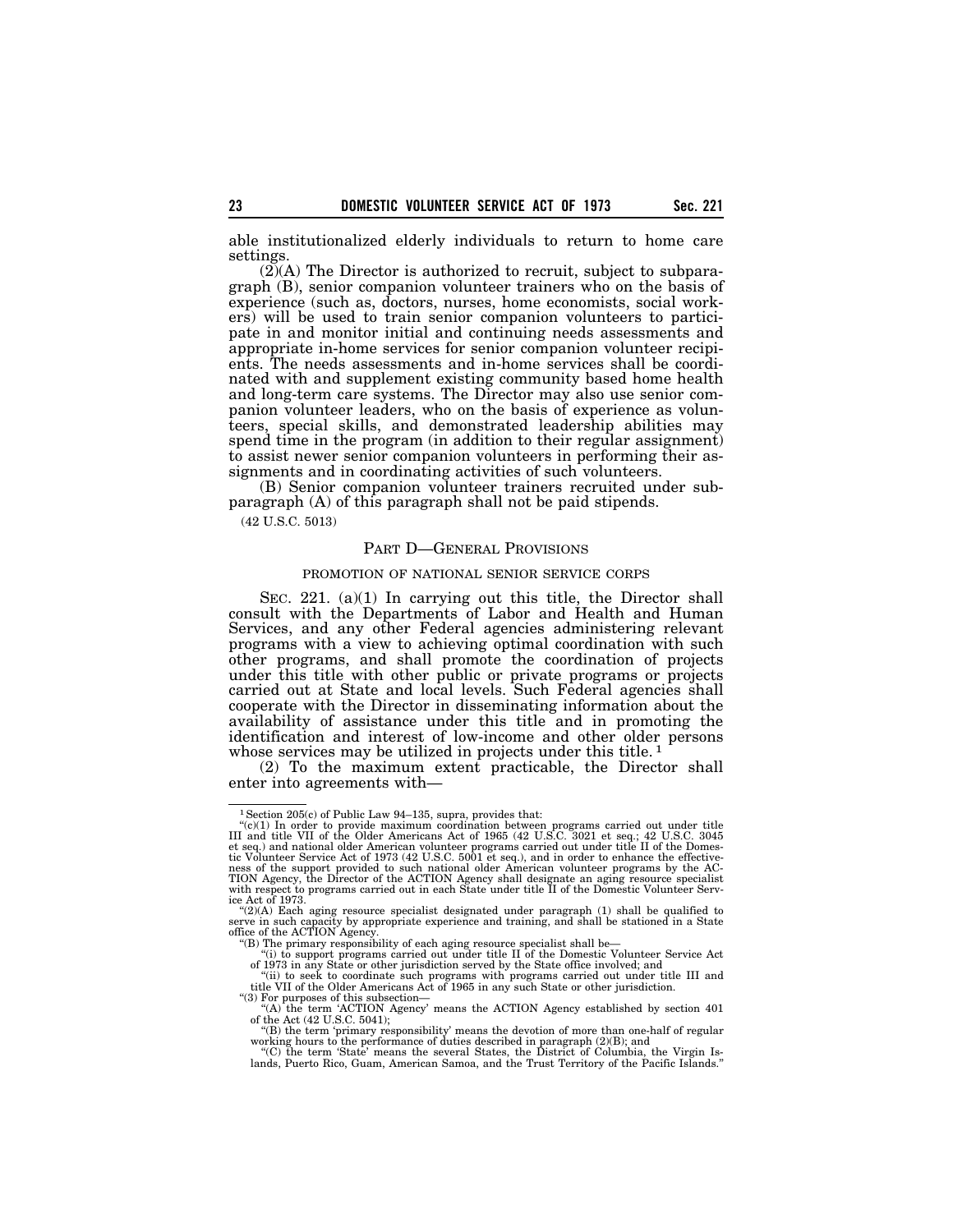(A) the Department of Health and Human Services to—

(i) involve retired and senior volunteers, and foster grandparents, in Head Start programs;

(ii) involve retired and senior volunteers, and senior companions, in providing services authorized by title III of the Older Americans Act of 1965; and

(iii) promote the recognition of such volunteers who are qualified to provide in-home services for reimbursement under title XVIII of the Social Security Act for providing such services;

(B) the Department of Education to promote intergenerational tutoring and mentoring for at-risk children; and

(C) the Environmental Protection Agency to support conservation efforts.

(b)(1) In carrying out this title, the Director shall encourage and facilitate the efforts of private organizations to promote the programs established in parts A, B, and C and the involvement of older individuals as volunteers in such programs.

(2) The Director shall take appropriate actions to ensure that special efforts are made to publicize the programs established in parts A, B, and C, in order to facilitate recruitment efforts, to encourage greater participation of volunteers of all ages and backgrounds, living in urban or rural communities, and to emphasize the value of volunteering to the health and well-being of volunteers and the communities of such volunteers. Such actions shall include informing recipients of grants and contracts under this title of all informational materials available from the Director.

(3) From funds appropriated under section 502, the Director shall expend not less than \$375,000 in each fiscal year to carry out paragraph (2).

(42 U.S.C. 5021)

#### PAYMENTS

SEC. 222. Payments under this title pursuant to a grant or contract may be made (after necessary adjustment, in the case of grants, on account of previoulsy made overpayments or underpayments) in advance or by way of reimbursement, in such installments and on such conditions, as the Director may determine.

(42 U.S.C. 5022)

### MINORITY POPULATION PARTICIPATION

SEC. 223. The Director shall take appropriate steps to insure that special efforts are made to recruit, select, and assign qualified individuals age 55 years or older from minority populations to serve as volunteers under this title.

(42 U.S.C. 5023)

## USE OF LOCALLY GENERATED CONTRIBUTIONS IN NATIONAL SENIOR SERVICE CORPS

SEC. 224. Whenever locally generated contributions made to National Senior Service Corps projects under this title are in excess of the amount required by the Director, the Director may not re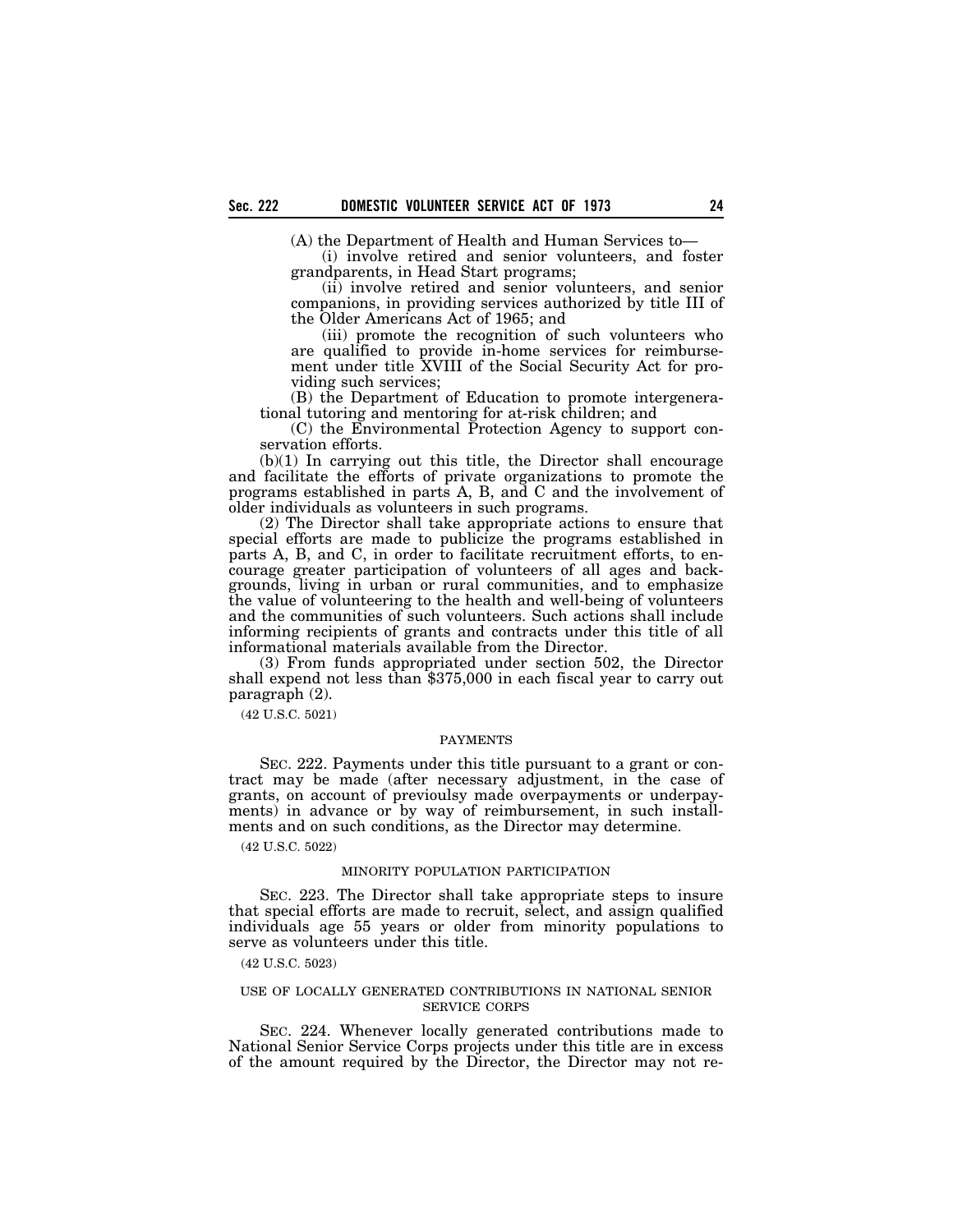strict the manner in which contributions are expended if expenditures from locally generated contributions are not inconsistent with the provisions of this Act.

(42 U.S.C. 5024)

### PROGRAMS OF NATIONAL SIGNIFICANCE

SEC. 225. (a)(1) With not less than one-third of the funds made available under subsection (d) in each fiscal year, the Director shall make grants under the programs authorized in parts A, B, and C to support programs that address national problems of local concern.

(2) An applicant for a grant under paragraph (1) shall determine whether the program to be supported by the grant is a program under part A, B, or C, and shall submit an application as required for such program.

(3) Each program for which a grant is received under this subsection shall be carried out in accordance with the requirements applicable to the program under part A, B, or C under which the program supported by such grant is to be carried out.

(4) To the maximum extent practicable, the Director shall ensure that not less than 25 percent of the funds appropriated under this section are used to award grants—

(A) to applicants for grants under this section that are not receiving assistance from the Corporation at the time of such grant award; or

(B) to applicants from locations where no programs supported under part A, B, or C are in effect at the time of such grant award.

(5) Notwithstanding paragraph (4), if, for a fiscal year, less than 25 percent of the applicants for grants under this section are applicants described in paragraph  $(4)$ , the Director may use an amount that is greater than 75 percent of the funds appropriated under this subsection to award grants to applicants that are already receiving assistance from the Corporation at the time of such grant award.

(b) The Director shall make grants under subsection (a) to support one or more of the following programs to address problems that concern the Nation:

(1) Programs that assist individuals with chronic and debilitating illnesses, such as acquired immune deficiency syndrome.

(2) Programs designed to decrease drug and alcohol abuse through education, prevention, treatment, and rehabilitation.

(3) Programs that work with teenage parents.

(4) Programs that establish and support mentoring programs for low-income youth, including mentoring programs that match such youth with mentors and match such youth with employment and training programs, including apprenticeship programs.

 $(5)$  Programs that provide adult and school-based literacy assistance, including literacy programs that serve youth, and adults, with limited English proficiency.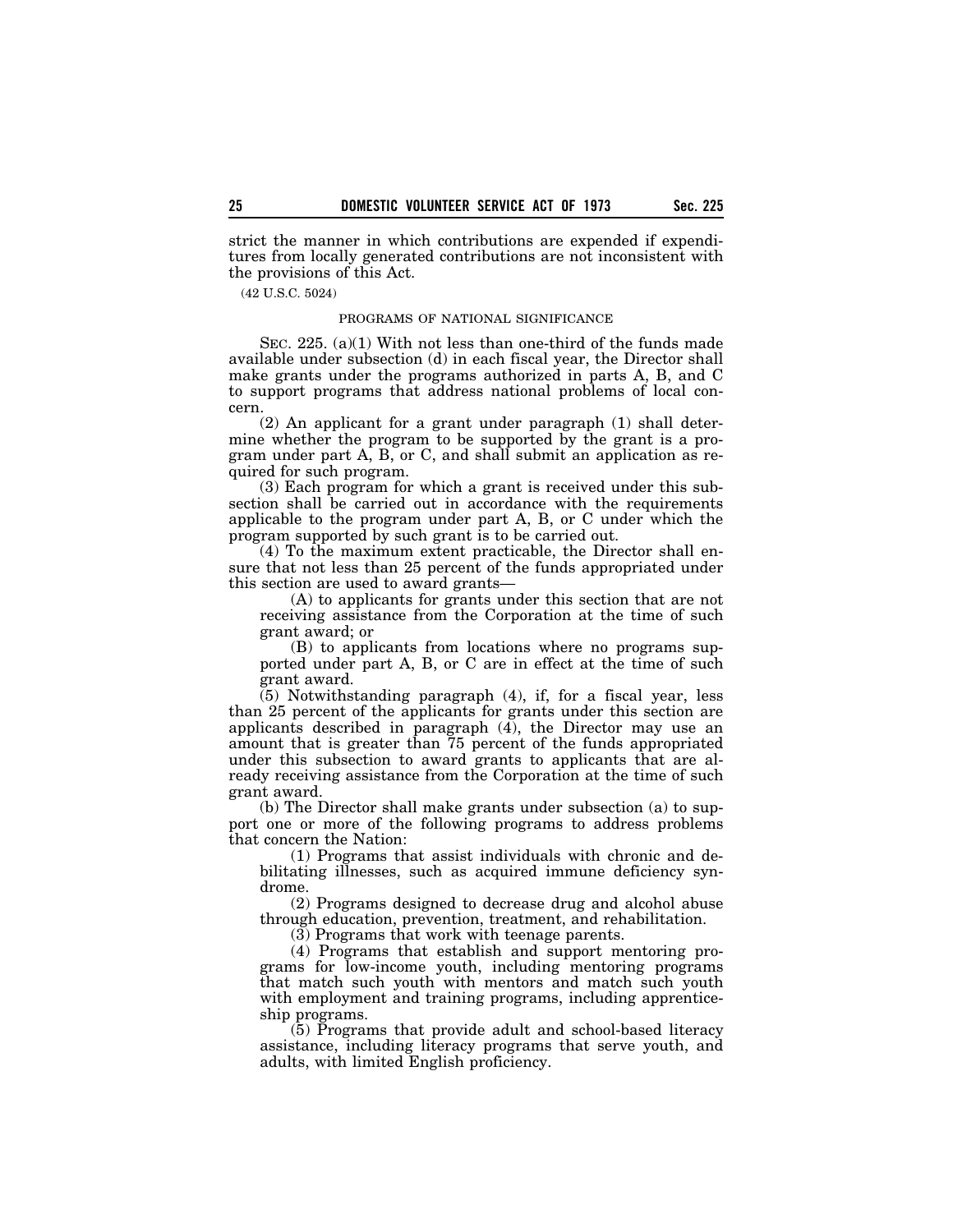(6) Programs that provide respite care, including care for elderly individuals and for children and individuals with disabilities or chronic illnesses who are living at home.

(7) Programs that provide before-school and after-school activities, serving children in low-income communities, that may engage participants in mentoring relationships, tutoring, life skills, and study skills programs, service-learning, physical, nutrition, and health education programs, and other activities addressing the needs of the children in the communities, including children of working parents.

(8) Programs that serve children who are enrolled in child care programs, giving priority to such programs that serve children with special needs.

(9) Programs that provide care to developmentally disabled adults who reside at home and in community-based settings, including programs that, when appropriate, involve older developmentally disabled individuals as volunteers under this title.

(10) Programs that provide volunteer tutors to assist students, on a one-to-one basis, to improve the academic achievement of such students.

(11) Programs that engage older individuals with children and youth to complete service in energy conservation, environmental stewardship, or other environmental needs of a community, including service relating to conducting energy audits, insulating homes, or conducting other activities to promote energy efficiency.

(12) Programs that reach out to organizations (such as labor unions and profitmaking organizations) not previously involved in addressing national problems of local concern.

(13) Programs that provide for outreach to increase participation of members of ethnic groups who have limited English proficiency.

(14) Programs in which the grant recipients involved collaborate with criminal justice professionals and organizations in order to provide prevention programs that serve low-income youth or youth reentering society after incarceration and their families, which prevention programs may include mentoring, counseling, or employment counseling.

(15) Programs that support the community integration of individuals with disabilities.

(16) Programs that provide health, education, and welfare services that augment the activities of State and local agencies, to be carried out in a fiscal year for which the aggregate amount of funds available to such agencies is not less than the annual average aggregate amount of funds available to such agencies for the period of 3 fiscal years preceding such fiscal year.

 $(c)(1)$  In order for an applicant to be eligible to receive a grant under subsection (a), such applicant shall demonstrate to the Director that such grant will be used to increase the total number of volunteers supported by such applicant and that such applicant has expertise applicable to implementing the proposed program for which the applicant is requesting the grant.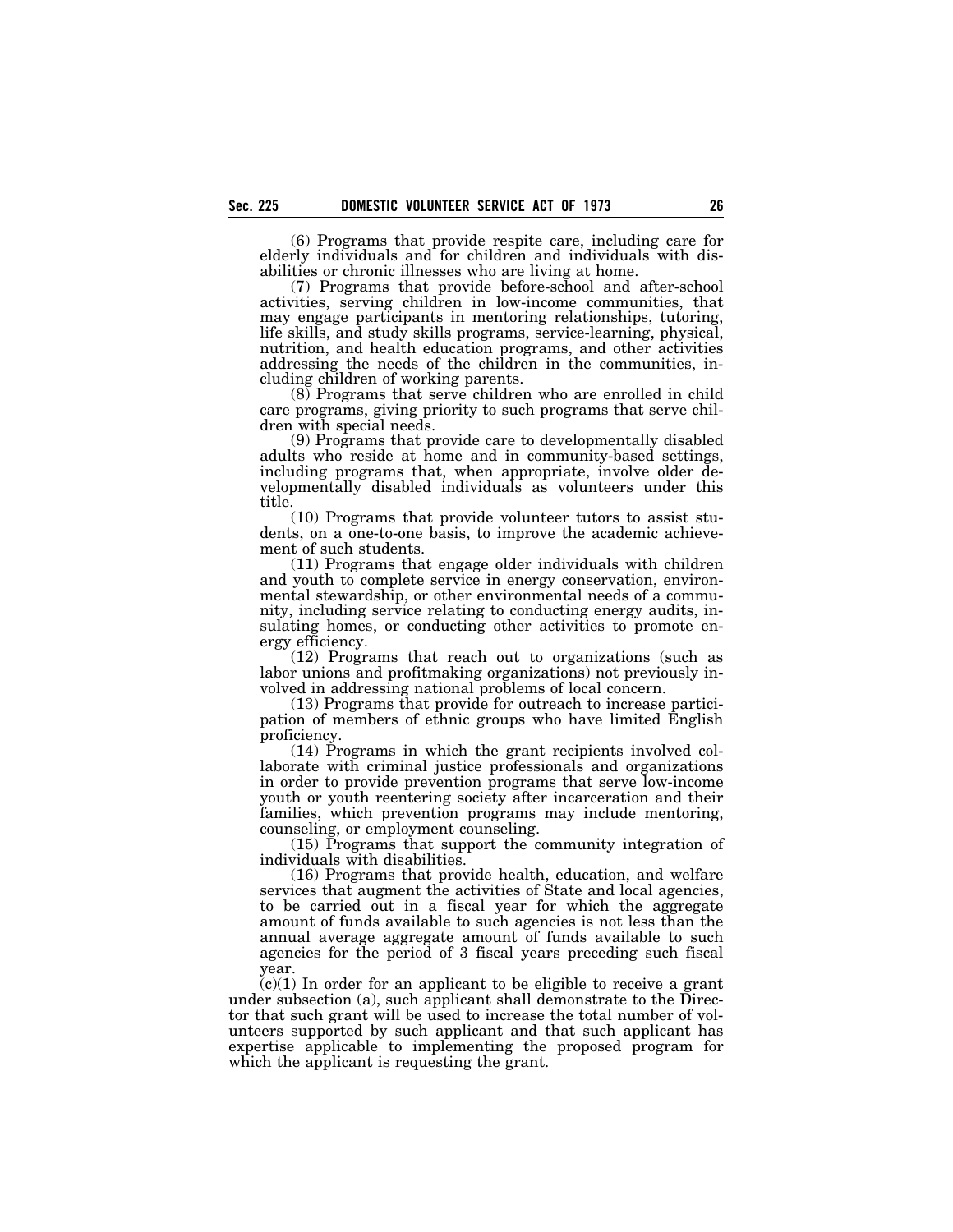(2) Funds made available under subsection (d) shall be used to supplement and not supplant the number of volunteers engaged in activities under parts  $\overline{A}$ ,  $B$ , and  $C$  (without regard to this section) addressing the problem for which such funds are awarded unless such sums are an extension of funds previously provided under this section.

 $(d)(1)$  Except as provided in paragraph  $(2)$ , from the amounts appropriated under subsection  $(a)$ ,  $(b)$ ,  $(c)$ ,  $(c)$ ,  $(d)$  of section 502, for each fiscal year there shall be available to the Director such sums as may be necessary to make grants under subsection (a).

(2) No funds shall be available to the Director to make grants under subsection (a) for a fiscal year unless the amounts appropriated under subsections (a), (b), and (c) of section 502 and available for such fiscal year to carry out parts A, B, and C (without regard to this section) are sufficient to maintain the number of projects and volunteers funded under parts A, B, and C, respectively, in the preceding fiscal year.

(e) The Director shall widely disseminate information on grants that may be made under subsection (a) to field personnel of the Corporation and to community volunteer organizations that request such information.

(42 U.S.C. 5025)

## ADJUSTMENTS TO FEDERAL FINANCIAL ASSISTANCE

SEC. 226. (a)(1) In determining the amount of Federal financial assistance to be provided under this title to applicants, the Director shall consider the impact of changes in the Consumer Price Index For All Urban Consumers published by the Bureau of Labor Statistics of the Department of Labor on the administrative costs of operating the projects for which such assistance will be provided.

(2) The Director shall, to the fullest extent practicable, make appropriate adjustments in the amount referred to in paragraph  $(1)$ to ensure the effective administration of such projects.

(b) The Director shall take reasonable actions to inform applicants for such assistance that such adjustments may be available. (42 U.S.C. 5026)

#### MULTIYEAR GRANTS OR CONTRACTS

SEC. 227. (a)(1) Subject to paragraph (2) and the availability of funds, the Director may make a grant or enter into a contract under part A, B, or C for a period not to exceed 3 years. Each applicant who receives a grant, or enters into a contract, under such part for a period exceeding 1 year shall comply with such regulations as the Director may issue to require such applicant—

(A) to demonstrate that such applicant is in compliance with such part and with the terms and conditions of such grant or contract; and

(B) to provide information to update the application submitted to obtain such grant or contract.

(2) If the amount appropriated for any fiscal year to carry out part A, B, or C in a period during which multiyear grants or contracts are in effect under such part is less than the amount appropriated to carry out such part in the first fiscal year in such period,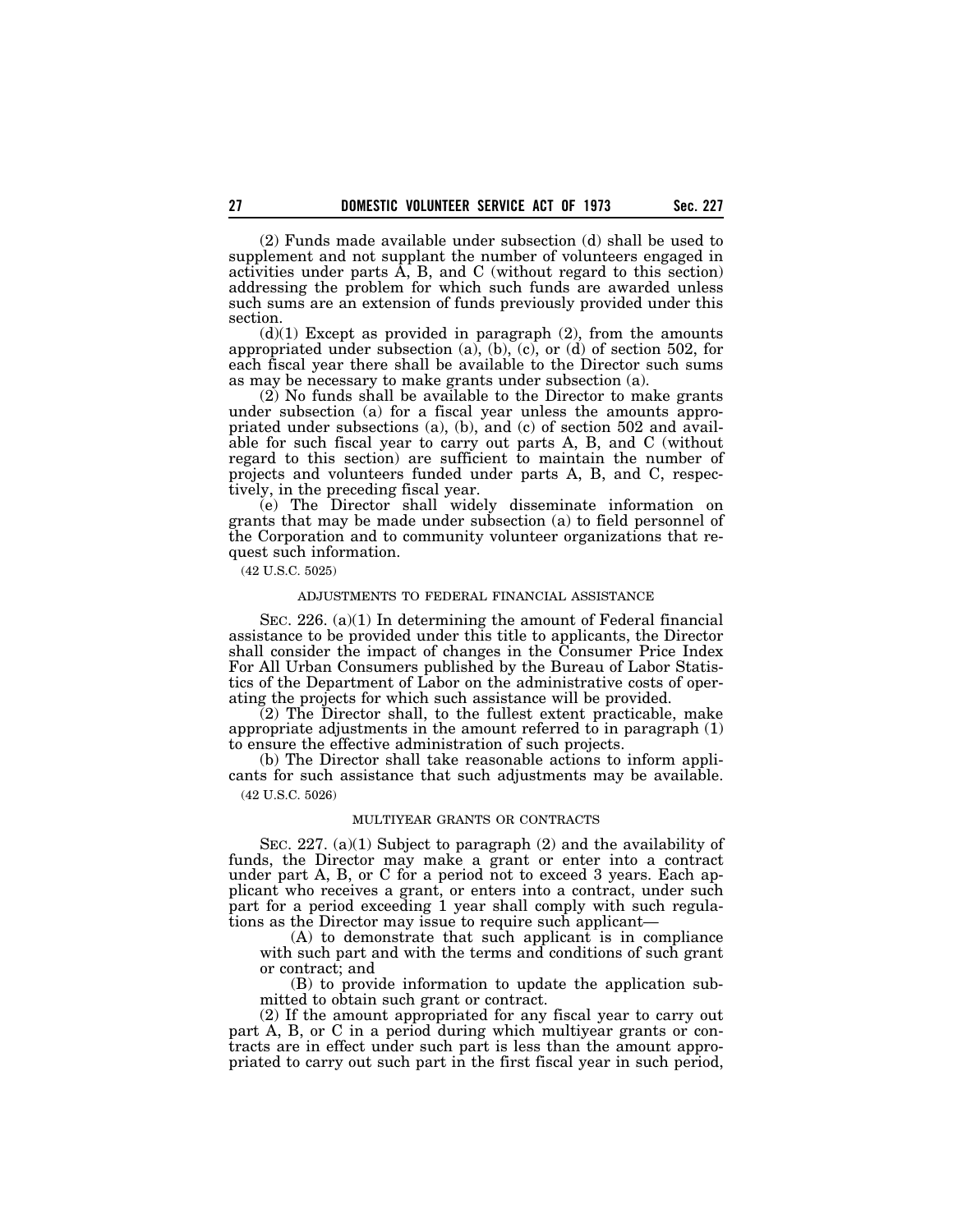then the amounts payable under all such grants and contracts in effect in such period under such part shall be reduced pro rata.

(b) The Director shall require each applicant for a multiyear grant or contract under this section, to document or describe in the application any meaningful administrative savings that will result from such multiyear grant or contract.

(c) If an applicant does not receive a multiyear grant or contract under this section, the Director shall consider such applicant for a single-year grant or contract.

(d) If the Director approves an application for a contract or grant to carry out a project for a multiyear period as referred to in subsection (a), the Director shall ensure that such project shall be treated in the same manner as a single-year contract or grant with respect to—

(1) the overall level of funding for such project;

(2) any adjustments to Federal financial assistance that may be available under section 226; and

(3) the renewal of funding on the expiration of the term of such contract or grant.

(42 U.S.C. 5027)

## **SEC. 228. ACCEPTANCE OF DONATIONS.**

(a) IN GENERAL.—Except as provided in subsection (b), an entity receiving assistance under this title may accept donations, including donations in cash or in kind fairly evaluated, including plant, equipment, or services.

(b) EXCEPTION.—An entity receiving assistance under this title to carry out an activity shall not accept donations from the beneficiaries of the activity.

(42 U.S.C. 5027a)

## PART E—DEMONSTRATION PROGRAMS

## **SEC. 231. AUTHORITY OF DIRECTOR.**

(a) IN GENERAL.—The Director is authorized to make grants to or enter into contracts with public or nonprofit organizations, including organizations funded under part A, B, or C, for the purposes of demonstrating innovative activities involving older Americans as volunteers. The Director may support under this part both volunteers receiving stipends and volunteers not receiving stipends.

(b) ACTIVITIES.—An organization that receives a grant or enters into a contract under subsection (a) may use funds made available through the grant or contract for activities such as—

(1) linking youth groups and older American organizations in volunteer activities;

(2) involving older volunteers in programs and activities different from programs and activities supported in the community; and

(3) testing whether older American volunteer programs may contribute to new objectives or certain national priorities. (42 U.S.C. 5028)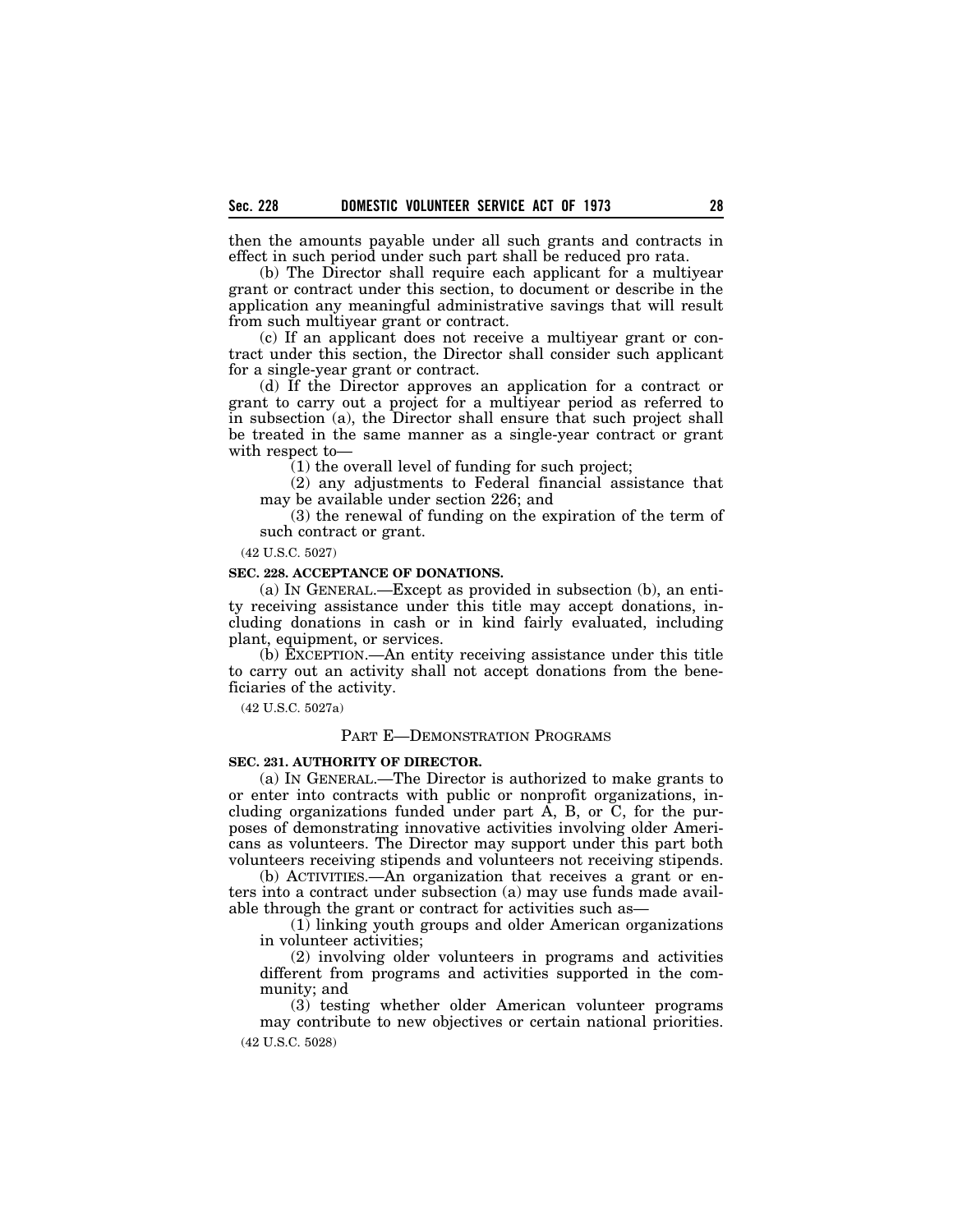The Director may not reduce the activities, projects, or volunteers funded under the other parts of this title in order to support projects under this part.

(42 U.S.C. 5028a)

## [TITLE III—Repealed]

### TITLE IV—ADMINISTRATION AND COORDINATION

[Sec. 401 Repealed] 1 [Sec. 402 Repealed] 2

### POLITICAL ACTIVITIES

SEC. 403. (a) No part of any funds appropriated to carry out this Act, or any program administered by the Corporation under this Act, shall be used to finance, directly or indirectly, and activity designed to influence the outcome of any election to Federal office, or the outcome of any election to any State or local public office, or any voter registration activity, or to pay the salary of any officer or employee of the Corporation, who, in an official capacity as such an officer or employee, engages in any such activity. As used in this section, the term "election" has the same meaning (when referring to an election for Federal office) given such term by section 301(1) of the Federal Election Campaign Act of 1971 (Public Law 92–225), and the term "Federal office" has the same meaning given such term by section 301(3) of such Act.

(b)(1) Programs assisted under this Act shall not be carried on in a manner involving the use of funds, the provision of services, or the employment or assignment of personnel in a manner supporting or resulting in the identification of such programs with—

(A) any partisan or nonpartisan political activity associated with a candidate, or a contending faction or group, in an election for public or party office;

(B) any activity to provide voters or prospective voters with transportation to the polls or similar assistance in connection with any such election; or

(C) any voter registration activity;

except that programs assisted under this Act may make voter registration applications and nonpartisan voter registration information available to the public on the premises of such programs.

(2) In carrying out any voter registration activity permitted under paragraph  $(1)$ , an individual who is affiliated with, or employed to carry out, a program assisted under this Act shall not—

(A) indicate a preference with respect to any candidate, political party, or election issue; or

(B) seek to influence the political or party affiliation, or voting decision, of any individual.

(c) No funds appropriated to carry out this Act shall be used by any program assisted under this Act in any activity for the pur-

<sup>1</sup>Section 401 was repealed by section 203(b) of Public Law 103–82.

<sup>2</sup>Section 402 was repealed by section 203(b) of Public Law 103–82.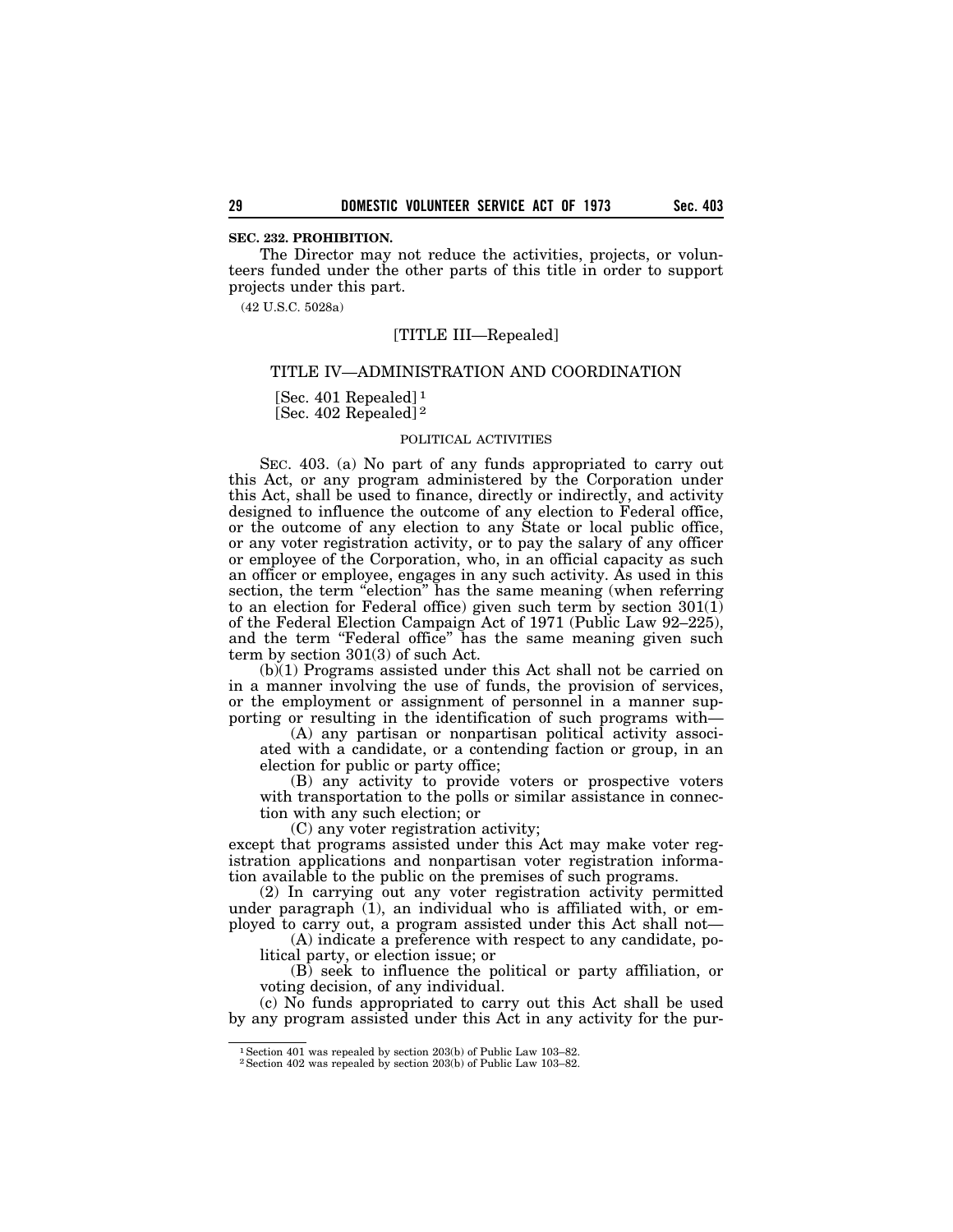pose of influencing the passage of defeat of legislation or proposals by initiative petition, except—

(1) in any case in which a legislative body, a committee of a legislative body, or a member of a legislative body requests any volunteer in, or employee of, such a program to draft, review, or testify regarding measures or to make representations to such legislative body, committee, or member; or

(2) in connection with an authorization or appropriations measure directly affecting the operation of the program.

(d) The Director, after consultation with the Office of Personnel Management, shall issue rules and regulations to provide for the enforcement of this section, which shall include provisions for summary suspension of assistance for no more than thirty days until notice and an opportunity to be heard can be provided or other action necessary to permit enforcement on an emergency basis.

(42 U.S.C. 5043)

## SPECIAL LIMITATIONS

SEC. 404. (a) The Director shall prescribe regulations and shall carry out the provisions of this Act so as to assure that the service of volunteers assigned, referred, or serving pursuant to grants, contracts, or agreements made under this Act is limited to activities which would not otherwise be performed by employed workers or other volunteers (not including participants under this Act and the National and Community Service Act of 1990 (42 U.S.C. 12501 et seq.)), and which will not supplant the hiring of or result in the displacement of employed workers or other volunteers (not including participants under this Act and the National and Community Service Act of 1990 (42 U.S.C. 12501 et seq.)), <sup>1</sup> or impair existing contracts for service.

(b) All support, including transportation provided to volunteers under this Act, shall be furnished at the lowest possible costs consistent with the effective operation of volunteer programs.

(c) No agency or organization to which volunteers are assigned hereunder, or which operates or supervises any voluntary program hereunder, shall request or receive any compensation from such volunteers or from beneficiaries for services of volunteers supervised by such agency or organization.

(d) No funds authorized to be appropriated herein shall be directly or indirectly utilized to finance labor or anti-labor organization or related activity.

(e) Persons serving as volunteers under this Act shall provide such information concerning their qualifications, including their ability to perform their assigned tasks, and their integrity, as the Director shall prescribe and shall be subject to such procedures for selection and approval as the Director determines are necessary to carry out the purposes of this Act. The Director may establish such special procedures for the recruitment, selection, training, and assignment of low-income residents of the area to be served by a program under this Act who wish to become volunteers as the Director determines will further the purposes of this Act.

<sup>1</sup>Two commas in section 404(a) so in law. See amendment made by section 2151 of Public Law 111–13.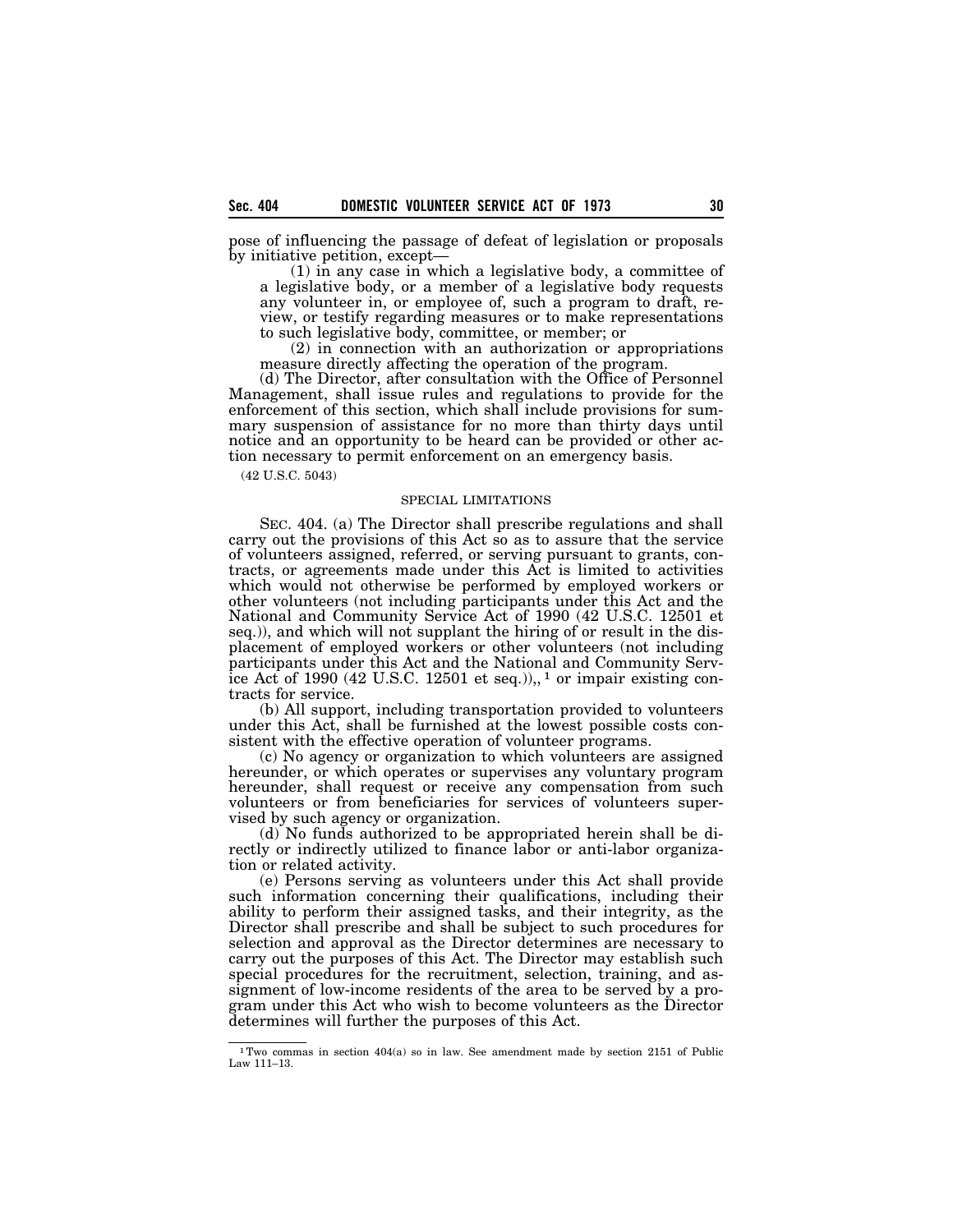(f)(1) Notwithstanding any other provision of law except as may be provided expressly in limitation of this subsection, payments to volunteers under this Act shall not in any way reduce or eliminate the level of or eligibility for assistance or services any such volunteers may be receiving under any governmental program, except that this paragraph shall not apply in the case of such payments when the Director determines that the value of all such payments, adjusted to reflect the number of hours such volunteers are serving, is equivalent to or greater than the minimum wage then in effect under the Fair Labor Standards Act of 1938 (29 U.S.C. 201 et seq.) or the minimum wage, under the laws of the State where such volunteers are serving, whichever is the greater.

(2) Notwithstanding any other provision of law, a person enrolled for full-time service as a volunteer under title I of this Act who was otherwise entitled to receive assistance or services under any governmental program prior to such volunteer's enrollment shall not be denied such assistance or services because of such volunteer's failure or refusal to register for, seek, or accept employment or training during the period of such service.

(42 U.S.C. 5044)

[Sec. 405 Repealed] 1

### LABOR STANDARDS

SEC. 406. All laborers and mechanics employed by contractors or subcontractors in the construction, alteration or repair, including painting and decorating of projects, buildings and works which are federally assisted under this Act shall be paid wages at rates not less than those prevailing on similar construction in the locality as determined by the Secretary of Labor in accordance with the Davis-Bacon Act, as amended (40 U.S.C. 276a—276a–5). The Secretary of Labor shall have, with respect to such labor standards, the authority and functions set forth in Reorganization Plan Number 14 of 1950 (15 F.R. 3176; 64 Stat. 1267) and in section 2 of the Act of June 1, 1934, as amended (48 Stat. 948, ch. 492, as amended; 40 U.S.C. 276c).

(42 U.S.C. 5046)

[Sec. 407 Repealed] 2

#### JOINT FUNDING

SEC. 408. Pursuant to regulations prescribed by the President, and to the extent consistent with the other provisions of this Act, where funds are provided for a single project by more than one Federal agency to an agency or organization assisted under this Act, the Federal agency principally involved may be designated to act for all in administering the funds provided, and, notwithstanding any other provision of law, in such cases, a single non-Federal share requirement may be established according to the proportion of funds advanced by each agency. When the principal agency involved is the Corporation, it may waive any grant or contract requirement (as defined by such regulations) under or pursu-

<sup>&</sup>lt;sup>1</sup> Section 405 was repealed by section 20 of Public Law 98–288, effective January 1, 1986.

<sup>2</sup>Section 407 was repealed by section 367 of Public Law 103–82.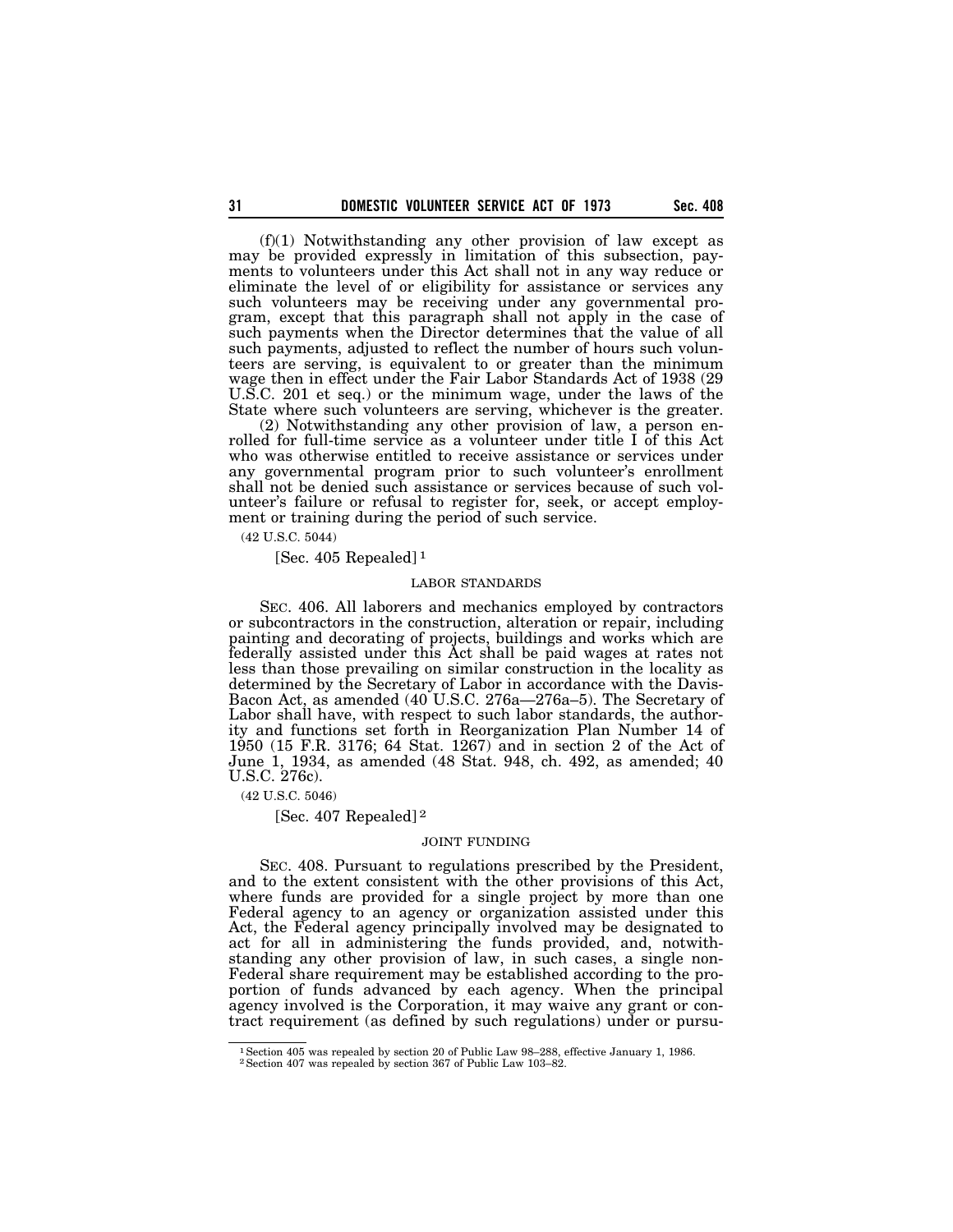ant to any law other than this Act, which requirement is inconsistent with the similar requirements under or pursuant to this Act.

### (42 U.S.C. 5048)

### PROHIBITION OF FEDERAL CONTROL

SEC. 409. Nothing contained in this Act shall be construed to authorize any department, agency, officer, or employee of the United States to exercise any direction, supervision, or control over the curriculum, program of instruction, administration, or personnel of any education institution or school system.

(42 U.S.C. 5049)

### COORDINATION WITH OTHER PROGRAMS

SEC. 410. The Director shall take necessary steps to coordinate volunteer programs authorized under this Act with one another, with community action programs, and with other related Federal, State, and local programs. The Director shall also consult with the heads of other Federal, State, and local agencies responsible for programs related to the purposes of this Act with a view to encouraging greater use of volunteer services in those programs and establishing in connection with them systematic procedures for the recruitment, referral, or necessary preservice orientation or training of volunteers serving pursuant to this Act. The Director, in consultation with the Director of the Office of Personnel Management and the Secretaries of Labor, Commerce, and the Treasury and officials of other appropriate departments and agencies, shall take all appropriate steps to encourage State and local governments, charitable and service organizations, and private employers (1) to take into account experience in volunteer work in the consideration of applicants for employment; and (2) to make provisions for the listing and description of volunteer work on all employment application forms.

(42 U.S.C. 5050)

### PROHIBITION

SEC. 411. In order to assure that existing Federal agencies are used to the fullest extent possible in carrying out the purposes of this Act, no funds appropriated to carry out this Act shall be used to establish any new department or office when the intended function is being performed by an existing department or office.

(42 U.S.C. 5051)

#### NOTICE AND HEARING PROCEDURES FOR SUSPENSION AND TERMINATION OF FINANCIAL ASSISTANCE

SEC. 412. (a) The Director is authorized, in accordance with the provisions of this section, to suspend further payments or to terminate payments under any contract or grant providing assistance under this Act, whenever the Director determines there is a material failure to comply with the applicable terms and conditions of any such grant or contract. The Director shall prescribe procedures to insure that—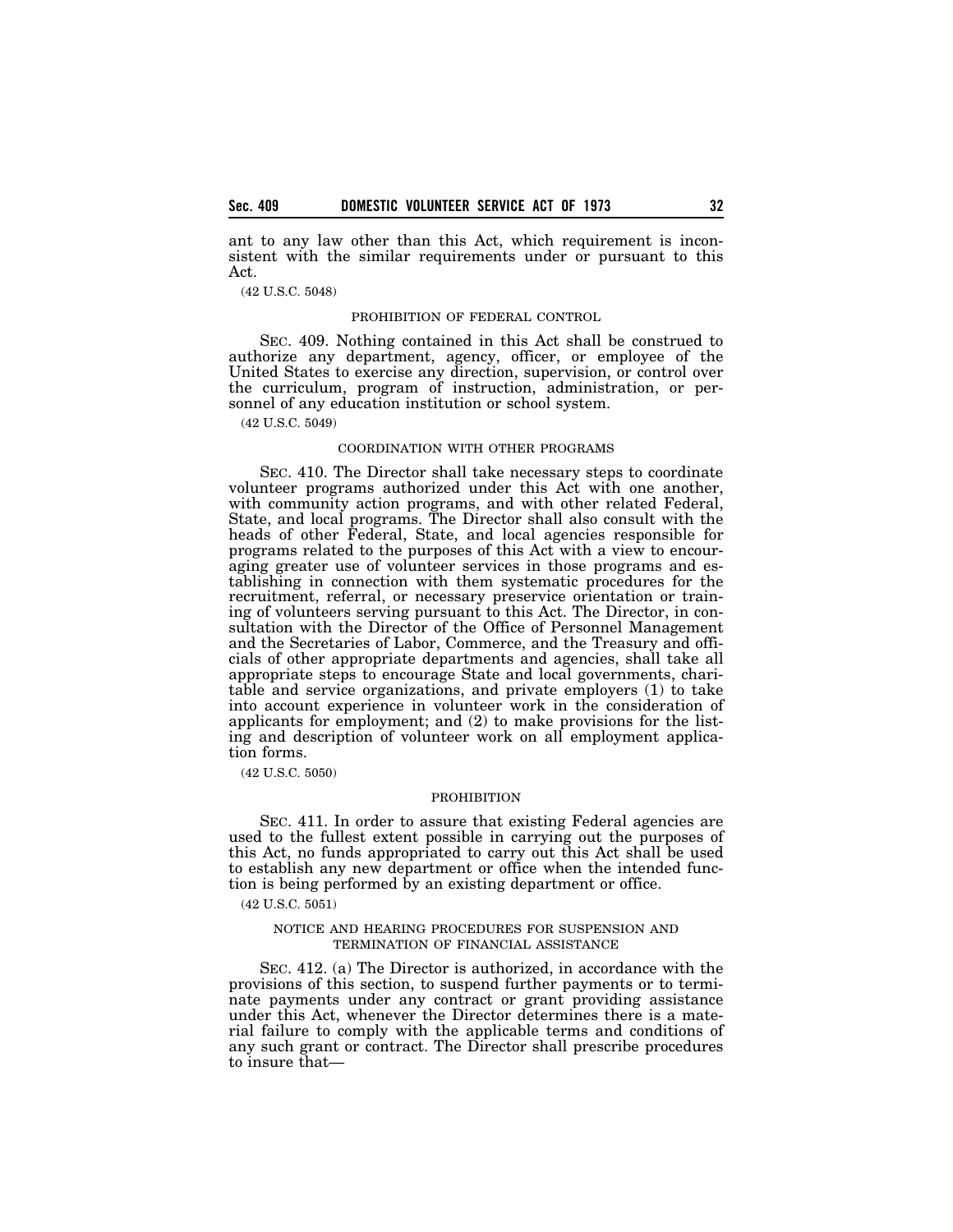(1) assistance under this Act shall not be suspended for failure to comply with applicable terms and conditions, except in emergency situations for thirty days;

(2) an application for refunding under this Act may not be denied unless the recipient has been given (A) notice at least 75 days before the denial of such application of the possibility of such denial and the grounds for any such denial, and (B) opportunity to show cause why such action should not be taken;

(3) in any case where an application for refunding is denied for failure to comply with the terms and conditions of the grant or contract award, the recipient shall be afforded an opportunity for an informal hearing before an impartial hearing officer, who has been agreed to by the recipient and the Agency; and

(4) assistance under this Act shall not be terminated for failure to comply with applicable terms and conditions unless the recipient has been afforded reasonable notice and opportunity for a full and fair hearing.

(b) In order to assure equal access to all recipients, such hearings or other meetings as may be necessary to fulfill the requirements of this section shall be held at locations convenient to the recipient agency.

(42 U.S.C. 5052)

[Sec. 413, Repealed.]<sup>1</sup>

### DISTRIBUTION OF BENEFITS BETWEEN RURAL AND URBAN AREAS

SEC. 414. The Director shall adopt appropriate administrative measures to assure that the benefits of and services under this Act will be distributed equitably between residents of rural and urban areas.

(42 U.S.C. 5054)

## APPLICATION OF FEDERAL LAW

SEC. 415. (a) Except as provided in subsections (b), (c), (d), and (e) of this section, volunteers under this Act shall not be deemed Federal employees and shall not be subject to the provisions of laws relating to Federal officers and employees and Federal employment.

(b) Individuals enrolled as volunteers for periods of full-time service, or, as the Director deems appropriate in accordance with regulations, for periods of part-time service of not less than 20 hours per week for not less than 26 consecutive weeks, under title I of this Act: shall, with respect to such service or training, (1) for the purposes of subchapter III of chapter 73 of title 5, United States Code, be deemed persons employed in the executive branch of the Federal Government, (2) for the purposes of the Internal Revenue Code of 1954 (26 U.S.C. 1 et seq.) and title II of the Social Security Act (42 U.S.C. 401 et seq.), be deemed employees of the United States, and any service performed by an individual as a volunteer (including training) shall be deemed to be performed in the employ of the United States, (3) for the purposes of the Federal

<sup>1</sup>Section 413 was repealed by section 5(a) of P.L. 94–293.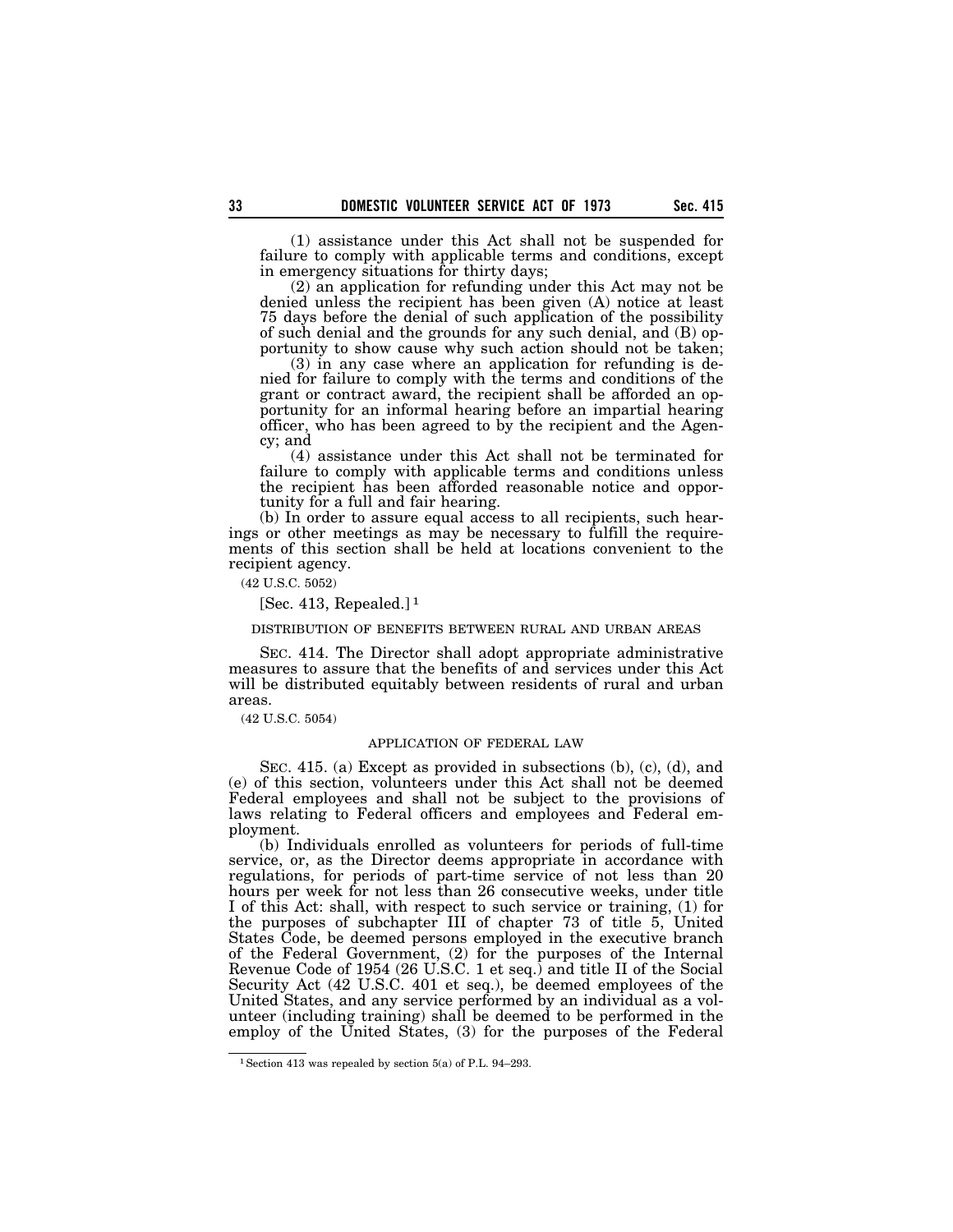Tort Claims provisions of title 28, United States Code, be deemed employees of the United States, (4) for the purposes of subchapter 1 of chapter 81 of title 5, United States Code (relative to compensation to Federal employees for work injuries), shall be deemed civil employees of the United States within the meaning of the term ''employee'' as defined in section 8101 of title 5, United States Code, and the provisions of that subchapter shall apply except as follows: (A) in computing compensation benefits for disability or death, the annual rate of pay of a volunteer enrolled for a period of full-time service under such title I shall be deemed to be that received under the entrance salary for an employee at grade GS– 5 of the General Schedule under section 5332 of title 5, United States Code, and the annual rate of pay of a volunteer enrolled for a period or part-time service under such title I shall be deemed to be such entry salary or an appropriate portion thereof as determined by the Director, and subsections (a) and (b) of section 8113 of title 5, United States Code, shall apply, and (B) compensation for disability shall not begin to accrue until the day following the date on which the injured volunteer is terminated, and (5) be deemed employees of the United States for the purposes of section 5584 of title 5, United States Code (and stipends and allowances paid under this Act shall be considered as pay for such purposes).

(c) Any period of service of a volunteer enrolled in a program for a period of service of at least one year under part A of title I of this Act, and any period of full-time service of a volunteer enrolled in a program for a period of service of at least one year under part  $\overline{B}$  (as such part was in effect on the day before the date of enactment of the Serve America Act) or C of title I of this Act, shall be credited in connection with subsequent employment in the same manner as a like period of civilian employment by the United States Government—

(1) for the purposes of any Act establishing a retirement system for civilian employees of any United States Government agency; and

(2) except as otherwise determined by the President, for the purposes of determining seniority, reduction in force, and layoff rights, leave entitlement, and other rights and privileges based upon length of service under the laws administered by the Office of Personnel Management, the Foreign Service Act of 1980, and every other Act establishing or governing terms and conditions of service of civilian employees of the United States Government: *Provided,* That service of a volunteer shall not be credited toward completion of any probationary or trial period or completion of any service requirement for career appointment.

(d) Volunteers serving in programs for periods of service of at least one year under part A of title I of this Act, and volunteers serving for such periods under title VIII of the Economic Opportunity Act of 1964, as amended (42 U.S.C. 2991–2994d), including those whose service was completed under such Act, who the Director determines, in accordance with regulations the Director shall prescribe, have successfully completed their periods of service, shall be eligible for appointment in the competitive service in the same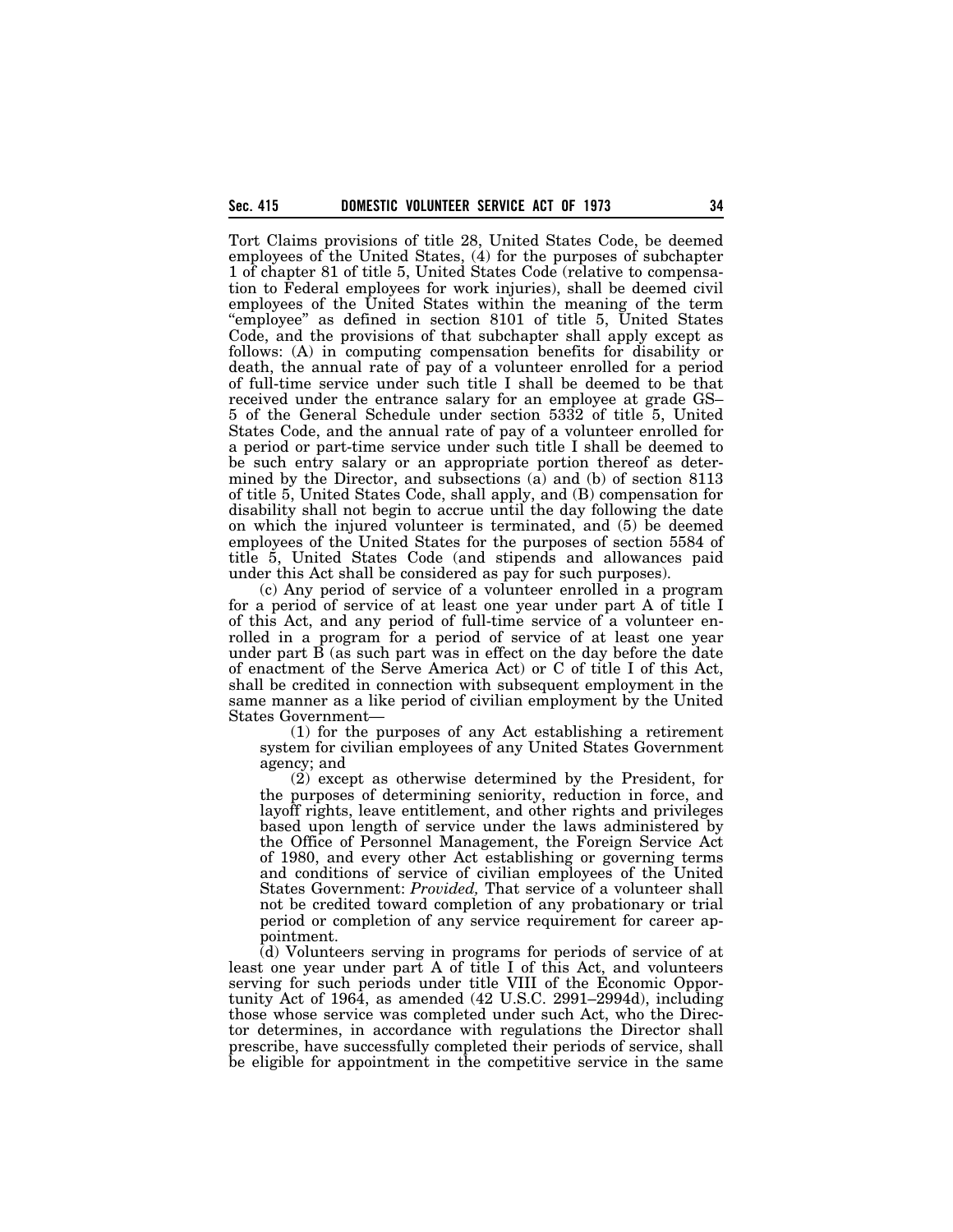manner as Peace Corps volunteers as prescribed in Executive Order Number 11103 (April 10, 1963).

(e) Notwithstanding any other provision of law, all references in any other law to persons serving as volunteers under title VIII of the Economic Opportunity Act of 1964, as amended, shall be deemed to be references to persons serving as full-time volunteers in a program of at least one year's duration under part A, B (as such part was in effect on the day before the date of enactment of the Serve America Act), or C of title I of this Act.

 $(f)(1)$  The remedy-

(A) against the United States provided by sections 1346(b) and 2672 of title 28, United States Code, or

(B) through proceedings for compensation or other benefits from the United States as provided by any other law, where the availability of such benefits precludes a remedy under section 1346(b) or 2672 of such title 28,

for damages for personal injury, including death, allegedly arising from malpractice or negligence of a physician, dentist, podiatrist, optometrist, nurse, physician assistant, expanded-function dental auxiliary, pharmacist, or paramedical (for example, medical and dental technicians, nursing assistants, and therapists) or other supporting personnel in furnishing medical care or treatment while in the exercise of such person's duties as a volunteer enrolled under title I of this Act shall be exclusive of any other civil action or proceeding by reason of the same subject matter against such person (or such person's estate) whose action or omission gave rise to such claim.

(2) The Attorney General of the United States shall defend any civil action or proceeding brought in any court against any person referred to in paragraph (1) of this subsection (or such person's estate) for any such damage or injury. Any such person against whom such civil action or proceeding is brought shall deliver, within such time after date of service or knowledge of service as determined by the Attorney General, all process served upon such person or an attested true copy thereof to such person's immediate supervisor or to whomever is designated by the Director to receive such papers, and such person shall promptly furnish copies of the pleading and process therein to the United States attorney for the district embracing the place wherein the proceeding is brought and to the Attorney General.

(3) Upon a certification by the Attorney General that the defendant was acting in the scope of such person's volunteer assignment at the time of the incident out of which the suit arose, any such civil action or proceeding commenced in a State court shall be removed without bond at any time before trial by the Attorney General to the district court of the United States of the district and division embracing the place wherein it is pending and the proceeding deemed a tort action brought against the United States under the provisions of title 28, United States Code, and all references thereto. After removal the United States shall have available all defenses to which it would have been entitled if the action had originally been commenced against the United States. Should a district court of the United States determine on a hearing on a motion to remand held before a trial on the merits that the volun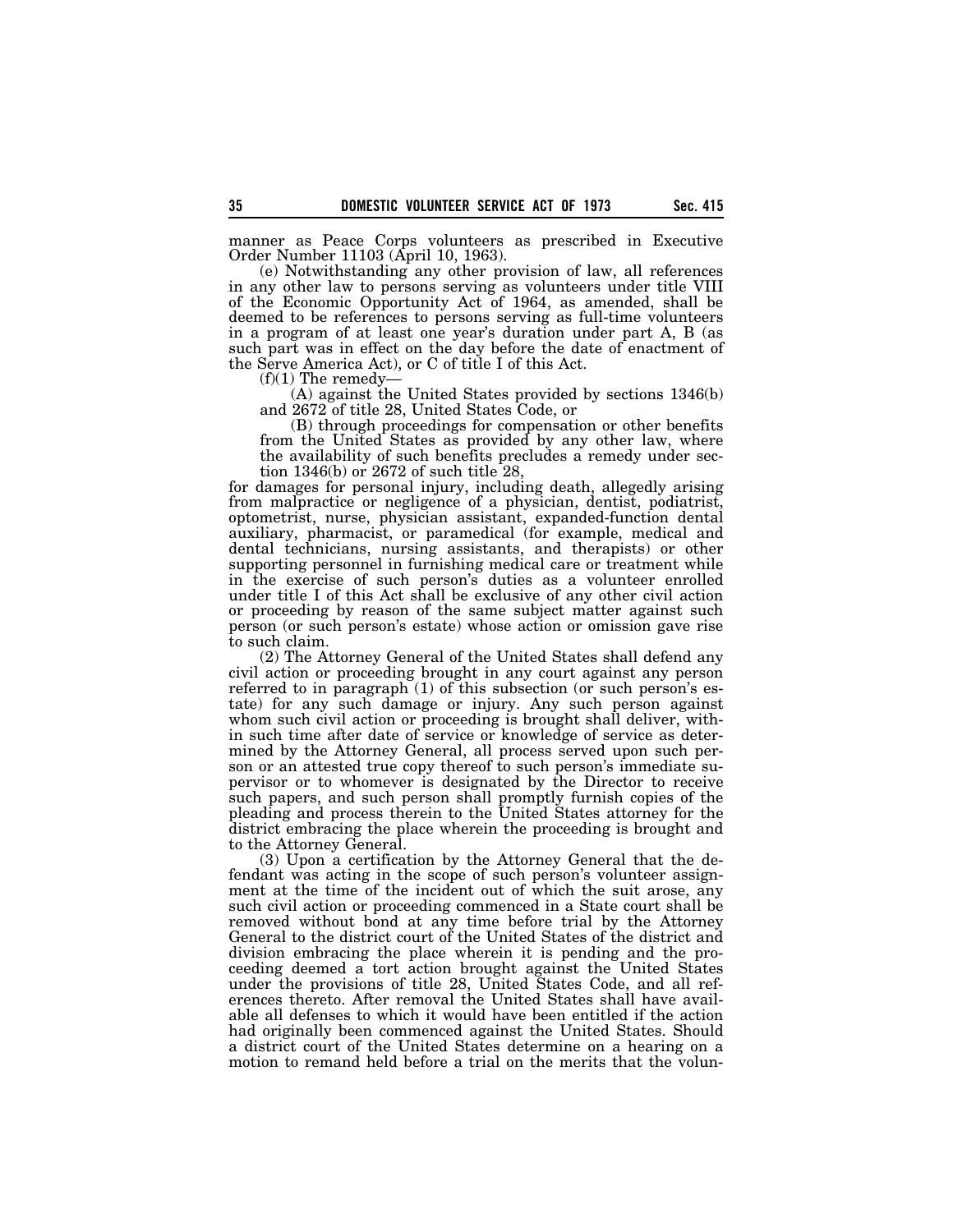teer whose act or omission gave rise to the suit was not acting within the scope of such person's volunteer assignment, the case shall be remanded to the State court.

(4) The Attorney General may compromise or settle any claim asserted in such civil action or proceeding in the manner provided in section 2677 of title 28, United States Code, and with the same effect.

(42 U.S.C. 5055)

#### EVALUATION

SEC. 416. (a) The Director shall measure and evaluate the impact of all programs authorized by this Act, their effectiveness in achieving stated goals in general, and in relation to their cost, their impact on related programs, and their structure and mechanisms for delivery of services. Each program shall be evaluated at least once every three years. Evaluations shall be conducted by persons not immediately involved in the administration of the program or project evaluated. Such evaluation shall also measure and evaluate compliance with the equitable distribution requirement of section 414 of this Act.

(b) The Director shall develop and publish general standards for evaluation of program and project effectiveness in achieving the objectives of this Act. Reports submitted pursuant to section 407 shall describe the actions taken as a result of evaluations carried out under this section.

(c) In carrying out evaluations under this title, the Director shall whenever possible, arrange to obtain the opinions of program and project participants about the strengths and weaknesses of such programs and projects.

(d) The Director shall publish summaries of the results of evaluations of program and project impact and effectiveness no later than sixty days after the completion thereof.

(e) The Director shall take the necessary action to assure that all studies, evaluations, proposals, and data produced or developed with Federal funds shall become the property of the United States. (f) Not later than December 31, 1988, the Director shall—

(1) evaluate the impact of Corporation programs carried out under title II that relate to services that assist families caring for frail and disabled adult family members and shall include in such evaluation information on—

(A) the range and extent of service needs of, and the services provided to, family caregivers assisted by volunteers;

(B) the characteristics of volunteers and the skills, training, and supervision necessary to provide various types of volunteer assistance to family caregivers;

(C) administrative costs, including recruitment, training, and supervision costs, associated with volunteer assistance to family caregivers; and

(D) such other issues as may be relevant to provide services to assist family caregivers;

(2) evaluate the impact that volunteers who participate in programs under parts B and C of title II without receiving a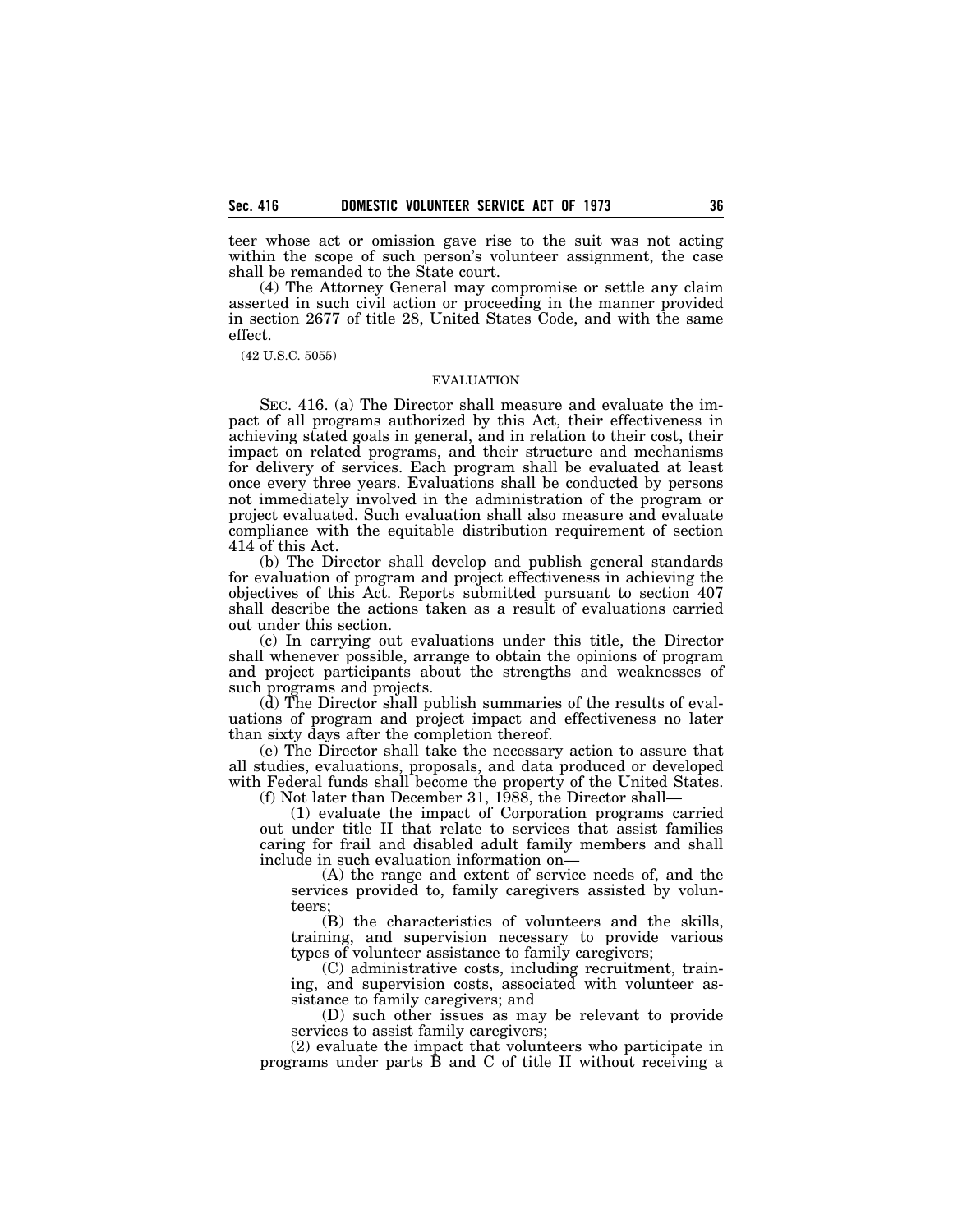stipend have on such programs and shall include in such evaluation—

(A) information on administrative costs associated with such volunteers;

(B) a comparison of the quality of services provided by such volunteers and the quality of services provided by volunteers who receive a stipend under such parts, including the rate of absenteeism and turnover; and

(C) a review of the effect that participation by volunteers who do not receive such stipend have on the administration of such programs; and

(3) submit to the authorizing committees a report summarizing in detail the results of the evaluations made under paragraphs  $(1)$  and  $(2)$ .

(g) The Director is authorized to use such sums as are required, but not to exceed 1 per centum of the funds appropriated under this Act, to conduct program and project evaluations (directly, or by grants or contracts) as required by this Act. In the case of allotments from such an appropriation, the amount available for such allotments (and the amount deemed appropriate therefor) shall be reduced accordingly.

(42 U.S.C. 5056)

#### **SEC. 417. NONDISCRIMINATION PROVISIONS.**

(a) IN GENERAL.—

(1) BASIS.—An individual with responsibility for the operation of a program that receives assistance under this Act shall not discriminate against a participant in, or member of the staff of, such program on the basis of race, color, national origin, sex, age, or political affiliation of such participant or member, or on the basis of disability, if the participant or member is a qualified individual with a disability.

(2) DEFINITION.—As used in paragraph (1), the term "qualified individual with a disability" has the meaning given the term in section 101(8) of the Americans with Disabilities Act of 1990 (42 U.S.C. 12111(8)).

(b) FEDERAL FINANCIAL ASSISTANCE.—Any assistance provided under this Act shall constitute Federal financial assistance for purposes of title VI of the Civil Rights Act of 1964 (42 U.S.C. 2000d et seq.), title IX of the Education Amendments of 1972 (20 U.S.C. 1681 et seq.), section 504 of the Rehabilitation Act of 1973 (29 U.S.C. 794), and the Age Discrimination Act of 1975 (42 U.S.C. 6101 et seq.).

(c) RELIGIOUS DISCRIMINATION.—

(1) IN GENERAL.—Except as provided in paragraph (2), an individual with responsibility for the operation of a program that receives assistance under this Act shall not discriminate on the basis of religion against a participant in such program or a member of the staff of such program who is paid with funds received under this Act.

(2) EXCEPTION.—Paragraph (1) shall not apply to the employment, with assistance provided under this Act, of any member of the staff, of a program that receives assistance under this Act, who was employed with the organization oper-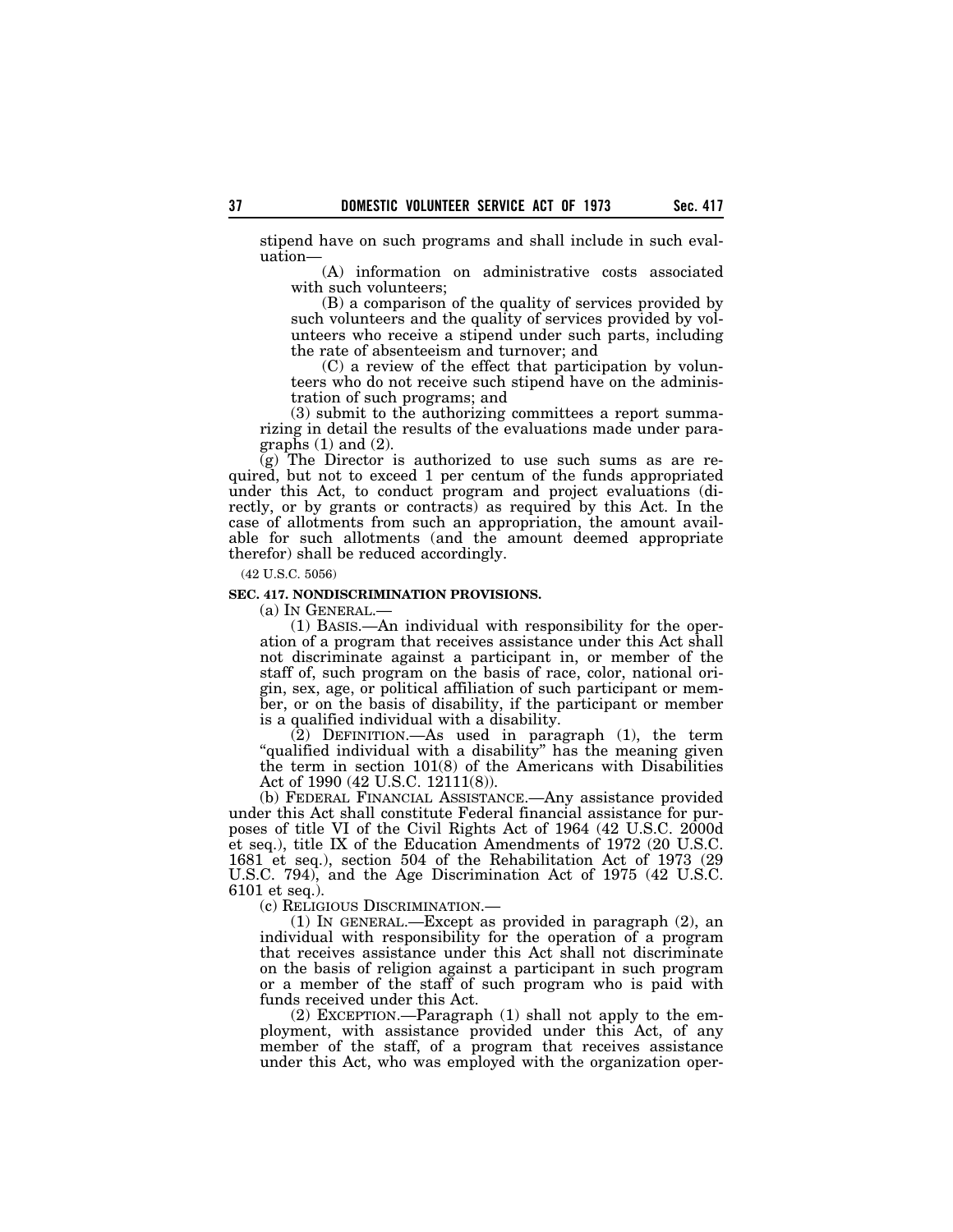ating the program on the date the grant under this Act was awarded.

(d) RULES AND REGULATIONS.—The Director shall promulgate rules and regulations to provide for the enforcement of this section that shall include provisions for summary suspension of assistance for not more than 30 days, on an emergency basis, until notice and an opportunity to be heard can be provided.

(42 U.S.C. 5057)

### ELIGIBILITY FOR OTHER BENEFITS

SEC. 418. Notwithstanding any other provision of law, no payment for supportive services or reimbursement of out-of-pocket expenses made to persons serving pursuant to title II of this Act shall be subject to any tax or charge or be treated as wages or compensation for the purposes of unemployment, temporary disability, retirement, public assistance, workers' compensation or similar benefit payments, or minimum wage laws. This section shall become effective with respect to all payments made after the effective date of this Act.

(42 U.S.C. 5058)

#### LEGAL EXPENSES

SEC. 419. Notwithstanding any other provision of law and pursuant to regulations which the Director shall prescribe, counsel may be employed and counsel fees, court costs, bail, and other expenses incidental to the defense of volunteers may be paid in judicial or administrative proceedings to which full-time volunteers (or part-time volunteers when such proceeding arises directly out of the performance of activities pursuant to this Act), serving under this Act have been made parties.

(42 U.S.C. 5059)

#### DEFINITIONS

SEC. 421. For the purposes of this Act—

(1) the term ''Director'' means the Chief Executive Officer of the Corporation for National and Community Service appointed under section 193 of the National and Community Service Act of 1990;

(2) the terms ''United States'' and ''States'' mean the several States, the District of Columbia, the Virgin Islands, Puerto Rico, Guam, the American Samoa, the Commonwealth of the Northern Mariana Islands, and, for the purposes of title II of this Act, the Trust Territory of the Pacific Islands;

 $(3)$  the term "nonprofit" as applied to any agency, institution, or organization means an agency, institution, or organization which is, or is owned and operated by, one or more corporations or associations no part of the net earnings of which inures, or may lawfully inure, to the benefit of any private shareholder or individual;

(4) the term ''poor'' or ''low-income'' persons, individuals, or volunteers means such individuals whose incomes fall at or below the poverty line as set forth in section 625 of the Economic Opportunity Act of 1964, as amended by Public Law 92–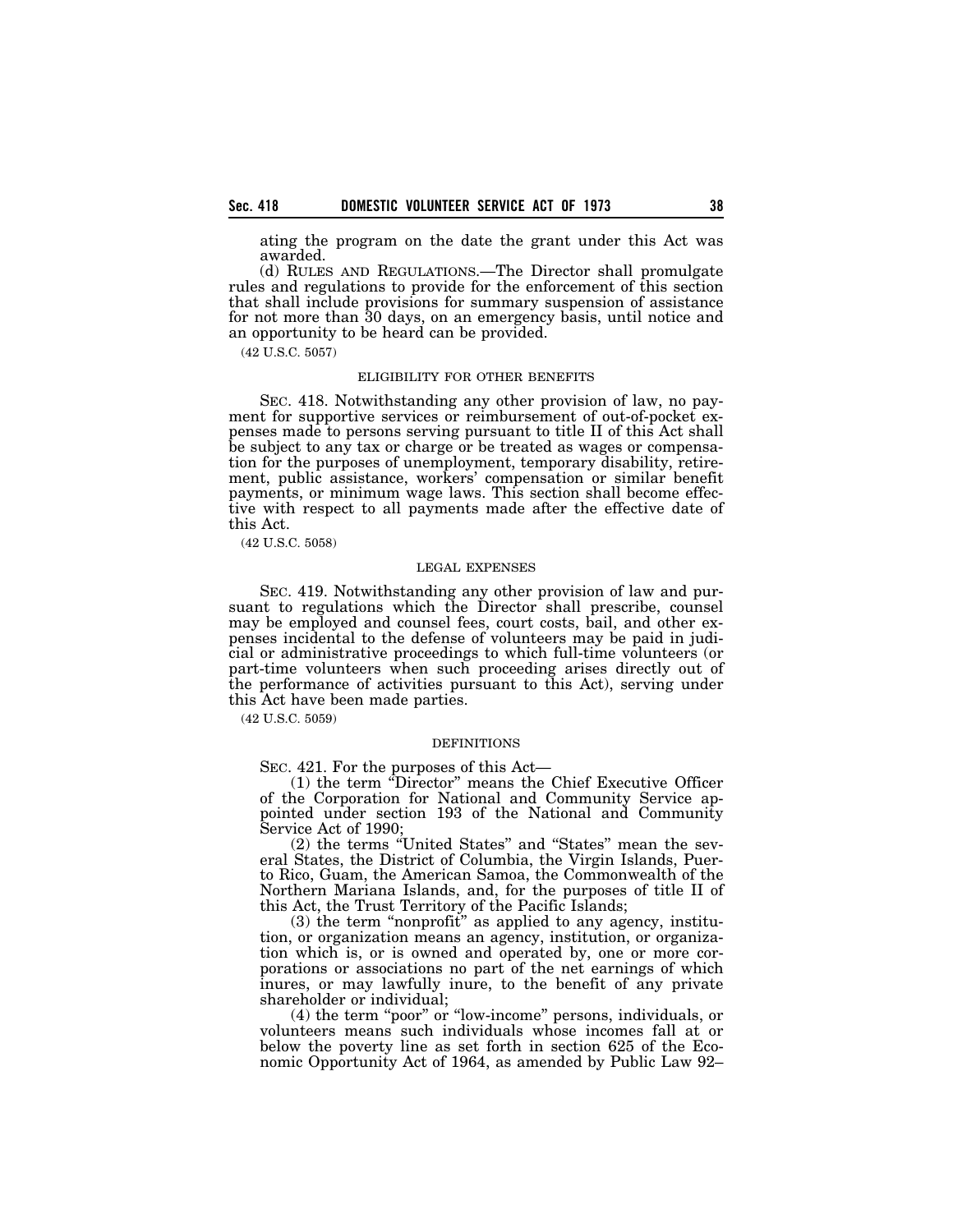424 (42 U.S.C. 2971d): *Provided,* That in determining who is "poor" or "low-income", the Director shall take into consideration existing poverty guidelines as appropriate to local situations;

(5) the terms ''public agencies or organizations'' and ''Federal, State, or local agencies'' shall include any Indian tribe, band, nation, or other organized group or community (including any Alaskan native village or regional village corporation as defined in or established pursuant to the Alaska Native Claims Settlement Act) which is recognized by the United States or the State in which it resides as eligible for special programs and services provided to Indians because of their status as Indians;

(6) the term ''poverty line for a single individual'' means such poverty line as established by the Director of the Office of Management and Budget in accordance with section 673(2) of the Community Services Block Grant Act (42 U.S.C. 9902(2));

(7) the term ''Corporation'' means the Corporation for National and Community Service established under section 191 of the National and Community Service Act of 1990;

(8) the term ''foster grandparent'' means a volunteer in the Foster Grandparent Program;

(9) the term ''Foster Grandparent Program'' means the program established under part B of title II;

 $(10)$  except as provided in section 417, the term "individual with a disability'' has the meaning given the term in section 7(20)(B) of the Rehabilitation Act of 1973;

(11) the term ''Inspector General'' means the Inspector General of the Corporation;

(12) the term ''national senior volunteer'' means a volunteer in the National Senior Service Corps;

(13) the term ''National Senior Service Corps'' means the programs established under parts A, B, C, and  $\vec{E}$  of title II;

(14) the term ''Retired and Senior Volunteer Program'' means the program established under part A of title II;

 $(15)$  the term "retired or senior volunteer" means a volunteer in the Retired and Senior Volunteer Program;

(16) the term ''senior companion'' means a volunteer in the Senior Companion Program;

(17) the term ''Senior Companion Program'' means the program established under part C of title II;

(18) the terms ''VISTA'' and ''Volunteers in Service to America'' mean the program established under part A of title I;

(19) the term "VISTA volunteer" means a volunteer in VISTA; and

(20) the term "authorizing committees" means the Committee on Education and Labor of the House of Representatives and the Committee on Health, Education, Labor, and Pensions of the Senate.

(42 U.S.C. 5061)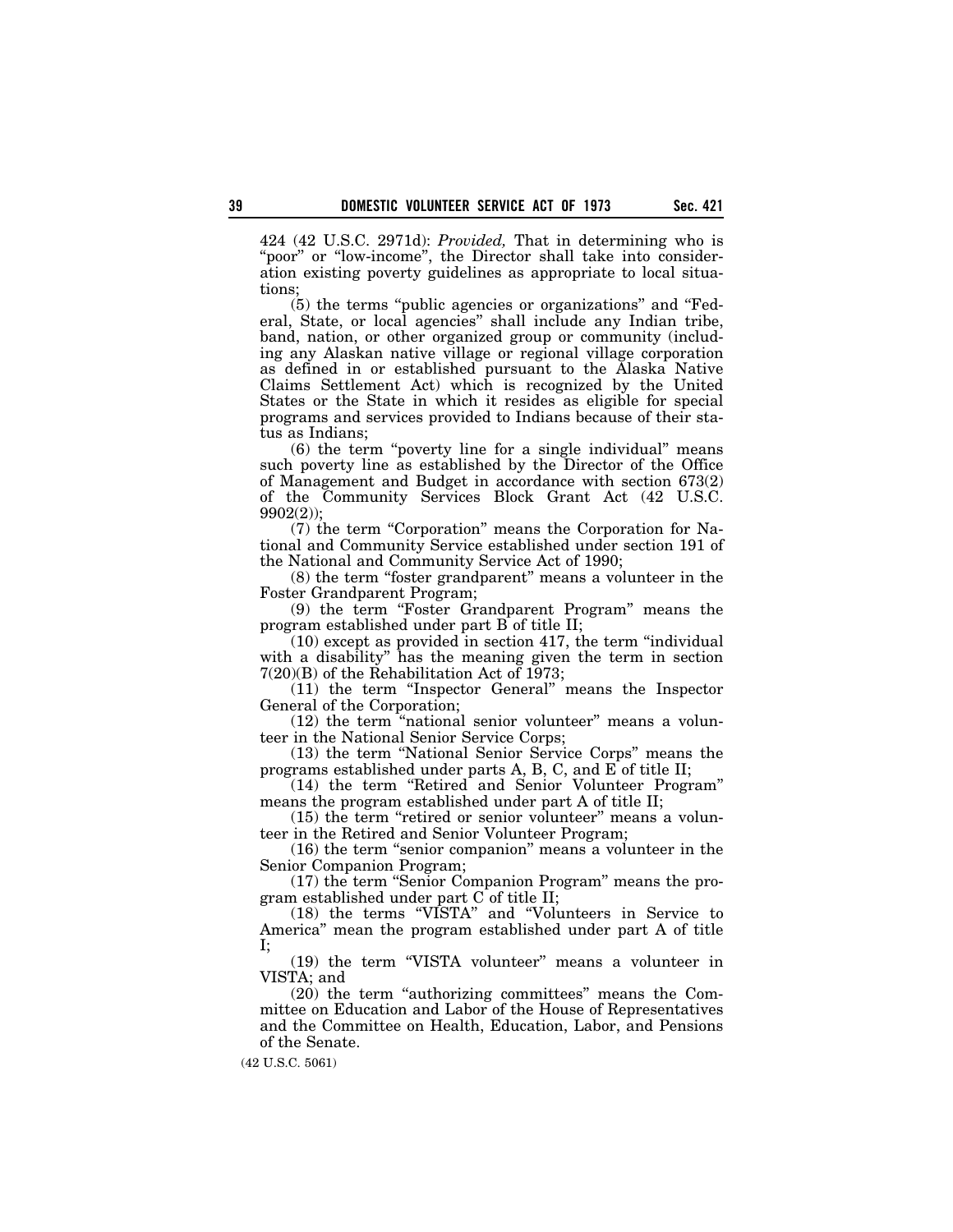### AUDIT

SEC. 422. (a) Each recipient of Federal grants, subgrants, contracts, subcontracts, or loans entered into under this Act other than by formal advertising, and which are otherwise authorized by this Act, shall keep such records as the Director or the Inspector General shall prescribe, including records which fully disclose the amount and disposition by such recipient of the proceeds of such assistance, the total cost of the project or undertaking in connection with which such assistance is given or used, the amount of that portion of the cost of the project or undertaking supplied by other sources, and such other records as will facilitate an effective audit.

(b) The Director, the Inspector General, and the Comptroller General of the United States, or any of their duly authorized representatives, shall, until the expiration of three years after completion of the project or undertaking referred to in subsection (a) of this section, have access for the purpose of audit and examination to any books, documents, papers, and records of such recipients which in the opinion of the Director, the Inspector General, or the Comptroller General may be related or pertinent to the grants, contracts, subcontracts, subgrants, or loans referred to in subsection (a).

(42 U.S.C. 5062)

### REDUCTION OF PAPERWORK

SEC. 423. In order to reduce unnecessary, duplicative, or disruptive demands for information, the Director, in consultation with other appropriate agencies and organizations, shall continually review and evaluate all requests for information made under this Act and take such action as may be necessary to reduce the paper work required under this Act. The Director shall request only such information as the Director deems essential to carry out the purposes and provisions of this Act.

(42 U.S.C. 5063)

#### REVIEW OF PROJECT RENEWALS

SEC. 424. If the executive authority of any State of local government submits to the director, not later than 30 days before the expiration of any contract or grant to carry out any project under this Act, a statement which objects to the renewal of such contract or grant, then the Director shall (1) review such statement and take it into account in determining whether to renew such contract or grant; and (2) submit to such executive authority a written statement of reasons regarding the Director's determination with respect to such renewal and specifically with respect to any objection so submitted.

(42 U.S.C. 5064)

#### **SEC. 425. PROTECTION AGAINST IMPROPER USE.**

Whoever falsely—

(1) advertises or represents; or

(2) publishes or displays any sign, symbol, or advertisement, reasonably calculated to convey the impression,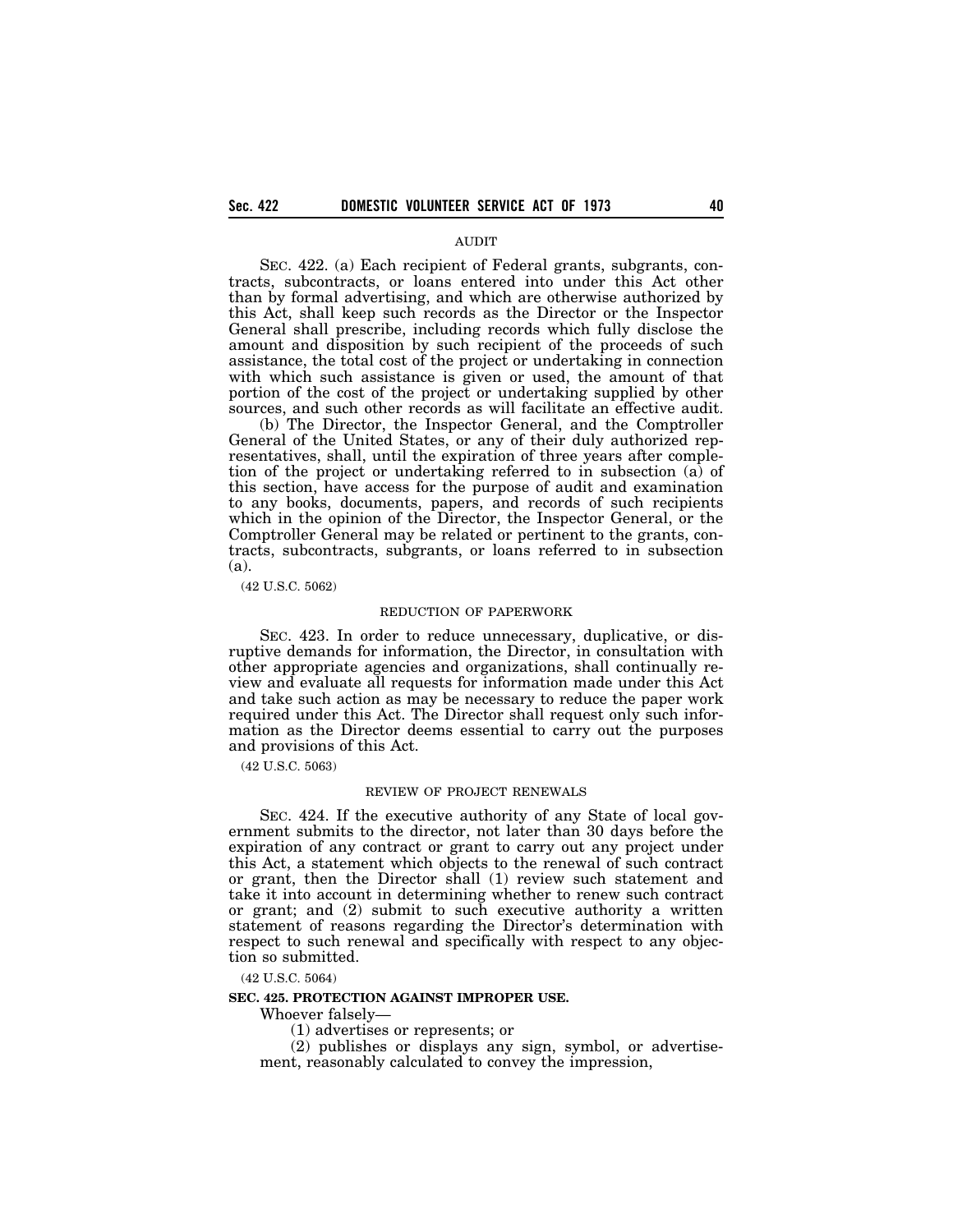that an entity is affiliated with, funded by, or operating under the authority of the Corporation, VISTA, or any of the programs of the National Senior Service Corps may be enjoined under an action filed by the Attorney General, on a complaint by the Director.

(42 U.S.C. 5065)

#### **SEC. 426. PROVISIONS UNDER THE NATIONAL AND COMMUNITY SERV-ICE ACT OF 1990.**

The Corporation shall carry out this Act in accordance with the provisions of this Act and the relevant provisions of the National and Community Service Act of 1990 (42 U.S.C. 12501 et seq.), particularly the provisions of section 122 and subtitle F of title I of the National and Community Service Act of 1990 (42 U.S.C. 12572, 12631 et seq.) relating to the national service laws.

(42 U.S.C. 5066)

## TITLE V—AUTHORIZATION OF APPROPRIATIONS

## **SEC. 501. NATIONAL VOLUNTEER ANTIPOVERTY PROGRAMS.**

(a) AUTHORIZATIONS.—

(1) VOLUNTEERS IN SERVICE TO AMERICA.—There are authorized to be appropriated to carry out part A of title I \$100,000,000 for fiscal year 2010 and such sums as may be necessary for each of the fiscal years 2011 through 2014.

(2) SPECIAL VOLUNTEER PROGRAMS.—There are authorized to be appropriated to carry out part C of title I such sums as may be necessary for each of fiscal years 2010 through 2014.

(3) SPECIFICATION OF BUDGET FUNCTION.—The authorizations of appropriations contained in this subsection shall be considered to be a component of budget function 500 as used by the Office of Management and Budget to cover education, training, employment, and social services, and, as such, shall be considered to be related to the programs of the Departments of Labor, Health and Human Services, and Education for budgetary purposes.

(b) SUBSISTENCE.—The minimum level of an allowance for subsistence required under section  $105(b)(2)$ , to be provided to each volunteer under title I, may not be reduced or limited in order to provide for an increase in the number of volunteer service years under part A of title I.

(c) LIMITATION.—No part of the funds appropriated to carry out part A of title I may be used to provide volunteers or assistance to any program or project authorized under part C of title I, or under title II, unless the program or project meets the antipoverty criteria of part A of title I.

(d) AVAILABILITY.—Amounts appropriated for part A of title I shall remain available for obligation until the end of the fiscal year following the fiscal year for which the amounts were appropriated. (42 U.S.C. 5081)

## **SEC. 502. NATIONAL SENIOR SERVICE CORPS.**

(a) RETIRED AND SENIOR VOLUNTEER PROGRAM.—There are authorized to be appropriated to carry out part A of title II, \$70,000,000 for fiscal year 2010, and such sums as may be necessary for each of the fiscal years 2011 through 2014.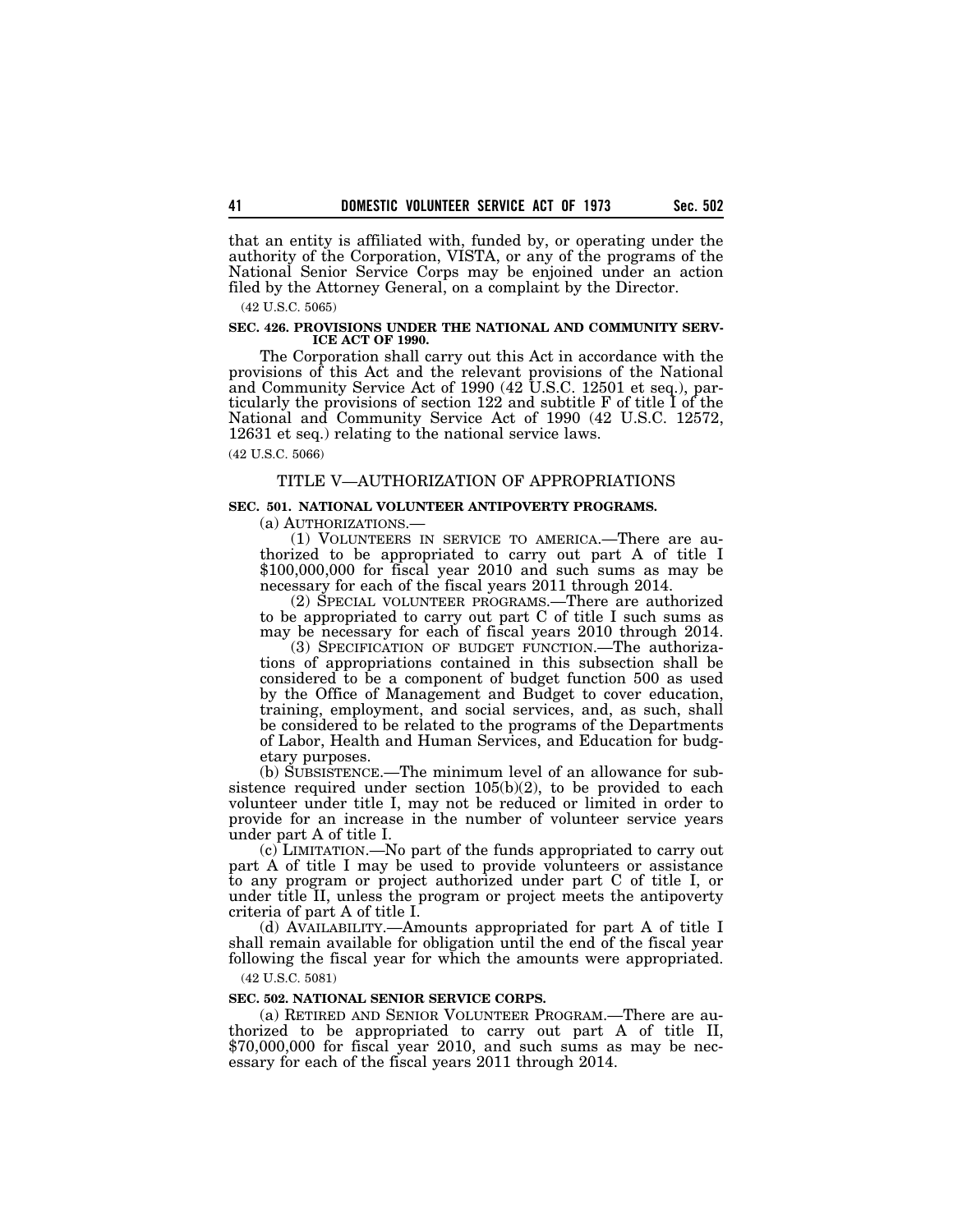(b) FOSTER GRANDPARENT PROGRAM.—There are authorized to be appropriated to carry out part B of title II, \$115,000,000 for fiscal year 2010, and such sums as may be necessary for each of the fiscal years 2011 through 2014.

(c) SENIOR COMPANION PROGRAM.—There are authorized to be appropriated to carry out part C of title II, \$55,000,000 for fiscal year 2010, and such sums as may be necessary for each of the fiscal years 2011 through 2014.

(d) DEMONSTRATION PROGRAMS.—There are authorized to be appropriated to carry out part E of title II, such sums as may be necessary for each of the fiscal years 2010 through 2014.

(42 U.S.C. 5082)

[Sec. 503. Repealed. P.L. 95–510, sec. 102(b) October 24, 1978, 92 Stat. 1781.]

# **SEC. 504. ADMINISTRATION AND COORDINATION.**

(a) IN GENERAL.—For each of the fiscal years 2010 through 2014, there are authorized to be appropriated for the administration of this Act as provided for in title IV, 18 percent of the total amount appropriated under sections 501 and 502 with respect to such year.

(b) EVALUATION.—For each of the fiscal years 2010 through 2014, the Director is authorized to expend not less than  $2\frac{1}{2}$  percent, and not more than 5 percent, of the amount appropriated under subsection (a), for the purposes prescribed in section 416.

(42 U.S.C. 5084)

### AVAILABILITY OF APPROPRIATIONS

SEC. 505. Notwithstanding any other provision of law, unless enacted in express and specific limitation of the provisions of this section, funds appropriated for any fiscal year to carry out any program under this Act or any predecessor authority shall remain available, in accordance with the provisions of this Act, for obligation and expenditure until expended.

(42 U.S.C. 5085)

### TITLE VI—AMENDMENTS TO OTHER LAWS AND REPEALERS

SUPERSEDENCE OF REORGANIZATION PLAN NUMBER 1 OF JULY 1, 1971

SEC. 601. (a) Sections 1, 2(a), 3, and 4 of the Reorganization Plan Number 1 of 1971 (July 1, 1971) are hereby superseded.

(b) The personnel, property, records, and unexpected balances of appropriations, allocations, and other funds employed, used, held, available, or to be made available in connection with the functions transferred to the Director of the ACTION Agency by sections 2(a) and 4 of such reorganization plan are hereby transferred to the ACTION Agency established by section 401. All grants, contracts, and other agreements awarded or entered into under the authority of such reorganization plan will be recognized under comparable provisions of this Act so that there is no disruption of ongoing activities for which there is continuing authority.

(c) All official actions taken by the Director of the ACTION Agency, the designee of the Director, or any other person under the